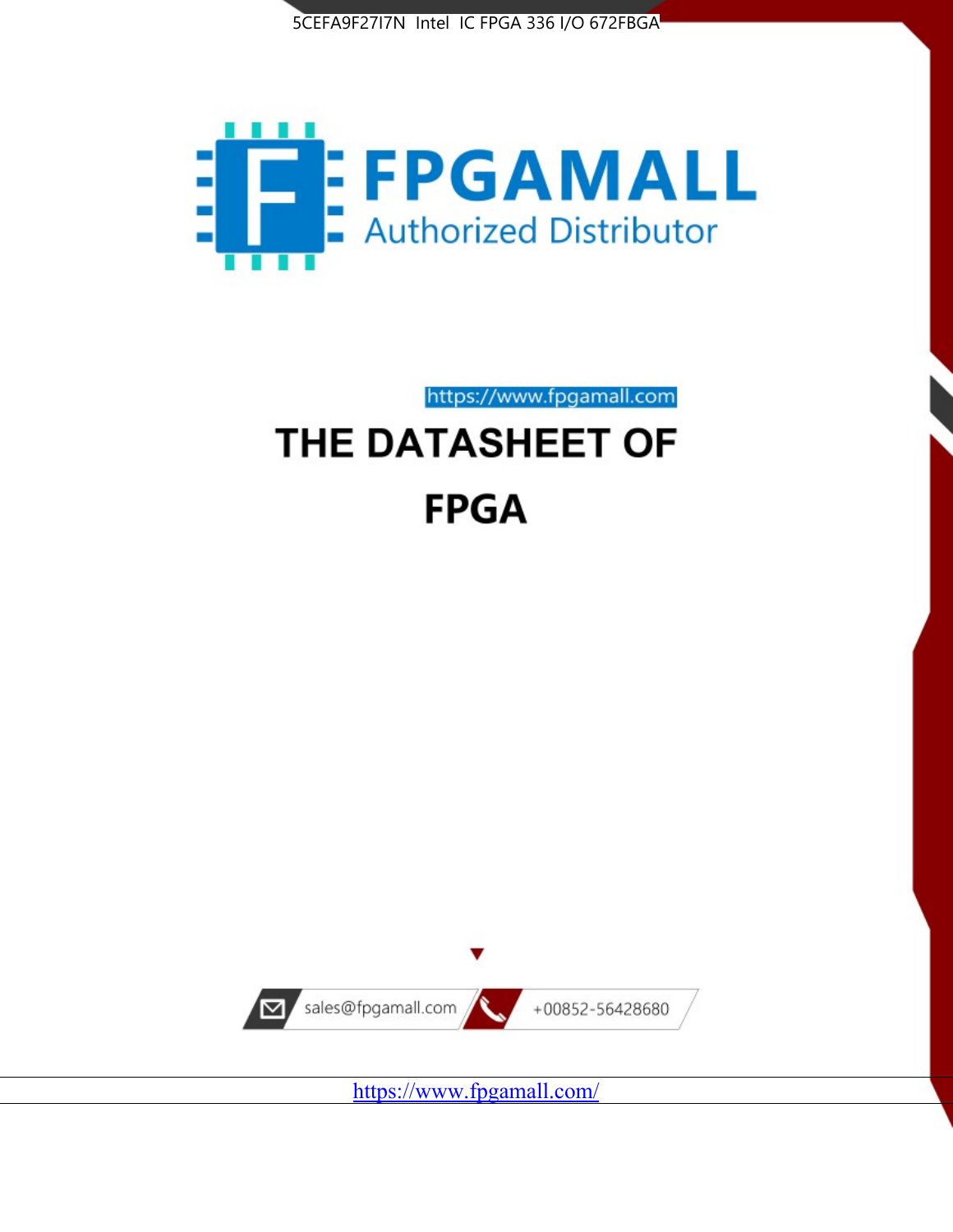

# **Cyclone V Device Overview**



**CV-51001 | 2018.05.07** Latest document on the web: **[PDF](https://www.altera.com/en_US/pdfs/literature/hb/cyclone-v/cv_51001.pdf)** | **[HTML](https://www.altera.com/documentation/sam1403480548153.html)**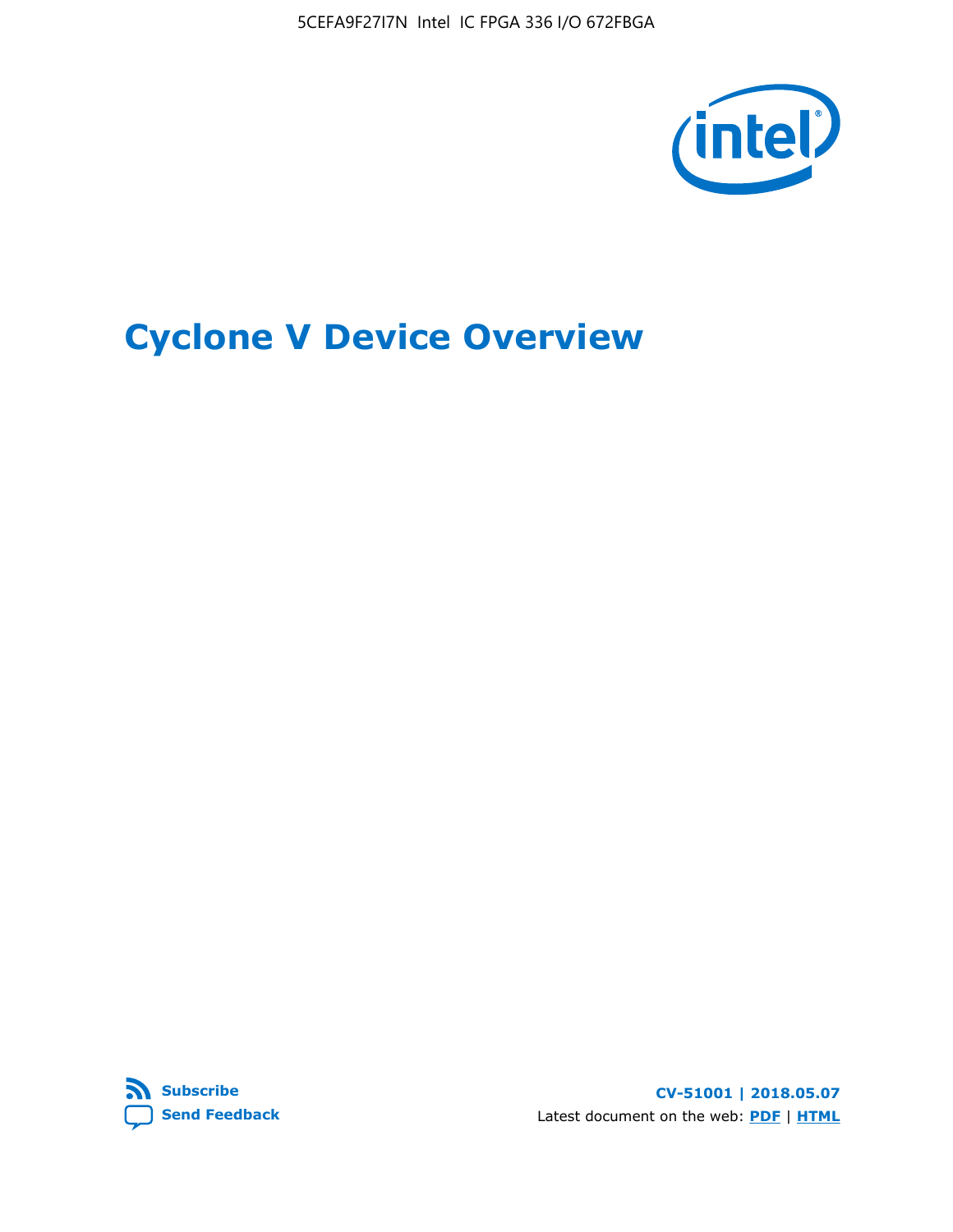

**Contents** 

## **Contents**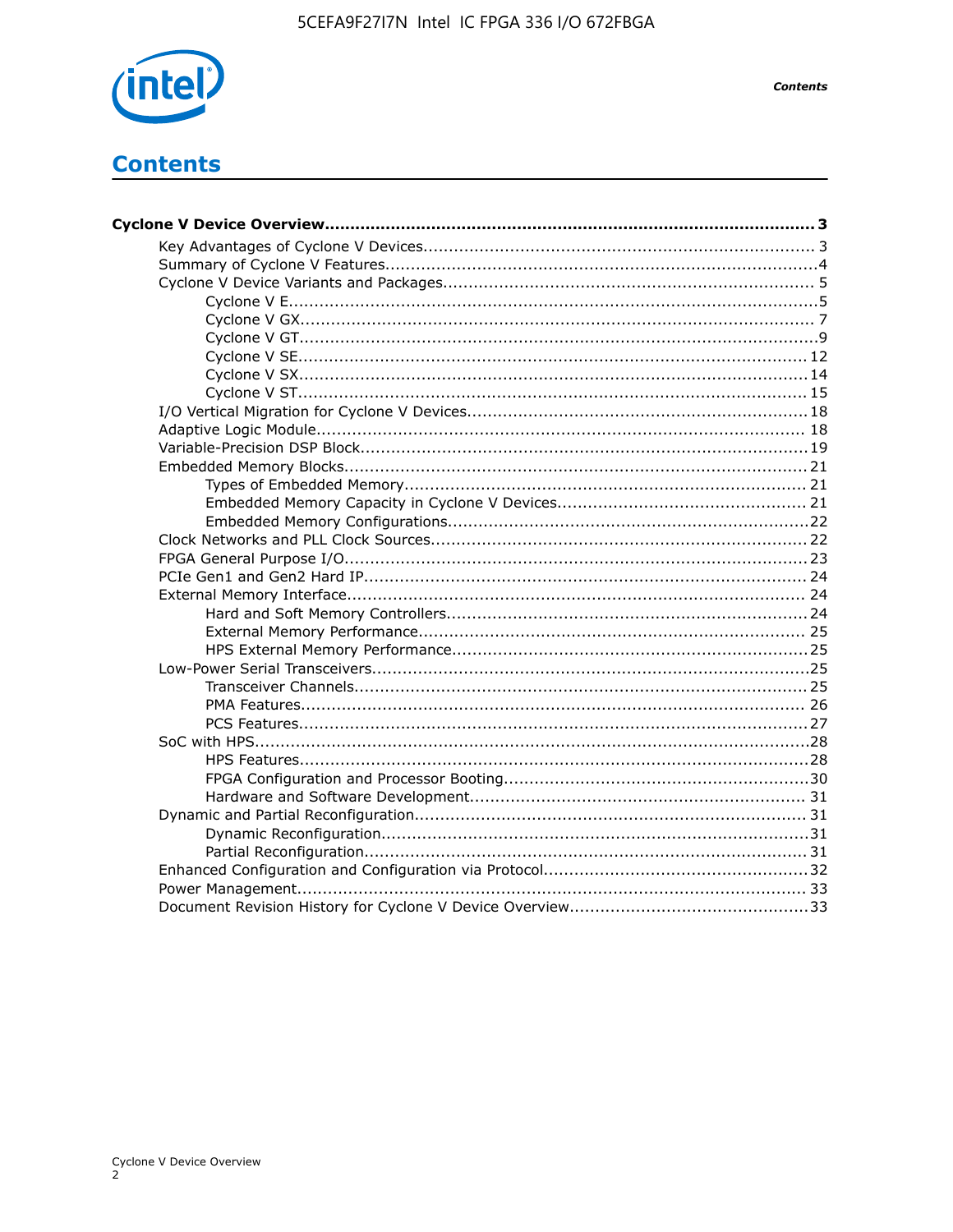

## **Cyclone V Device Overview**

The Cyclone® V devices are designed to simultaneously accommodate the shrinking power consumption, cost, and time-to-market requirements; and the increasing bandwidth requirements for high-volume and cost-sensitive applications.

Enhanced with integrated transceivers and hard memory controllers, the Cyclone V devices are suitable for applications in the industrial, wireless and wireline, military, and automotive markets.

#### **Related Information**

[Cyclone V Device Handbook: Known Issues](https://www.altera.com/support/support-resources/knowledge-base/solutions/rd12152011_347.html) Lists the planned updates to the Cyclone V Device Handbook chapters.

## **Key Advantages of Cyclone V Devices**

#### **Table 1. Key Advantages of the Cyclone V Device Family**

| <b>Advantage</b>                                                                    | <b>Supporting Feature</b>                                                                                                                                                                                                                                                    |
|-------------------------------------------------------------------------------------|------------------------------------------------------------------------------------------------------------------------------------------------------------------------------------------------------------------------------------------------------------------------------|
| Lower power consumption                                                             | Built on TSMC's 28 nm low-power (28LP) process technology and includes an<br>$\bullet$<br>abundance of hard intellectual property (IP) blocks<br>Up to 40% lower power consumption than the previous generation device                                                       |
| Improved logic integration and<br>differentiation capabilities                      | 8-input adaptive logic module (ALM)<br>٠<br>Up to 13.59 megabits (Mb) of embedded memory<br>٠<br>Variable-precision digital signal processing (DSP) blocks                                                                                                                   |
| Increased bandwidth capacity                                                        | 3.125 gigabits per second (Gbps) and 6.144 Gbps transceivers<br>٠<br>Hard memory controllers<br>٠                                                                                                                                                                            |
| Hard processor system (HPS)<br>with integrated Arm* Cortex*-A9<br>MPCore* processor | Tight integration of a dual-core Arm Cortex-A9 MPCore processor, hard IP, and an<br>$\bullet$<br>FPGA in a single Cyclone V system-on-a-chip (SoC)<br>Supports over 128 Gbps peak bandwidth with integrated data coherency between<br>٠<br>the processor and the FPGA fabric |
| Lowest system cost                                                                  | Requires only two core voltages to operate<br>٠<br>Available in low-cost wirebond packaging<br>٠<br>Includes innovative features such as Configuration via Protocol (CvP) and partial<br>٠<br>reconfiguration                                                                |

Intel Corporation. All rights reserved. Intel, the Intel logo, Altera, Arria, Cyclone, Enpirion, MAX, Nios, Quartus and Stratix words and logos are trademarks of Intel Corporation or its subsidiaries in the U.S. and/or other countries. Intel warrants performance of its FPGA and semiconductor products to current specifications in accordance with Intel's standard warranty, but reserves the right to make changes to any products and services at any time without notice. Intel assumes no responsibility or liability arising out of the application or use of any information, product, or service described herein except as expressly agreed to in writing by Intel. Intel customers are advised to obtain the latest version of device specifications before relying on any published information and before placing orders for products or services. \*Other names and brands may be claimed as the property of others.

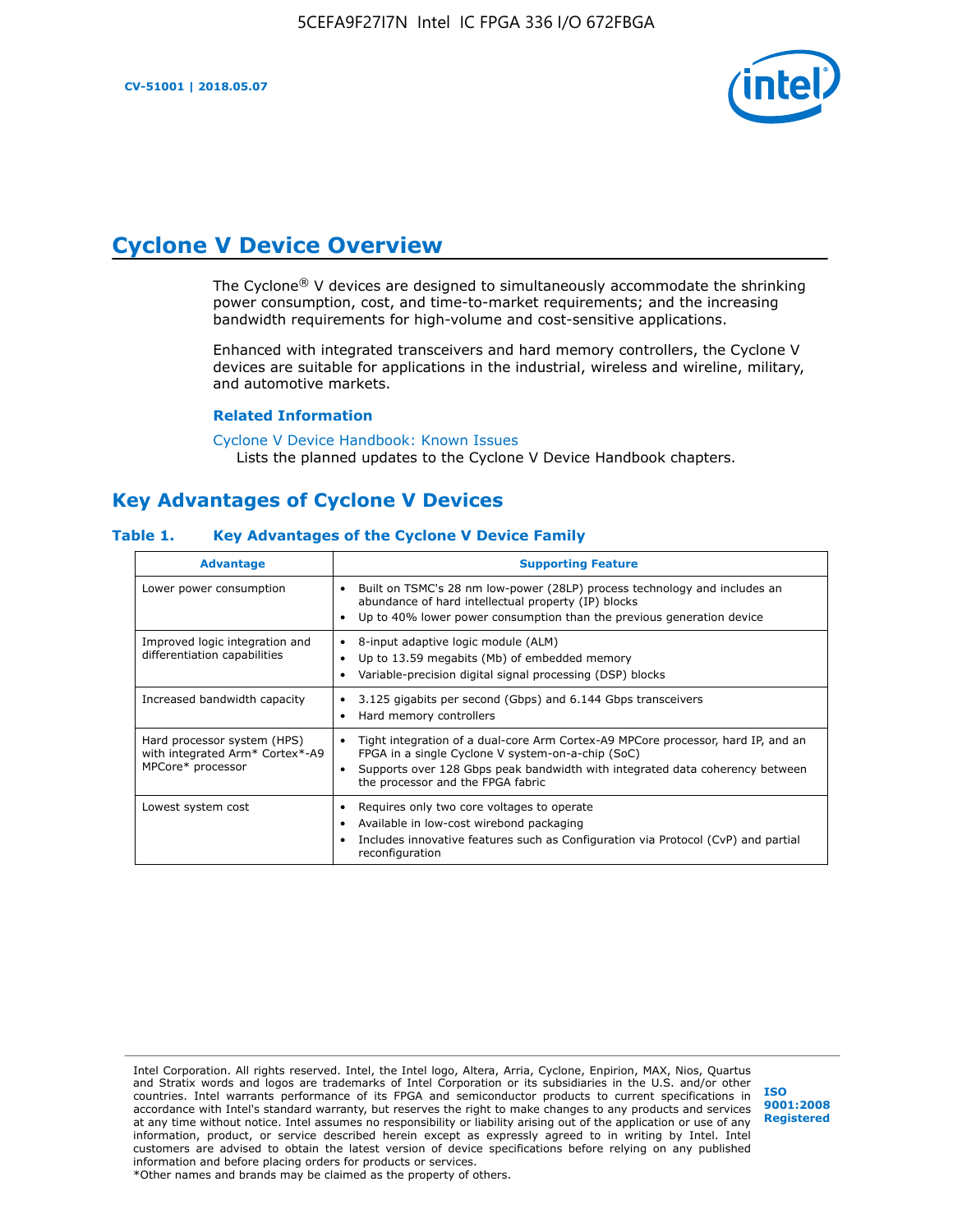

## **Summary of Cyclone V Features**

#### **Table 2. Summary of Features for Cyclone V Devices**

| <b>Feature</b>                                           | <b>Description</b>                                                                                                                                                                                                                                                                                                                        |                                                                                                                                                                                                                                                                                                                                                                                                                                                                                                                                                                                                                                                                                                         |  |  |  |  |  |  |
|----------------------------------------------------------|-------------------------------------------------------------------------------------------------------------------------------------------------------------------------------------------------------------------------------------------------------------------------------------------------------------------------------------------|---------------------------------------------------------------------------------------------------------------------------------------------------------------------------------------------------------------------------------------------------------------------------------------------------------------------------------------------------------------------------------------------------------------------------------------------------------------------------------------------------------------------------------------------------------------------------------------------------------------------------------------------------------------------------------------------------------|--|--|--|--|--|--|
| Technology                                               | TSMC's 28-nm low-power (28LP) process technology<br>$\bullet$<br>1.1 V core voltage<br>$\bullet$                                                                                                                                                                                                                                          |                                                                                                                                                                                                                                                                                                                                                                                                                                                                                                                                                                                                                                                                                                         |  |  |  |  |  |  |
| Packaging                                                | $\bullet$                                                                                                                                                                                                                                                                                                                                 | Wirebond low-halogen packages<br>Multiple device densities with compatible package footprints for seamless migration between<br>different device densities<br>RoHS-compliant and leaded $(1)$ options                                                                                                                                                                                                                                                                                                                                                                                                                                                                                                   |  |  |  |  |  |  |
| High-performance<br>FPGA fabric                          | Enhanced 8-input ALM with four registers                                                                                                                                                                                                                                                                                                  |                                                                                                                                                                                                                                                                                                                                                                                                                                                                                                                                                                                                                                                                                                         |  |  |  |  |  |  |
| Internal memory<br>blocks                                | of the ALMs as MLAB memory                                                                                                                                                                                                                                                                                                                | M10K-10-kilobits (Kb) memory blocks with soft error correction code (ECC)<br>Memory logic array block (MLAB)-640-bit distributed LUTRAM where you can use up to 25%                                                                                                                                                                                                                                                                                                                                                                                                                                                                                                                                     |  |  |  |  |  |  |
| Embedded Hard IP<br>blocks                               | Variable-precision DSP<br>Native support for up to three signal processing precision levels<br>(three $9 \times 9$ , two $18 \times 18$ , or one 27 x 27 multiplier) in the same<br>variable-precision DSP block<br>64-bit accumulator and cascade<br>Embedded internal coefficient memory<br>Preadder/subtractor for improved efficiency |                                                                                                                                                                                                                                                                                                                                                                                                                                                                                                                                                                                                                                                                                                         |  |  |  |  |  |  |
|                                                          | Memory controller                                                                                                                                                                                                                                                                                                                         | DDR3, DDR2, and LPDDR2 with 16 and 32 bit ECC support                                                                                                                                                                                                                                                                                                                                                                                                                                                                                                                                                                                                                                                   |  |  |  |  |  |  |
|                                                          | Embedded transceiver<br>I/O                                                                                                                                                                                                                                                                                                               | PCI Express* (PCIe*) Gen2 and Gen1 (x1, x2, or x4) hard IP with<br>multifunction support, endpoint, and root port                                                                                                                                                                                                                                                                                                                                                                                                                                                                                                                                                                                       |  |  |  |  |  |  |
| Clock networks                                           | Up to 550 MHz global clock network<br>$\bullet$<br>$\bullet$                                                                                                                                                                                                                                                                              | Global, quadrant, and peripheral clock networks<br>Clock networks that are not used can be powered down to reduce dynamic power                                                                                                                                                                                                                                                                                                                                                                                                                                                                                                                                                                         |  |  |  |  |  |  |
| Phase-locked loops<br>(PLLs)                             | $\bullet$<br>Integer mode and fractional mode<br>$\bullet$                                                                                                                                                                                                                                                                                | Precision clock synthesis, clock delay compensation, and zero delay buffering (ZDB)                                                                                                                                                                                                                                                                                                                                                                                                                                                                                                                                                                                                                     |  |  |  |  |  |  |
| FPGA General-purpose<br>$I/Os$ (GPIOs)                   | $\bullet$<br>$\bullet$<br>On-chip termination (OCT)<br>$\bullet$                                                                                                                                                                                                                                                                          | 875 megabits per second (Mbps) LVDS receiver and 840 Mbps LVDS transmitter<br>400 MHz/800 Mbps external memory interface<br>3.3 V support with up to 16 mA drive strength                                                                                                                                                                                                                                                                                                                                                                                                                                                                                                                               |  |  |  |  |  |  |
| Low-power high-speed<br>serial interface                 | 614 Mbps to 6.144 Gbps integrated transceiver speed<br>$\bullet$<br>Transmit pre-emphasis and receiver equalization<br>$\bullet$<br>Dynamic partial reconfiguration of individual channels<br>$\bullet$                                                                                                                                   |                                                                                                                                                                                                                                                                                                                                                                                                                                                                                                                                                                                                                                                                                                         |  |  |  |  |  |  |
| <b>HPS</b><br>(Cyclone V SE, SX,<br>and ST devices only) | $\bullet$<br>$\bullet$<br>interfaces<br>On-chip RAM and boot ROM                                                                                                                                                                                                                                                                          | Single or dual-core Arm Cortex-A9 MPCore processor-up to 925 MHz maximum frequency with<br>support for symmetric and asymmetric multiprocessing<br>Interface peripherals-10/100/1000 Ethernet media access control (EMAC), USB 2.0<br>On-The-GO (OTG) controller, quad serial peripheral interface (QSPI) flash controller, NAND<br>flash controller, Secure Digital/MultiMediaCard (SD/MMC) controller, UART, controller area<br>network (CAN), serial peripheral interface (SPI), I <sup>2</sup> C interface, and up to 85 HPS GPIO<br>System peripherals—general-purpose timers, watchdog timers, direct memory access (DMA)<br>controller, FPGA configuration manager, and clock and reset managers |  |  |  |  |  |  |
|                                                          |                                                                                                                                                                                                                                                                                                                                           | continued                                                                                                                                                                                                                                                                                                                                                                                                                                                                                                                                                                                                                                                                                               |  |  |  |  |  |  |

<sup>(1)</sup> Contact Intel for availability.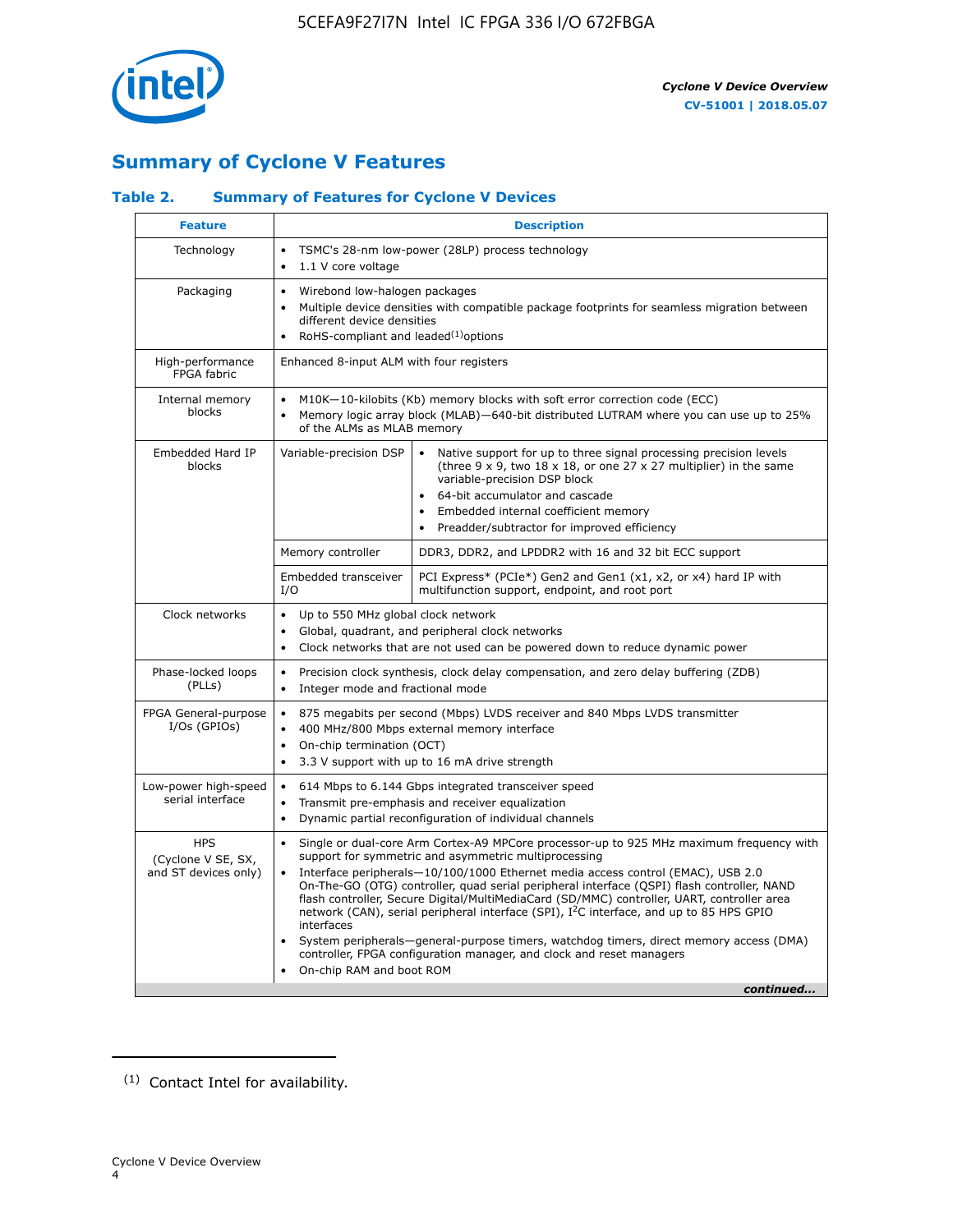

| <b>Feature</b> | <b>Description</b>                                                                                                                                                                                                                                                                                                                                                                                                           |
|----------------|------------------------------------------------------------------------------------------------------------------------------------------------------------------------------------------------------------------------------------------------------------------------------------------------------------------------------------------------------------------------------------------------------------------------------|
|                | HPS-FPGA bridges—include the FPGA-to-HPS, HPS-to-FPGA, and lightweight HPS-to-FPGA<br>bridges that allow the FPGA fabric to issue transactions to slaves in the HPS, and vice versa<br>FPGA-to-HPS SDRAM controller subsystem—provides a configurable interface to the multiport<br>front end (MPFE) of the HPS SDRAM controller<br>Arm CoreSight <sup>™</sup> JTAG debug access port, trace port, and on-chip trace storage |
| Configuration  | Tamper protection—comprehensive design protection to protect your valuable IP investments<br>Enhanced advanced encryption standard (AES) design security features<br>CvP<br>$\bullet$<br>Dynamic reconfiguration of the FPGA<br>Active serial (AS) x1 and x4, passive serial (PS), JTAG, and fast passive parallel (FPP) x8 and<br>x16 configuration options<br>Internal scrubbing (2)<br>Partial reconfiguration (3)        |

## **Cyclone V Device Variants and Packages**

#### **Table 3. Device Variants for the Cyclone V Device Family**

| <b>Variant</b> | <b>Description</b>                                                                                                      |
|----------------|-------------------------------------------------------------------------------------------------------------------------|
| Cyclone V E    | Optimized for the lowest system cost and power requirement for a wide spectrum of general logic<br>and DSP applications |
| Cyclone V GX   | Optimized for the lowest cost and power requirement for 614 Mbps to 3.125 Gbps transceiver<br>applications              |
| Cyclone V GT   | The FPGA industry's lowest cost and lowest power requirement for 6.144 Gbps transceiver<br>applications                 |
| Cyclone V SE   | SoC with integrated Arm-based HPS                                                                                       |
| Cyclone V SX   | SoC with integrated Arm-based HPS and 3.125 Gbps transceivers                                                           |
| Cyclone V ST   | SoC with integrated Arm-based HPS and 6.144 Gbps transceivers                                                           |

## **Cyclone V E**

This section provides the available options, maximum resource counts, and package plan for the Cyclone V E devices.

The information in this section is correct at the time of publication. For the latest information and to get more details, refer to the Product Selector Guide.

#### **Related Information**

[Product Selector Guide](https://www.altera.com/products/product-selector-guide.html)

Provides the latest information about Intel products.

<sup>(2)</sup> The SEU internal scrubbing feature is available for Cyclone V E, GX, SE, and SX devices with the "SC" suffix in the part number. For device availability and ordering, contact your local Intel sales representatives.

 $(3)$  The partial reconfiguration feature is available for Cyclone V E, GX, SE, and SX devices with the "SC" suffix in the part number. For device availability and ordering, contact your local Intel® sales representatives.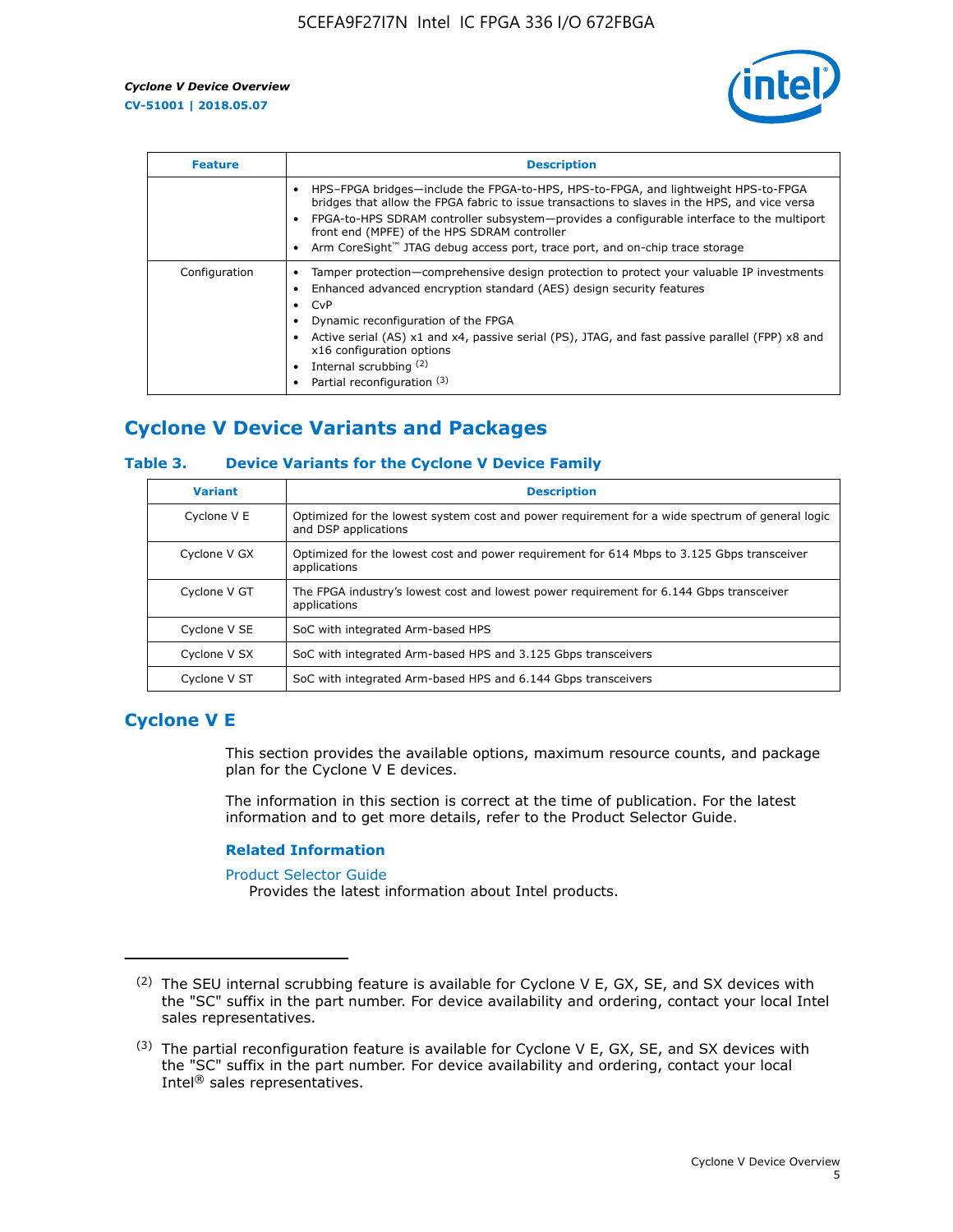

## **Available Options**

#### **Figure 1. Sample Ordering Code and Available Options for Cyclone V E Devices**

The SEU internal scrubbing feature is available for Cyclone V E, GX, SE, and SX devices with the "SC" suffix in the part number. For device availability and ordering, contact your local Intel sales representatives.



#### **Maximum Resources**

#### **Table 4. Maximum Resource Counts for Cyclone V E Devices**

| <b>Resource</b>         |                              | <b>Member Code</b> |                |           |                |                |  |  |
|-------------------------|------------------------------|--------------------|----------------|-----------|----------------|----------------|--|--|
|                         |                              | <b>A2</b>          | A <sub>4</sub> | <b>A5</b> | <b>A7</b>      | A9             |  |  |
| Logic Elements (LE) (K) |                              | 25                 | 49             | 77        | 150            | 301            |  |  |
| ALM                     |                              | 9,430              | 18,480         | 29,080    | 56,480         | 113,560        |  |  |
| Register                |                              | 37,736             | 73,920         | 116,320   | 225,920        | 454,240        |  |  |
| Memory (Kb)             | M10K                         | 1,760              | 3,080          | 4,460     | 6,860          | 12,200         |  |  |
|                         | <b>MLAB</b>                  | 196                | 303            | 424       | 836            | 1,717          |  |  |
|                         | Variable-precision DSP Block |                    | 66             | 150       | 156            | 342            |  |  |
| 18 x 18 Multiplier      |                              | 50                 | 132            | 300       | 312            | 684            |  |  |
| PLL                     |                              | $\overline{4}$     | $\overline{4}$ | 6         | $\overline{7}$ | 8              |  |  |
| GPIO                    |                              | 224                | 224            | 240       | 480            | 480            |  |  |
| <b>LVDS</b>             | Transmitter                  | 56                 | 56             | 60        | 120            | 120            |  |  |
|                         | Receiver                     | 56                 | 56             | 60        | 120            | 120            |  |  |
| Hard Memory Controller  |                              | $\mathbf{1}$       | $\mathbf{1}$   | 2         | $\overline{2}$ | $\overline{2}$ |  |  |

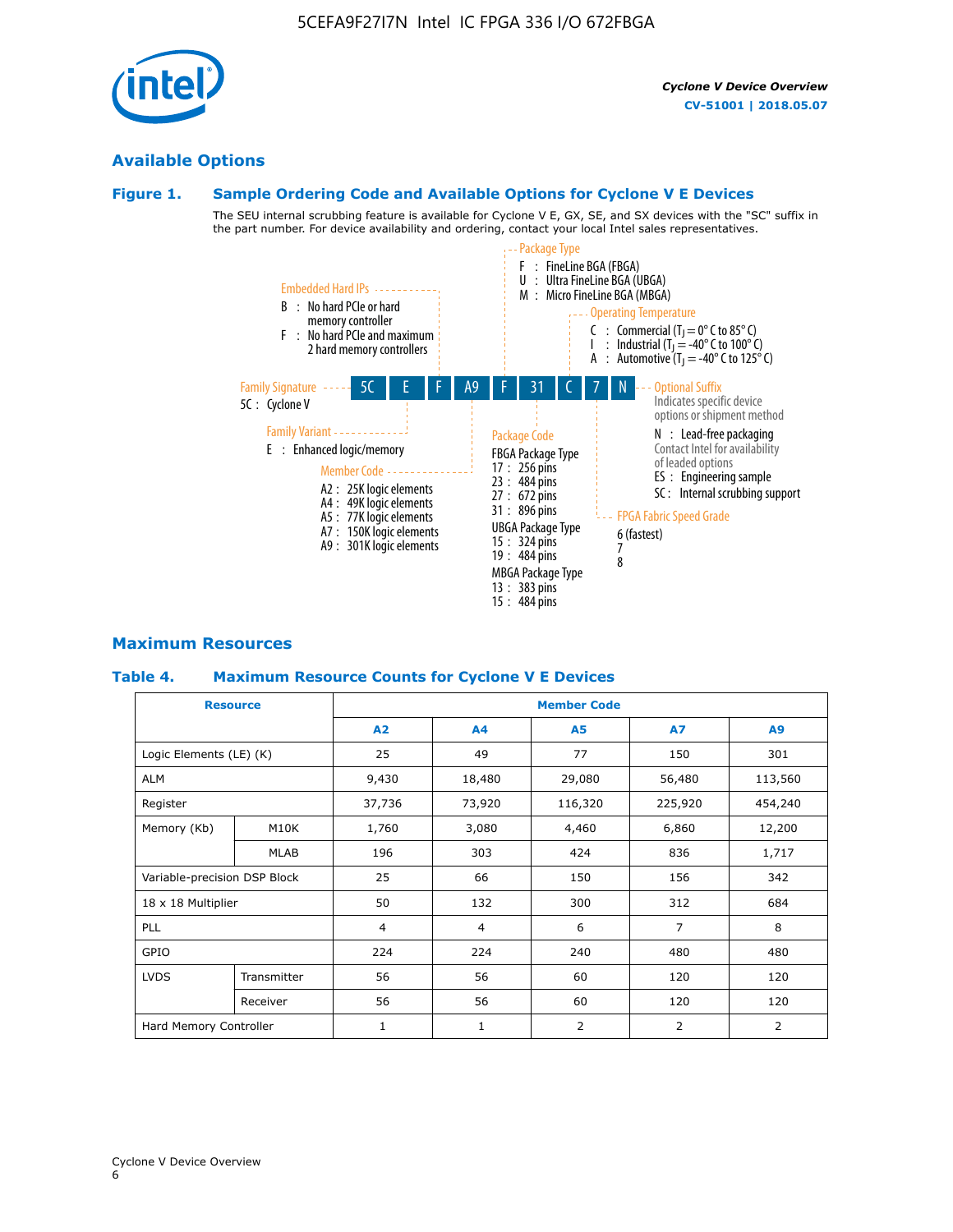

#### **Related Information**

[True LVDS Buffers in Devices, I/O Features in Cyclone V Devices](https://www.altera.com/documentation/sam1403481100977.html#sam1403480885395) Provides the number of LVDS channels in each device package.

#### **Package Plan**

#### **Table 5. Package Plan for Cyclone V E Devices**

| <b>Member</b><br><b>Code</b> | <b>M383</b><br>$(13 \text{ mm})$ | M484<br>$(15 \text{ mm})$ | <b>U324</b><br>$(15 \text{ mm})$ | <b>F256</b><br>$(17 \text{ mm})$ | <b>U484</b><br>$(19$ mm) | <b>F484</b><br>$(23$ mm $)$ | <b>F672</b><br>$(27 \text{ mm})$ | <b>F896</b><br>$(31 \text{ mm})$ |
|------------------------------|----------------------------------|---------------------------|----------------------------------|----------------------------------|--------------------------|-----------------------------|----------------------------------|----------------------------------|
|                              | <b>GPIO</b>                      | <b>GPIO</b>               | <b>GPIO</b>                      | <b>GPIO</b>                      | <b>GPIO</b>              | <b>GPIO</b>                 | <b>GPIO</b>                      | <b>GPIO</b>                      |
| A <sub>2</sub>               | 223                              |                           | 176                              | 128                              | 224                      | 224                         |                                  |                                  |
| A4                           | 223                              |                           | 176                              | 128                              | 224                      | 224                         | –                                |                                  |
| A <sub>5</sub>               | 175                              |                           |                                  |                                  | 224                      | 240                         |                                  |                                  |
| A7                           |                                  | 240                       |                                  |                                  | 240                      | 240                         | 336                              | 480                              |
| A9                           |                                  |                           |                                  |                                  | 240                      | 224                         | 336                              | 480                              |

## **Cyclone V GX**

This section provides the available options, maximum resource counts, and package plan for the Cyclone V GX devices.

The information in this section is correct at the time of publication. For the latest information and to get more details, refer to the *Product Selector Guide*.

#### **Related Information**

[Product Selector Guide](https://www.altera.com/products/product-selector-guide.html)

Provides the latest information about Intel products.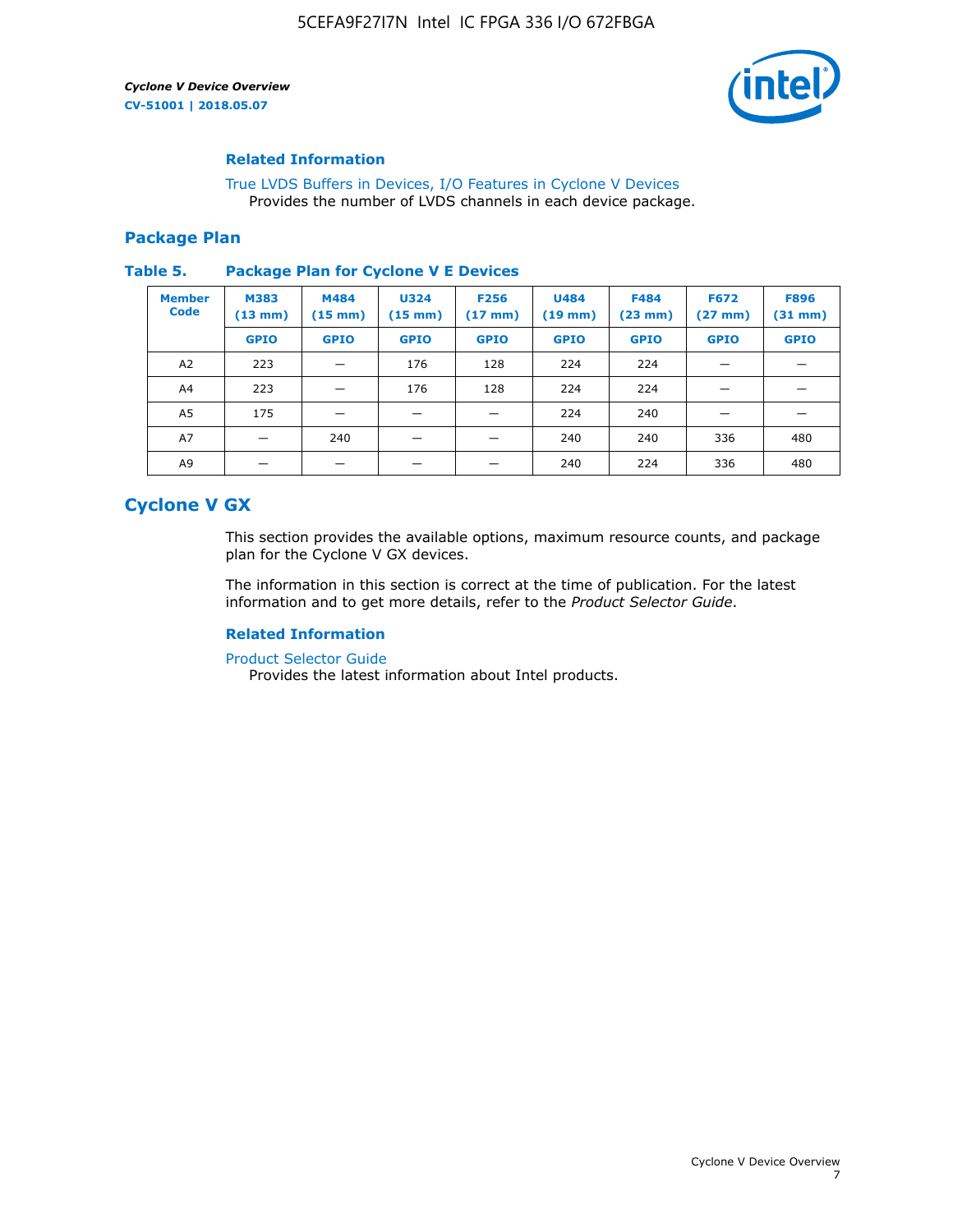

#### **Available Options**

#### **Figure 2. Sample Ordering Code and Available Options for Cyclone V GX Devices**

The SEU internal scrubbing feature is available for Cyclone V E, GX, SE, and SX devices with the "SC" suffix in the part number. For device availability and ordering, contact your local Intel sales representatives.



#### **Maximum Resources**

#### **Table 6. Maximum Resource Counts for Cyclone V GX Devices**

|                              | <b>Resource</b> | <b>Member Code</b> |                |                |                |           |  |  |
|------------------------------|-----------------|--------------------|----------------|----------------|----------------|-----------|--|--|
|                              |                 | C <sub>3</sub>     | C <sub>4</sub> | C <sub>5</sub> | C7             | C9        |  |  |
| Logic Elements (LE) (K)      |                 | 36                 | 50             | 77             | 150            | 301       |  |  |
| <b>ALM</b>                   |                 | 13,460             | 18,860         | 29,080         | 56,480         | 113,560   |  |  |
| Register                     |                 | 53,840             | 75,440         | 116,320        | 225,920        | 454,240   |  |  |
| Memory (Kb)                  | M10K            | 1,350              | 2,500          | 4,460          | 6,860          | 12,200    |  |  |
|                              | <b>MLAB</b>     | 182                | 424            | 424            | 836            | 1,717     |  |  |
| Variable-precision DSP Block |                 | 57                 | 70             | 150            | 156            | 342       |  |  |
| 18 x 18 Multiplier           |                 | 114                | 140            | 300            | 312            | 684       |  |  |
| PLL                          |                 | $\overline{4}$     | 6              | 6              | $\overline{7}$ | 8         |  |  |
| 3 Gbps Transceiver           |                 | 3                  | 6              | 6              | 9              | 12        |  |  |
| GPIO <sup>(4)</sup>          |                 | 208                | 336            | 336            | 480            | 560       |  |  |
|                              |                 |                    |                |                |                | continued |  |  |

 $(4)$  The number of GPIOs does not include transceiver I/Os. In the Intel Quartus® Prime software, the number of user I/Os includes transceiver I/Os.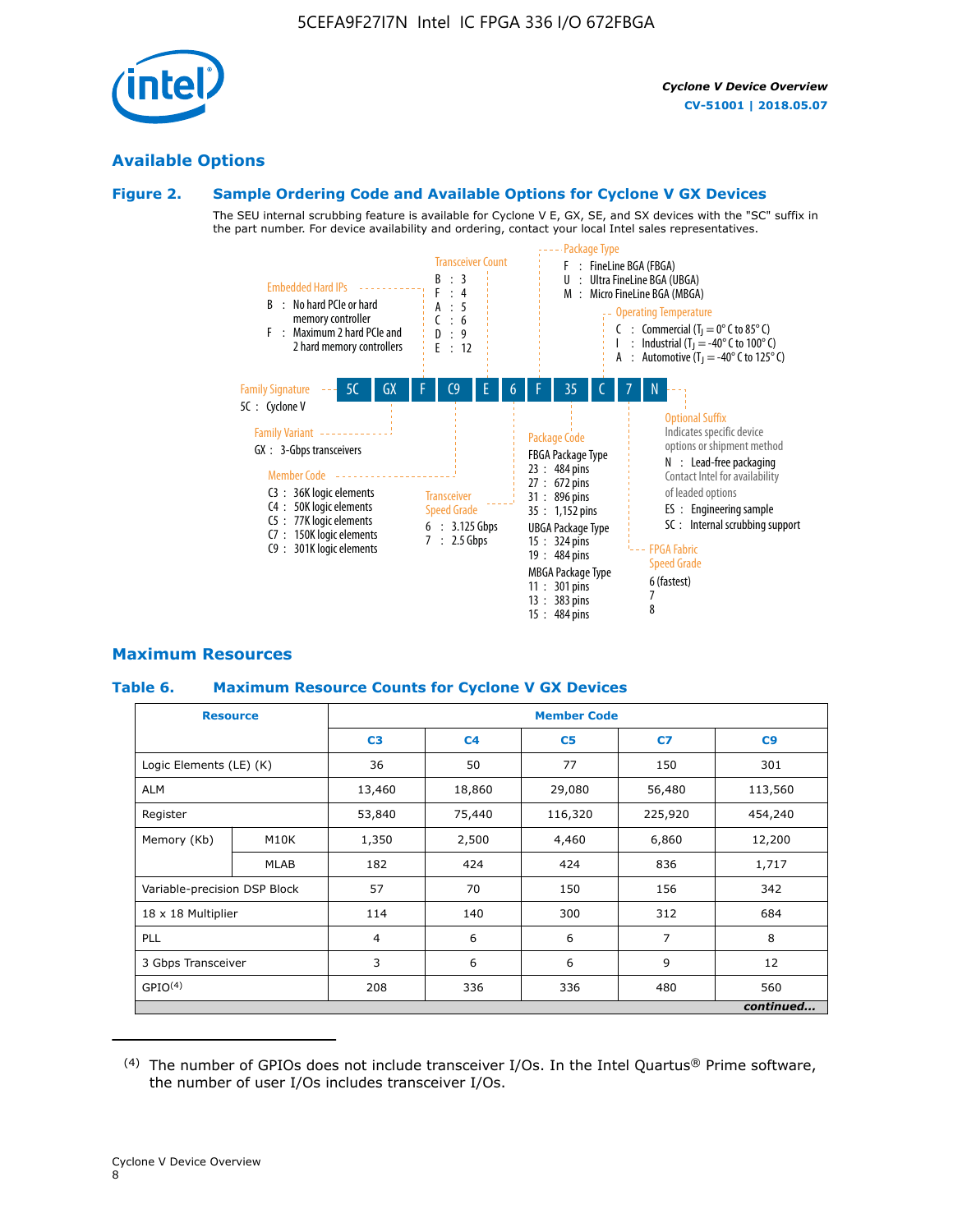

| <b>Resource</b>        |             | <b>Member Code</b> |                |    |     |                |  |  |  |
|------------------------|-------------|--------------------|----------------|----|-----|----------------|--|--|--|
|                        |             | C <sub>3</sub>     | C <sub>4</sub> | C5 | C7  | C <sub>9</sub> |  |  |  |
| <b>LVDS</b>            | Transmitter | 52                 | 84             | 84 | 120 | 140            |  |  |  |
|                        | Receiver    | 52                 | 84             | 84 | 120 | 140            |  |  |  |
| PCIe Hard IP Block     |             |                    |                |    |     |                |  |  |  |
| Hard Memory Controller |             |                    |                |    |     |                |  |  |  |

#### **Related Information**

[True LVDS Buffers in Devices, I/O Features in Cyclone V Devices](https://www.altera.com/documentation/sam1403481100977.html#sam1403480885395) Provides the number of LVDS channels in each device package.

#### **Package Plan**

#### **Table 7. Package Plan for Cyclone V GX Devices**

| <b>Member</b><br><b>Code</b> | <b>M301</b><br>$(11$ mm) |                | <b>M383</b><br>$(13 \text{ mm})$ |             | M484        | $(15 \text{ mm})$ | <b>U324</b><br>$(15 \text{ mm})$ |             | <b>U484</b><br>$(19$ mm) |             |
|------------------------------|--------------------------|----------------|----------------------------------|-------------|-------------|-------------------|----------------------------------|-------------|--------------------------|-------------|
|                              | <b>GPIO</b>              | <b>XCVR</b>    | <b>GPIO</b>                      | <b>XCVR</b> | <b>GPIO</b> | <b>XCVR</b>       | <b>GPIO</b>                      | <b>XCVR</b> | <b>GPIO</b>              | <b>XCVR</b> |
| C <sub>3</sub>               |                          |                |                                  |             |             |                   | 144                              | 3           | 208                      | 3           |
| C <sub>4</sub>               | 129                      | $\overline{4}$ | 175                              | 6           |             |                   | –                                |             | 224                      | 6           |
| C5                           | 129                      | 4              | 175                              | 6           |             |                   |                                  |             | 224                      | 6           |
| C7                           | _                        |                |                                  |             | 240         | 3                 |                                  |             | 240                      | 6           |
| C <sub>9</sub>               |                          |                |                                  |             |             |                   |                                  |             | 240                      | 5           |

| <b>Member</b><br><b>Code</b> | <b>F484</b> | $(23$ mm)   | <b>F672</b> | $(27$ mm $)$ | <b>F896</b><br>$(31 \text{ mm})$ |             | F1152<br>$(35 \text{ mm})$ |             |
|------------------------------|-------------|-------------|-------------|--------------|----------------------------------|-------------|----------------------------|-------------|
|                              | <b>GPIO</b> | <b>XCVR</b> | <b>GPIO</b> | <b>XCVR</b>  | <b>GPIO</b>                      | <b>XCVR</b> | <b>GPIO</b>                | <b>XCVR</b> |
| C <sub>3</sub>               | 208         | 3           |             |              |                                  |             |                            |             |
| C4                           | 240         | 6           | 336         | 6            |                                  |             |                            |             |
| C5                           | 240         | 6           | 336         | 6            |                                  |             |                            |             |
| C <sub>7</sub>               | 240         | 6           | 336         | 9            | 480                              | 9           |                            |             |
| C <sub>9</sub>               | 224         | 6           | 336         | 9            | 480                              | 12          | 560                        | 12          |

#### **Cyclone V GT**

This section provides the available options, maximum resource counts, and package plan for the Cyclone V GT devices.

The information in this section is correct at the time of publication. For the latest information and to get more details, refer to the *Product Selector Guide*.

#### **Related Information**

#### [Product Selector Guide](https://www.altera.com/products/product-selector-guide.html)

Provides the latest information about Intel products.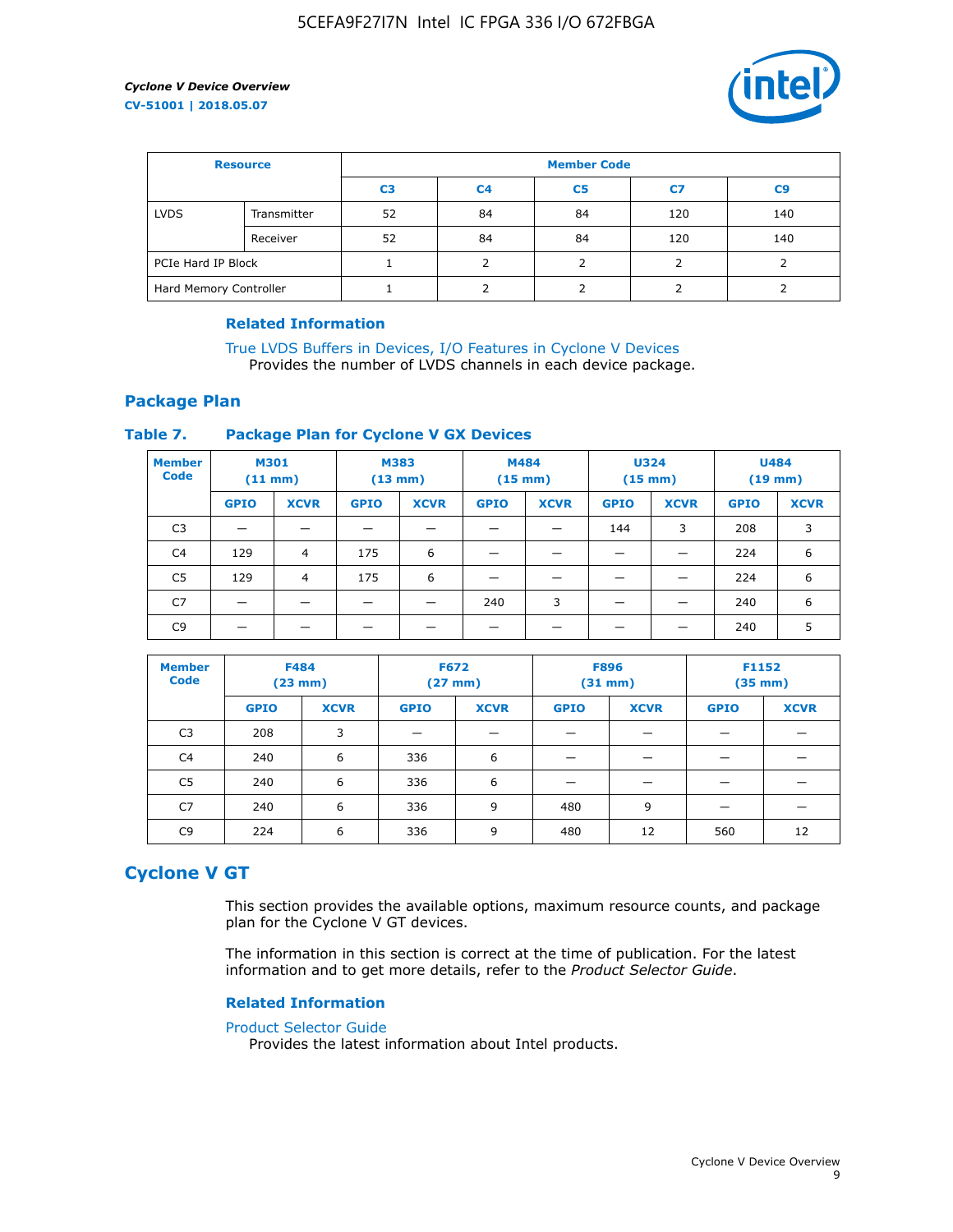

### **Available Options**

#### **Figure 3. Sample Ordering Code and Available Options for Cyclone V GT Devices**



#### **Maximum Resources**

#### **Table 8. Maximum Resource Counts for Cyclone V GT Devices**

|                              | <b>Resource</b> | <b>Member Code</b> |         |                |  |  |
|------------------------------|-----------------|--------------------|---------|----------------|--|--|
|                              |                 | D <sub>5</sub>     | D7      | D <sub>9</sub> |  |  |
| Logic Elements (LE) (K)      |                 | 77                 | 150     | 301            |  |  |
| <b>ALM</b>                   |                 | 29,080             | 56,480  | 113,560        |  |  |
| Register                     |                 | 116,320            | 225,920 | 454,240        |  |  |
| Memory (Kb)                  | M10K            | 4,460              | 6,860   | 12,200         |  |  |
|                              | <b>MLAB</b>     | 424                | 836     | 1,717          |  |  |
| Variable-precision DSP Block |                 | 150                | 156     | 342            |  |  |
| 18 x 18 Multiplier           |                 | 300                | 312     | 684            |  |  |
| PLL                          |                 | 6                  | 7       | 8              |  |  |
| 6 Gbps Transceiver           |                 | 6                  | 9       | 12             |  |  |
| GPIO <sup>(5)</sup>          |                 | 336                | 480     | 560            |  |  |
| <b>LVDS</b>                  | Transmitter     | 84                 | 120     | 140            |  |  |
|                              |                 |                    |         | continued      |  |  |

<sup>(5)</sup> The number of GPIOs does not include transceiver I/Os. In the Intel Quartus Prime software, the number of user I/Os includes transceiver I/Os.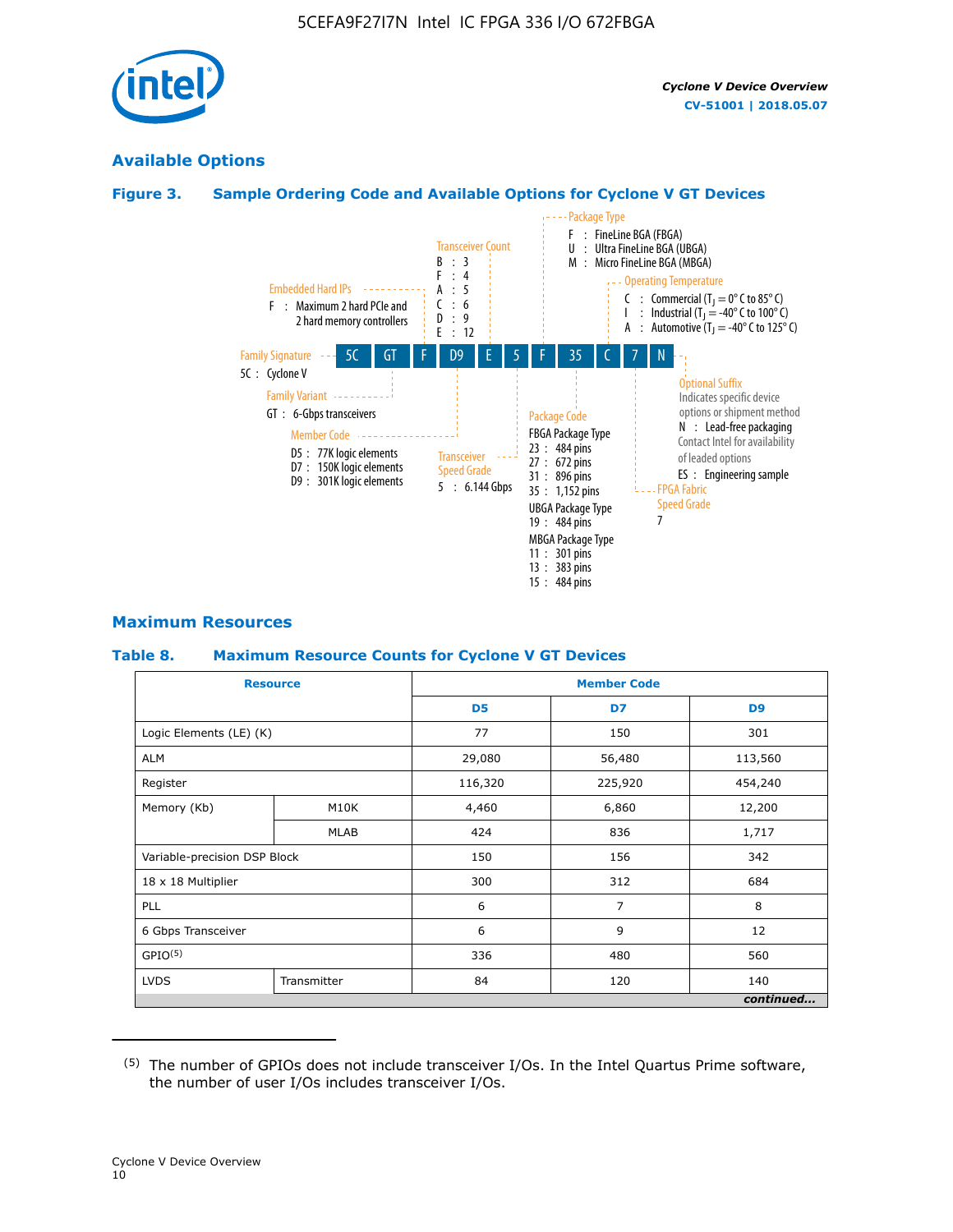

| <b>Resource</b>        |          | <b>Member Code</b> |     |     |  |  |
|------------------------|----------|--------------------|-----|-----|--|--|
|                        |          | D <sub>5</sub>     | D7  | D9  |  |  |
|                        | Receiver | 84                 | 120 | 140 |  |  |
| PCIe Hard IP Block     |          |                    |     |     |  |  |
| Hard Memory Controller |          |                    |     |     |  |  |

#### **Related Information**

[True LVDS Buffers in Devices, I/O Features in Cyclone V Devices](https://www.altera.com/documentation/sam1403481100977.html#sam1403480885395) Provides the number of LVDS channels in each device package.

## **Package Plan**

#### **Table 9. Package Plan for Cyclone V GT Devices**

Transceiver counts shown are for transceiver ≤5 Gbps . 6 Gbps transceiver channel count support depends on the package and channel usage. For more information about the 6 Gbps transceiver channel count, refer to the *Cyclone V Device Handbook Volume 2: Transceivers*.

| <b>Member</b><br><b>Code</b> | <b>M301</b><br>(11 mm)   |                | M383<br>$(13 \text{ mm})$ |             | M484<br>$(15 \text{ mm})$ |             | <b>U484</b><br>$(19$ mm) |             |
|------------------------------|--------------------------|----------------|---------------------------|-------------|---------------------------|-------------|--------------------------|-------------|
|                              | <b>GPIO</b>              | <b>XCVR</b>    | <b>GPIO</b>               | <b>XCVR</b> | <b>GPIO</b>               | <b>XCVR</b> | <b>GPIO</b>              | <b>XCVR</b> |
| D <sub>5</sub>               | 129                      | $\overline{4}$ | 175                       | 6           | -                         | -           | 224                      | 6           |
| D7                           | -                        | -              |                           |             | 240                       | 3           | 240                      | 6           |
| D <sub>9</sub>               | $\overline{\phantom{0}}$ | _              |                           |             | -                         |             | 240                      | 5           |

| <b>Member</b><br><b>Code</b> | <b>F484</b><br>$(23 \text{ mm})$ |             | <b>F672</b><br>$(27 \text{ mm})$ |             | <b>F896</b><br>$(31 \text{ mm})$ |             | F1152<br>$(35$ mm $)$    |             |
|------------------------------|----------------------------------|-------------|----------------------------------|-------------|----------------------------------|-------------|--------------------------|-------------|
|                              | <b>GPIO</b>                      | <b>XCVR</b> | <b>GPIO</b>                      | <b>XCVR</b> | <b>GPIO</b>                      | <b>XCVR</b> | <b>GPIO</b>              | <b>XCVR</b> |
| D <sub>5</sub>               | 240                              | 6           | 336                              | 6           | -                                |             | _                        |             |
| D7                           | 240                              | 6           | 336                              | q(6)        | 480                              | q(6)        | $\overline{\phantom{0}}$ | -           |
| D <sub>9</sub>               | 224                              | 6           | 336                              | 9(6)        | 480                              | 12(7)       | 560                      | 12(7)       |

#### **Related Information**

[6.144-Gbps Support Capability in Cyclone V GT Devices, Cyclone V Device Handbook](https://www.altera.com/documentation/nik1409855456781.html#nik1409855410757) [Volume 2: Transceivers](https://www.altera.com/documentation/nik1409855456781.html#nik1409855410757)

Provides more information about 6 Gbps transceiver channel count.

<sup>(6)</sup> If you require CPRI (at 6.144 Gbps) and PCIe Gen2 transmit jitter compliance, Intel recommends that you use only up to three full-duplex transceiver channels for CPRI, and up to six full-duplex channels for PCIe Gen2. The CMU channels are not considered full-duplex channels.

 $(7)$  If you require CPRI (at 6.144 Gbps) and PCIe Gen2 transmit jitter compliance, Intel recommends that you use only up to three full-duplex transceiver channels for CPRI, and up to eight full-duplex channels for PCIe Gen2. The CMU channels are not considered full-duplex channels.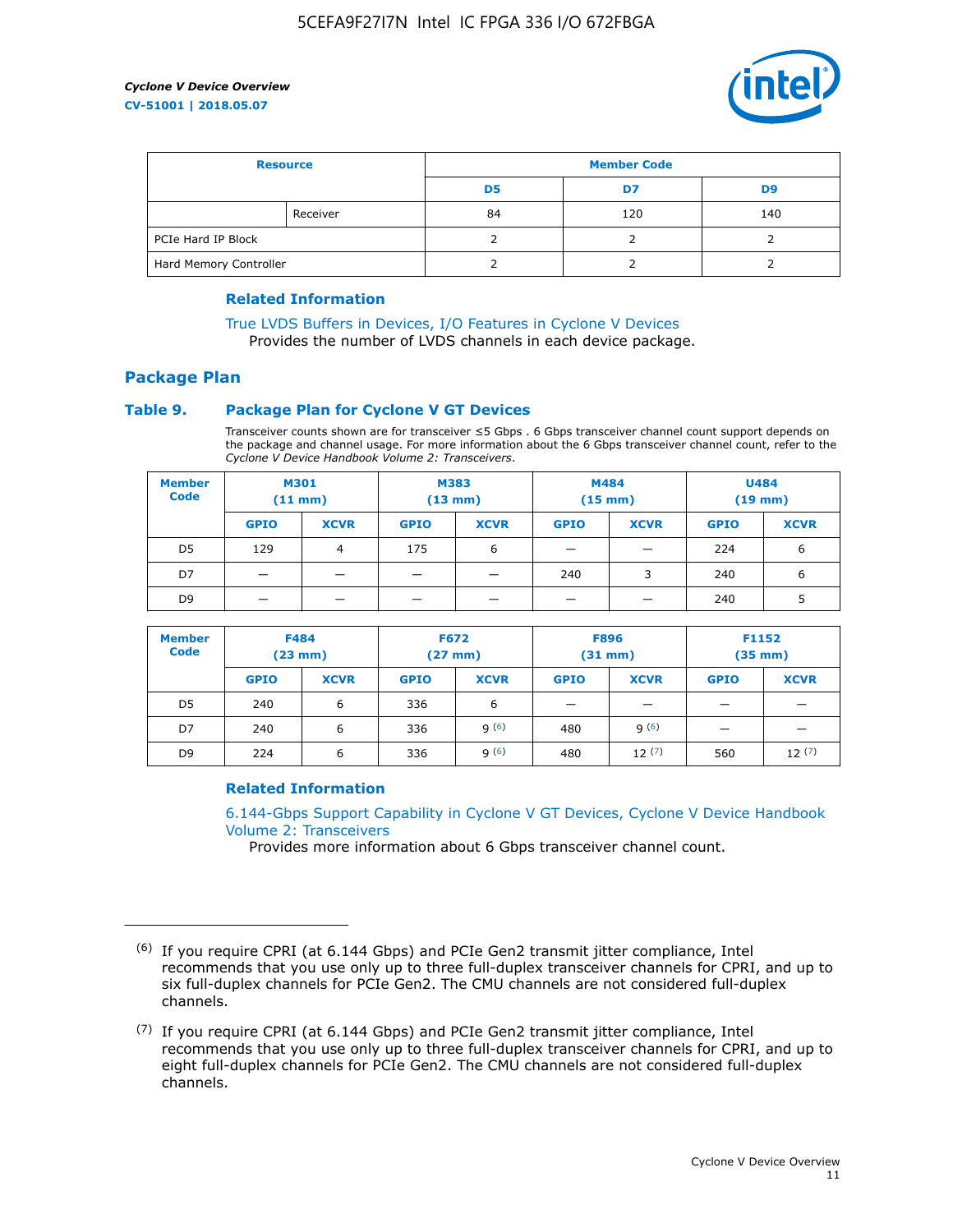

## **Cyclone V SE**

This section provides the available options, maximum resource counts, and package plan for the Cyclone V SE devices.

The information in this section is correct at the time of publication. For the latest information and to get more details, refer to the *Product Selector Guide*.

#### **Related Information**

#### [Product Selector Guide](https://www.altera.com/products/product-selector-guide.html)

Provides the latest information about Intel products.

#### **Available Options**

#### **Figure 4. Sample Ordering Code and Available Options for Cyclone V SE Devices**

The SEU internal scrubbing feature is available for Cyclone V E, GX, SE, and SX devices with the "SC" suffix in the part number. For device availability and ordering, contact your local Intel sales representatives.

Cyclone V SE and SX low-power devices (L power option) offer 30% static power reduction for devices with 25K LE and 40K LE, and 20% static power reduction for devices with 85K LE and 110K LE.

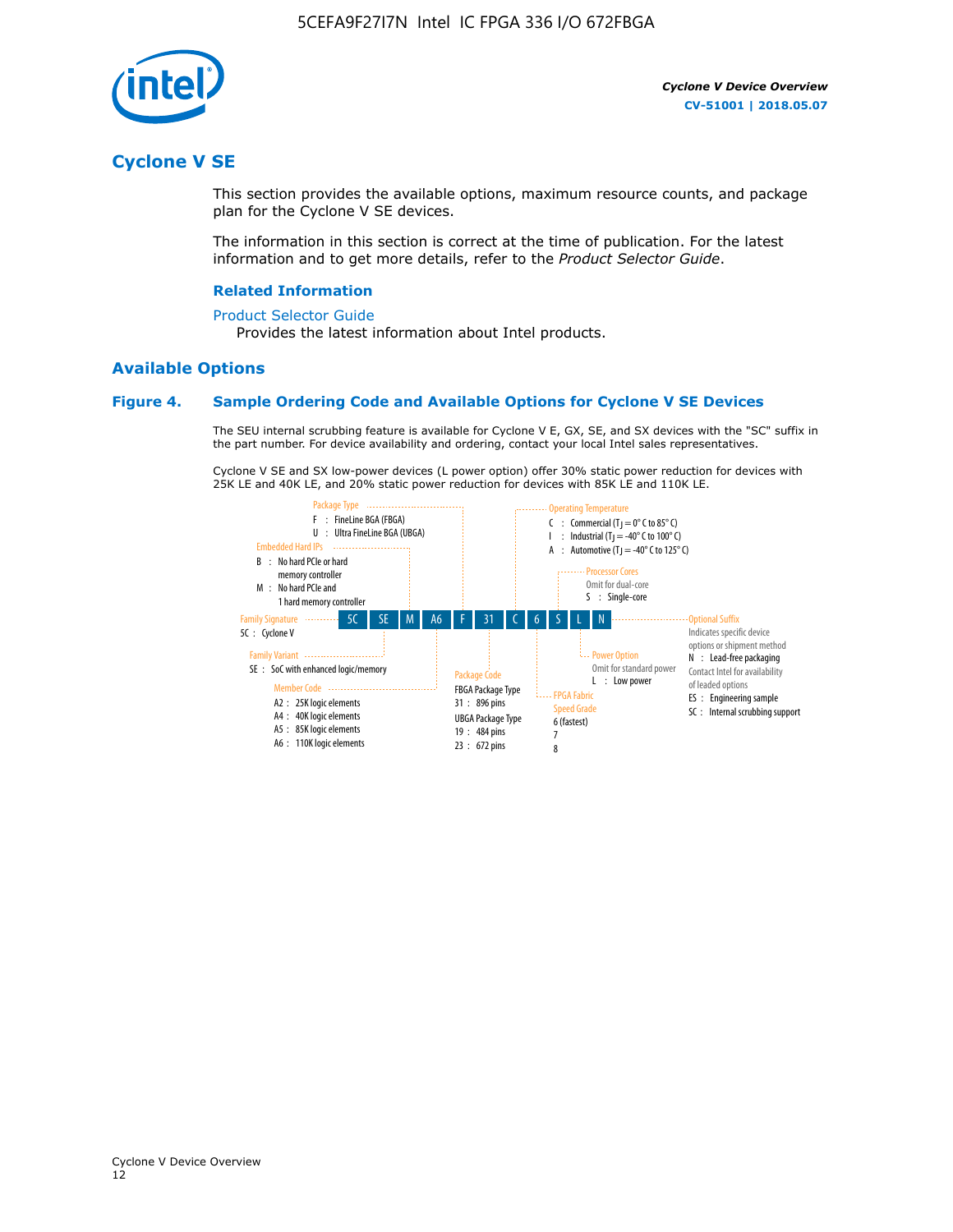

#### **Maximum Resources**

#### **Table 10. Maximum Resource Counts for Cyclone V SE Devices**

|                                | <b>Resource</b>   | <b>Member Code</b>       |                          |                      |                      |  |
|--------------------------------|-------------------|--------------------------|--------------------------|----------------------|----------------------|--|
|                                |                   | A2                       | A4                       | <b>A5</b>            | A6                   |  |
| Logic Elements (LE) (K)        |                   | 25                       | 40                       | 85                   | 110                  |  |
| <b>ALM</b>                     |                   | 9,430                    | 15,880                   | 32,070               | 41,910               |  |
| Register                       |                   | 37,736                   | 60,376                   | 128,300              | 166,036              |  |
| Memory (Kb)                    | M <sub>10</sub> K | 1,400                    | 2,700                    | 3,970                | 5,570                |  |
|                                | <b>MLAB</b>       | 138                      | 231                      | 480                  | 621                  |  |
| Variable-precision DSP Block   |                   | 36                       | 84                       | 87                   | 112                  |  |
| 18 x 18 Multiplier             |                   | 72                       | 168                      | 174                  | 224                  |  |
| <b>FPGA PLL</b>                |                   | 5                        | 5                        | 6                    | 6                    |  |
| <b>HPS PLL</b>                 |                   | 3                        | 3                        | 3                    | 3                    |  |
| <b>FPGA GPIO</b>               |                   | 145                      | 145                      | 288                  | 288                  |  |
| HPS I/O                        |                   | 181                      | 181                      | 181                  | 181                  |  |
| <b>LVDS</b>                    | Transmitter       | 32                       | 32                       | 72                   | 72                   |  |
|                                | Receiver          | 37                       | 37                       | 72                   | 72                   |  |
| FPGA Hard Memory Controller    |                   | 1                        | $\mathbf{1}$             | $\mathbf{1}$         | $\mathbf{1}$         |  |
| HPS Hard Memory Controller     |                   | 1                        | $\mathbf{1}$             | $\mathbf{1}$         | 1                    |  |
| Arm Cortex-A9 MPCore Processor |                   | Single- or dual-<br>core | Single- or dual-<br>core | Single- or dual-core | Single- or dual-core |  |

#### **Related Information**

[True LVDS Buffers in Devices, I/O Features in Cyclone V Devices](https://www.altera.com/documentation/sam1403481100977.html#sam1403480885395) Provides the number of LVDS channels in each device package.

#### **Package Plan**

#### **Table 11. Package Plan for Cyclone V SE Devices**

The HPS I/O counts are the number of I/Os in the HPS and does not correlate with the number of HPS-specific I/O pins in the FPGA. Each HPS-specific pin in the FPGA may be mapped to several HPS I/Os.

| <b>Member Code</b> | <b>U484</b><br>$(19$ mm) |           | <b>U672</b><br>(23 mm) |         | <b>F896</b><br>$(31$ mm $)$ |           |
|--------------------|--------------------------|-----------|------------------------|---------|-----------------------------|-----------|
|                    | <b>FPGA GPIO</b>         | HPS $I/O$ | <b>FPGA GPIO</b>       | HPS I/O | <b>FPGA GPIO</b>            | HPS $I/O$ |
| A <sub>2</sub>     | 66                       | 151       | 145                    | 181     |                             |           |
| A4                 | 66                       | 151       | 145                    | 181     |                             |           |
| A <sub>5</sub>     | 66                       | 151       | 145                    | 181     | 288                         | 181       |
| A6                 | 66                       | 151       | 145                    | 181     | 288                         | 181       |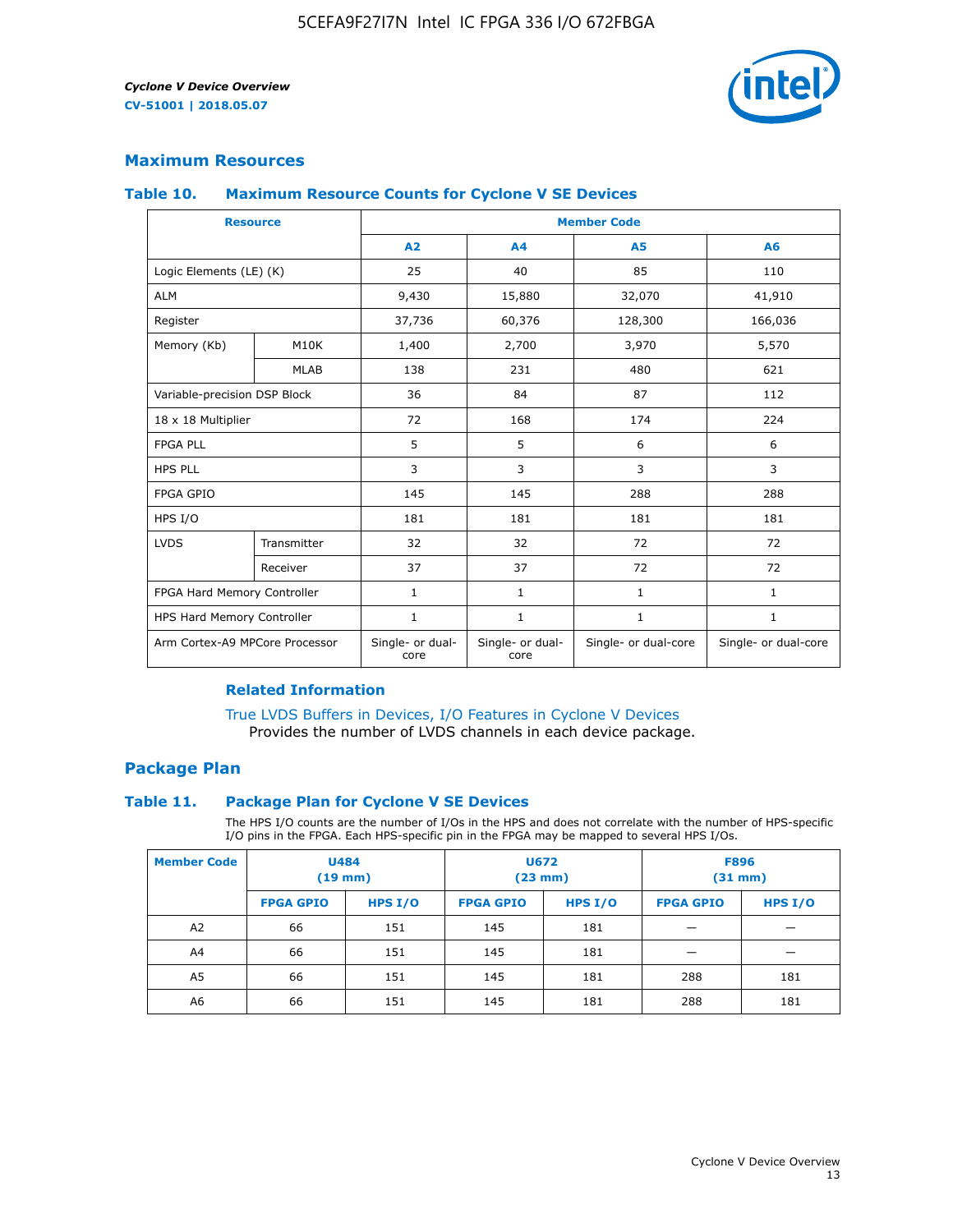

## **Cyclone V SX**

This section provides the available options, maximum resource counts, and package plan for the Cyclone V SX devices.

The information in this section is correct at the time of publication. For the latest information and to get more details, refer to the *Product Selector Guide*.

#### **Related Information**

#### [Product Selector Guide](https://www.altera.com/products/product-selector-guide.html)

Provides the latest information about Intel products.

#### **Available Options**

#### **Figure 5. Sample Ordering Code and Available Options for Cyclone V SX Devices**

The SEU internal scrubbing feature is available for Cyclone V E, GX, SE, and SX devices with the "SC" suffix in the part number. For device availability and ordering, contact your local Intel sales representatives.

Cyclone V SE and SX low-power devices (L power option) offer 30% static power reduction for devices with 25K LE and 40K LE, and 20% static power reduction for devices with 85K LE and 110K LE.



#### **Maximum Resources**

#### **Table 12. Maximum Resource Counts for Cyclone V SX Devices**

|                              | <b>Resource</b> | <b>Member Code</b> |                |                |           |  |
|------------------------------|-----------------|--------------------|----------------|----------------|-----------|--|
|                              |                 | C <sub>2</sub>     | C <sub>4</sub> | C <sub>5</sub> | C6        |  |
| Logic Elements (LE) (K)      |                 | 25                 | 40             | 85             | 110       |  |
| <b>ALM</b>                   |                 | 9,430              | 15,880         | 32,070         | 41,910    |  |
| Register                     |                 | 37,736             | 60,376         | 128,300        | 166,036   |  |
| Memory (Kb)                  | M10K            | 1,400              | 2,700          | 3,970          | 5,570     |  |
|                              | <b>MLAB</b>     | 138                | 231            | 480            | 621       |  |
| Variable-precision DSP Block |                 | 36                 | 84             | 87             | 112       |  |
| 18 x 18 Multiplier           |                 | 72                 | 168            | 174            | 224       |  |
| <b>FPGA PLL</b>              |                 | 5                  | 5              | 6              | 6         |  |
|                              |                 |                    |                |                | continued |  |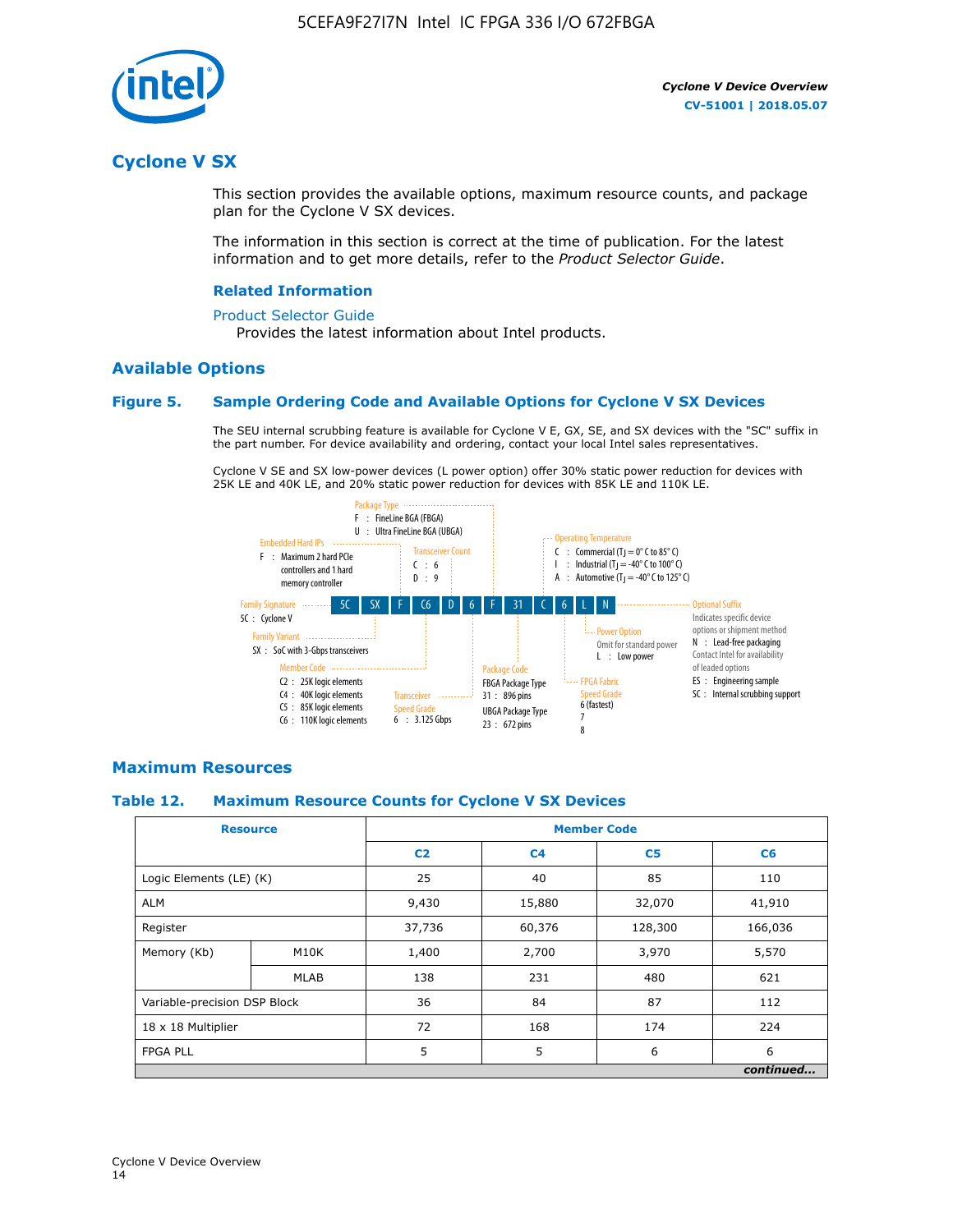

| <b>Resource</b>                |             | <b>Member Code</b> |                |                |                |  |  |
|--------------------------------|-------------|--------------------|----------------|----------------|----------------|--|--|
|                                |             | C <sub>2</sub>     | C <sub>4</sub> | C <sub>5</sub> | C <sub>6</sub> |  |  |
| <b>HPS PLL</b>                 |             | 3                  | 3              | 3              | 3              |  |  |
| 3 Gbps Transceiver             |             | 6                  | 6              | 9              | 9              |  |  |
| FPGA GPIO <sup>(8)</sup>       |             | 145                | 145            | 288            | 288            |  |  |
| HPS I/O                        |             | 181                | 181            | 181            | 181            |  |  |
| <b>LVDS</b>                    | Transmitter | 32                 | 32             | 72             | 72             |  |  |
|                                | Receiver    | 37                 | 37             | 72             | 72             |  |  |
| PCIe Hard IP Block             |             | $\overline{2}$     | $\overline{2}$ | 2(9)           | 2(9)           |  |  |
| FPGA Hard Memory Controller    |             | $\mathbf{1}$       | $\mathbf{1}$   | $\mathbf{1}$   | $\mathbf{1}$   |  |  |
| HPS Hard Memory Controller     |             |                    | $\mathbf{1}$   | 1              | 1              |  |  |
| Arm Cortex-A9 MPCore Processor |             | Dual-core          | Dual-core      | Dual-core      | Dual-core      |  |  |

#### **Related Information**

[True LVDS Buffers in Devices, I/O Features in Cyclone V Devices](https://www.altera.com/documentation/sam1403481100977.html#sam1403480885395) Provides the number of LVDS channels in each device package.

#### **Package Plan**

#### **Table 13. Package Plan for Cyclone V SX Devices**

The HPS I/O counts are the number of I/Os in the HPS and does not correlate with the number of HPS-specific I/O pins in the FPGA. Each HPS-specific pin in the FPGA may be mapped to several HPS I/Os.

| <b>Member Code</b> | U672<br>(23 mm)  |           | <b>F896</b><br>$(31$ mm $)$ |                  |         |             |
|--------------------|------------------|-----------|-----------------------------|------------------|---------|-------------|
|                    | <b>FPGA GPIO</b> | HPS $I/O$ | <b>XCVR</b>                 | <b>FPGA GPIO</b> | HPS I/O | <b>XCVR</b> |
| C <sub>2</sub>     | 145              | 181       | 6                           |                  |         |             |
| C4                 | 145              | 181       | 6                           |                  |         |             |
| C <sub>5</sub>     | 145              | 181       | 6                           | 288              | 181     | 9           |
| C6                 | 145              | 181       | 6                           | 288              | 181     | 9           |

## **Cyclone V ST**

This section provides the available options, maximum resource counts, and package plan for the Cyclone V ST devices.

The information in this section is correct at the time of publication. For the latest information and to get more details, refer to the *Product Selector Guide*.

 $(8)$  The number of GPIOs does not include transceiver I/Os. In the Intel Quartus Prime software, the number of user I/Os includes transceiver I/Os.

<sup>(9)</sup> 1 PCIe Hard IP Block in U672 package.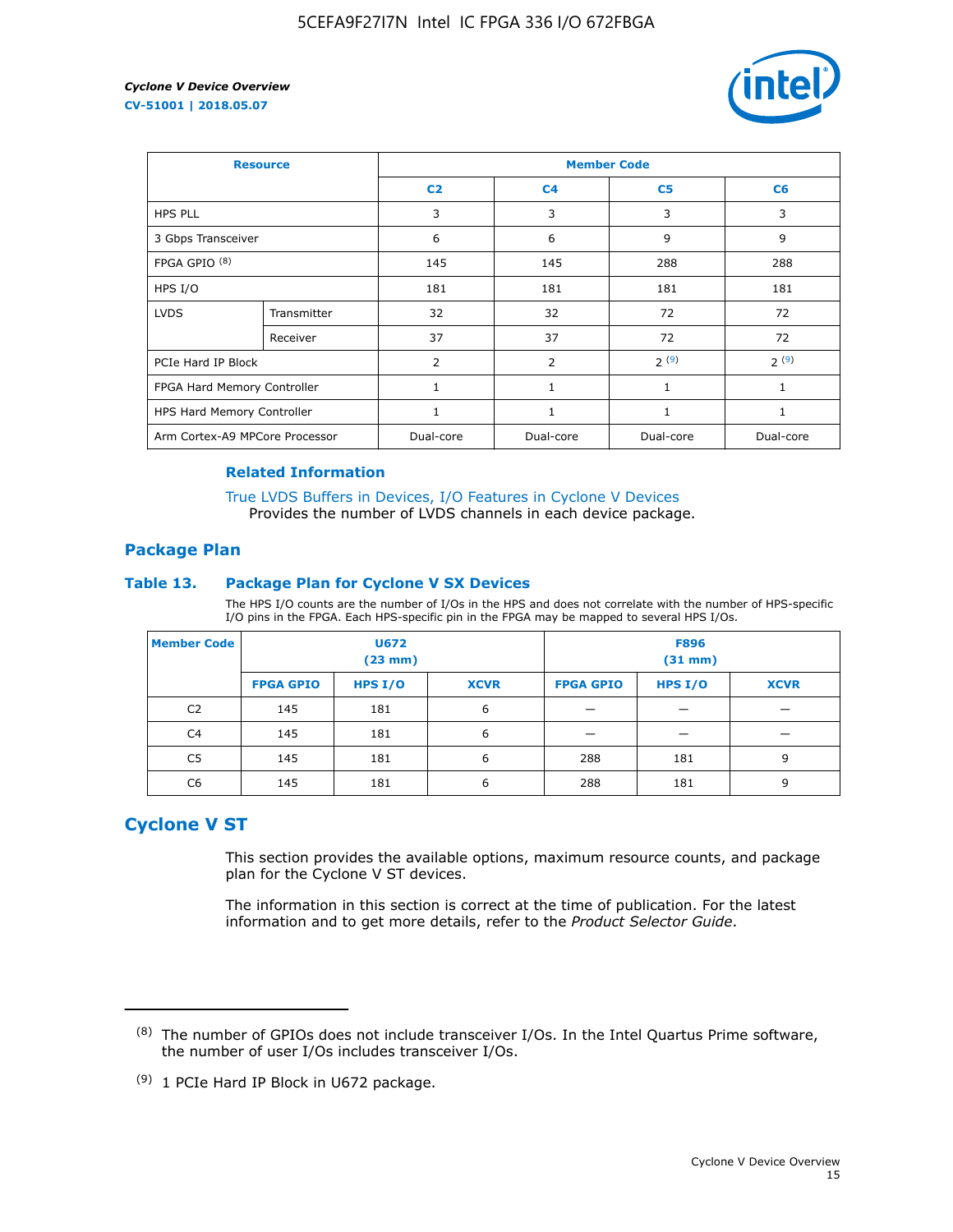

#### **Related Information**

[Product Selector Guide](https://www.altera.com/products/product-selector-guide.html) Provides the latest information about Intel products.

#### **Available Options**

#### **Figure 6. Sample Ordering Code and Available Options for Cyclone V ST Devices**



#### **Maximum Resources**

#### **Table 14. Maximum Resource Counts for Cyclone V ST Devices**

| <b>Resource</b>              |             |                | <b>Member Code</b> |
|------------------------------|-------------|----------------|--------------------|
|                              |             | D <sub>5</sub> | D <sub>6</sub>     |
| Logic Elements (LE) (K)      |             | 85             | 110                |
| <b>ALM</b>                   |             | 32,070         | 41,910             |
| Register                     |             | 128,300        | 166,036            |
| Memory (Kb)                  | M10K        | 3,970          | 5,570              |
|                              | MLAB        | 480            | 621                |
| Variable-precision DSP Block |             | 87             | 112                |
| 18 x 18 Multiplier           |             | 174            | 224                |
| <b>FPGA PLL</b>              |             | 6              | 6                  |
| <b>HPS PLL</b>               |             | 3              | 3                  |
| 6.144 Gbps Transceiver       |             | 9              | 9                  |
| FPGA GPIO(10)                |             | 288            | 288                |
| HPS I/O                      |             | 181            | 181                |
| <b>LVDS</b>                  | Transmitter | 72             | 72                 |
|                              |             |                | continued          |

<sup>(10)</sup> The number of GPIOs does not include transceiver I/Os. In the Intel Quartus Prime software, the number of user I/Os includes transceiver I/Os.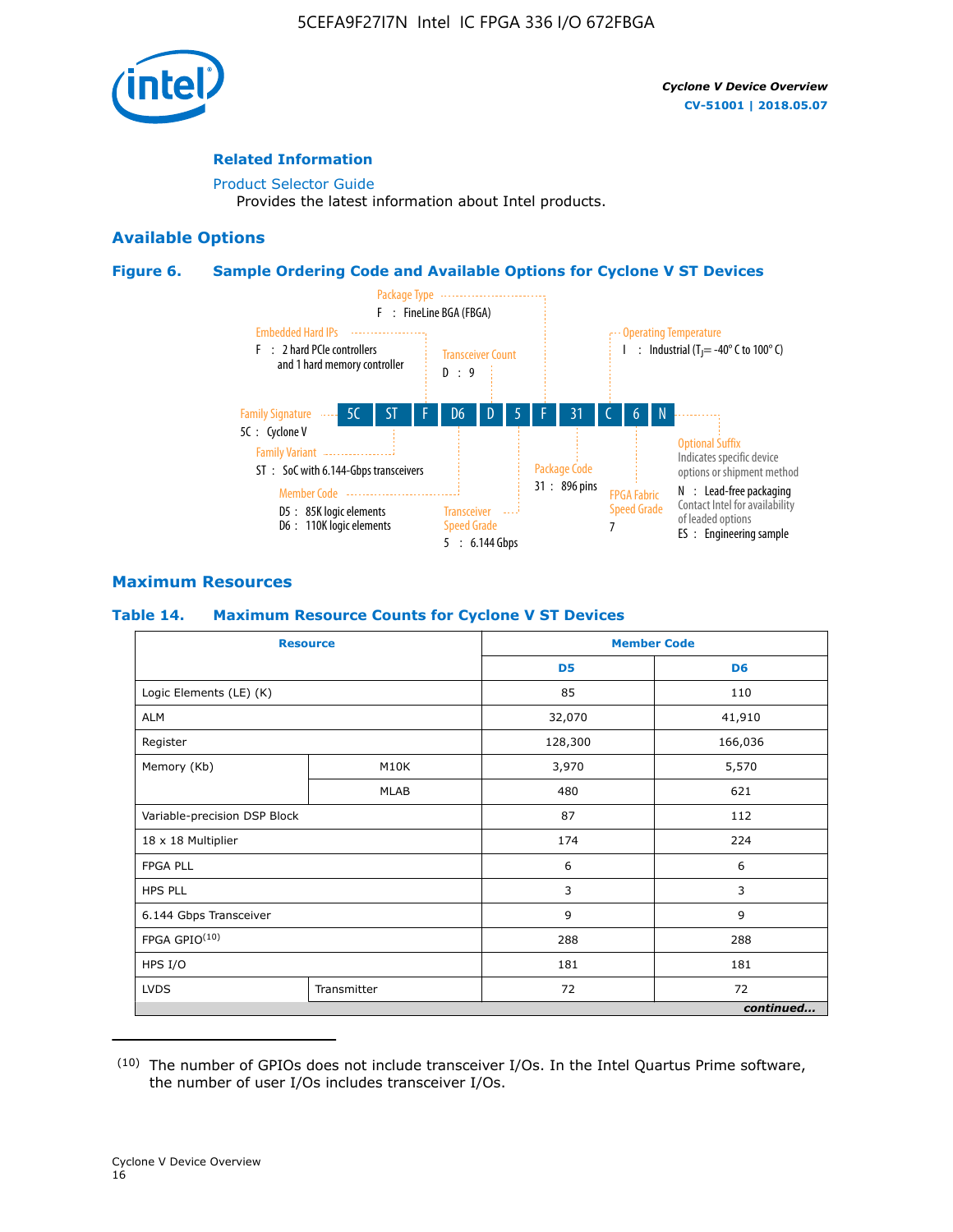

| <b>Resource</b>                |          | <b>Member Code</b> |                |  |
|--------------------------------|----------|--------------------|----------------|--|
|                                |          | D <sub>5</sub>     | D <sub>6</sub> |  |
|                                | Receiver | 72                 | 72             |  |
| PCIe Hard IP Block             |          |                    |                |  |
| FPGA Hard Memory Controller    |          |                    |                |  |
| HPS Hard Memory Controller     |          |                    |                |  |
| Arm Cortex-A9 MPCore Processor |          | Dual-core          | Dual-core      |  |

#### **Related Information**

## [True LVDS Buffers in Devices, I/O Features in Cyclone V Devices](https://www.altera.com/documentation/sam1403481100977.html#sam1403480885395)

Provides the number of LVDS channels in each device package.

#### **Package Plan**

#### **Table 15. Package Plan for Cyclone V ST Devices**

- The HPS I/O counts are the number of I/Os in the HPS and does not correlate with the number of HPSspecific I/O pins in the FPGA. Each HPS-specific pin in the FPGA may be mapped to several HPS I/Os.
- Transceiver counts shown are for transceiver ≤5 Gbps . 6 Gbps transceiver channel count support depends on the package and channel usage. For more information about the 6 Gbps transceiver channel count, refer to the *Cyclone V Device Handbook Volume 2: Transceivers*.

| <b>Member Code</b> | <b>F896</b><br>$(31$ mm $)$ |           |             |  |  |
|--------------------|-----------------------------|-----------|-------------|--|--|
|                    | <b>FPGA GPIO</b>            | HPS $I/O$ | <b>XCVR</b> |  |  |
| D <sub>5</sub>     | 288                         | 181       | 9(11)       |  |  |
| D <sub>6</sub>     | 288                         | 181       | q(11)       |  |  |

#### **Related Information**

[6.144-Gbps Support Capability in Cyclone V GT Devices, Cyclone V Device Handbook](https://www.altera.com/documentation/nik1409855456781.html#nik1409855410757) [Volume 2: Transceivers](https://www.altera.com/documentation/nik1409855456781.html#nik1409855410757)

Provides more information about 6 Gbps transceiver channel count.

<sup>(11)</sup> If you require CPRI (at 4.9152 Gbps) and PCIe Gen2 transmit jitter compliance, Intel recommends that you use only up to seven full-duplex transceiver channels for CPRI, and up to six full-duplex channels for PCIe Gen2. The CMU channels are not considered full-duplex channels.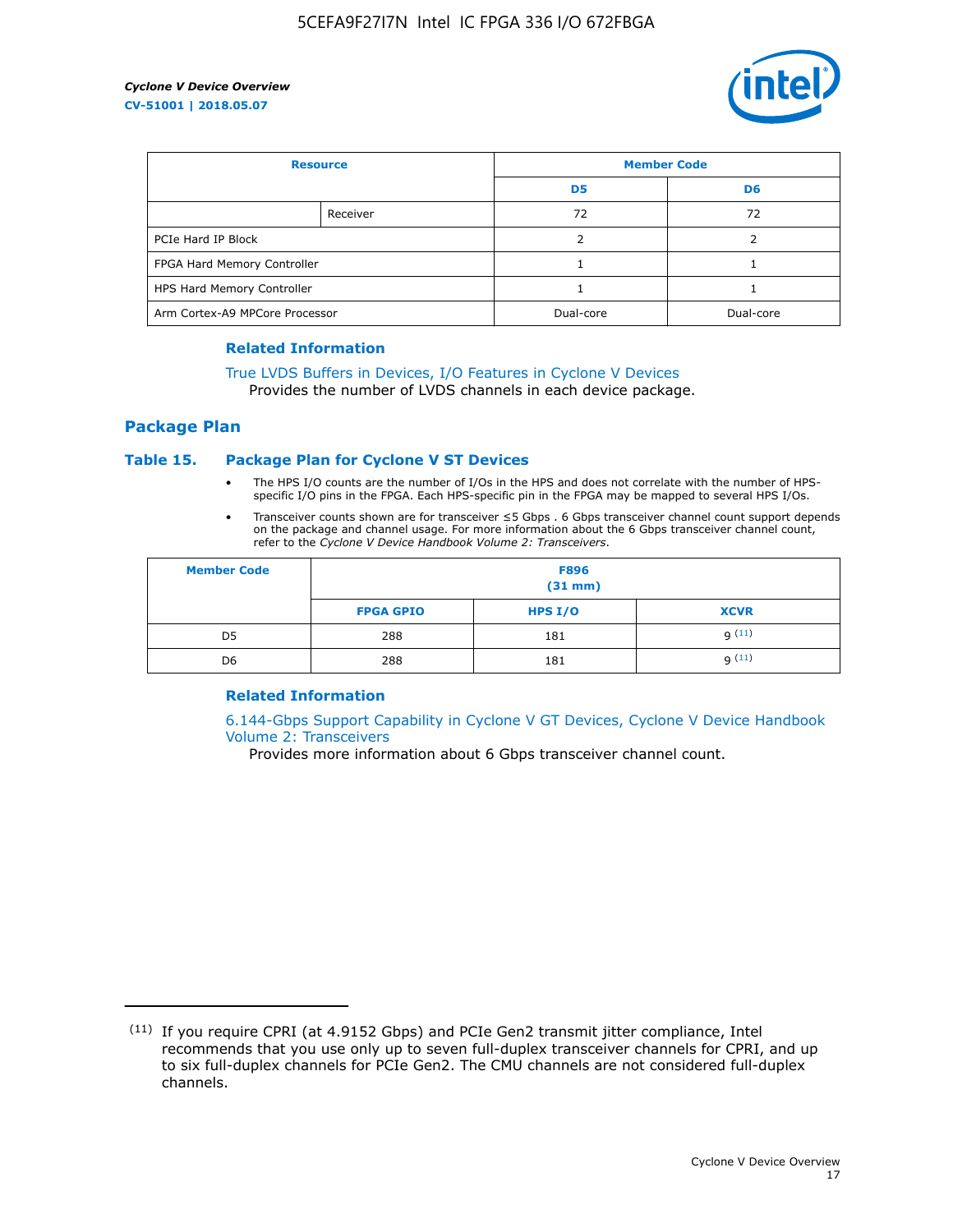

## **I/O Vertical Migration for Cyclone V Devices**

#### **Figure 7. Vertical Migration Capability Across Cyclone V Device Packages and Densities**

The arrows indicate the vertical migration paths. The devices included in each vertical migration path are shaded. You can also migrate your design across device densities in the same package option if the devices have the same dedicated pins, configuration pins, and power pins.



You can achieve the vertical migration shaded in red if you use only up to 175 GPIOs for the M383 package, and 138 GPIOs for the U672 package. These migration paths are not shown in the Intel Quartus Prime software Pin Migration View.

*Note:* To verify the pin migration compatibility, use the Pin Migration View window in the Intel Quartus Prime software Pin Planner.

## **Adaptive Logic Module**

Cyclone V devices use a 28 nm ALM as the basic building block of the logic fabric.

The ALM, as shown in following figure, uses an 8-input fracturable look-up table (LUT) with four dedicated registers to help improve timing closure in register-rich designs and achieve an even higher design packing capability than previous generations.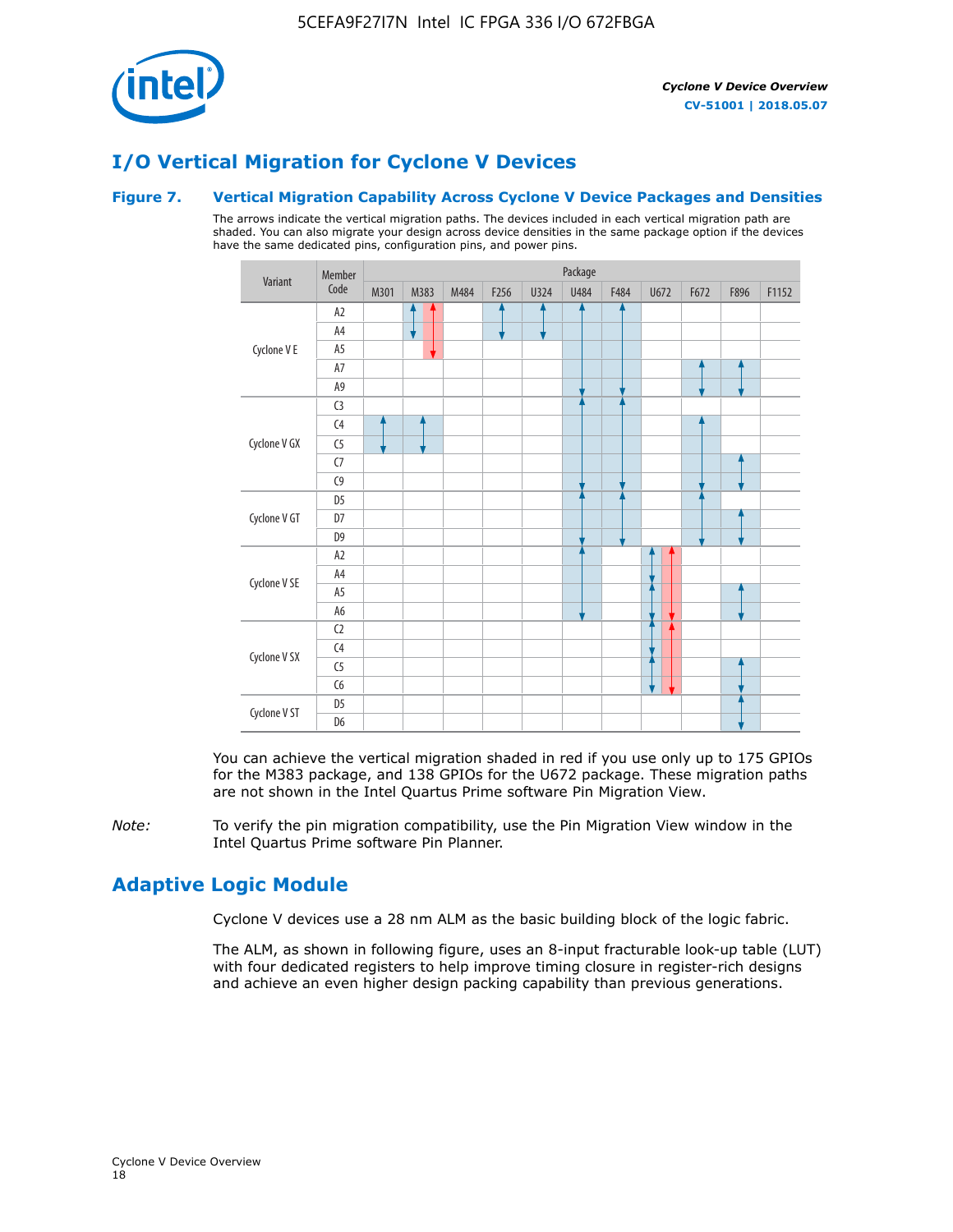

#### **Figure 8. ALM for Cyclone V Devices**



You can configure up to 25% of the ALMs in the Cyclone V devices as distributed memory using MLABs.

#### **Related Information**

Embedded Memory Capacity in Cyclone V Devices on page 21 Lists the embedded memory capacity for each device.

## **Variable-Precision DSP Block**

Cyclone V devices feature a variable-precision DSP block that supports these features:

- Configurable to support signal processing precisions ranging from  $9 \times 9$ ,  $18 \times 18$ and 27 x 27 bits natively
- A 64-bit accumulator
- A hard preadder that is available in both 18- and 27-bit modes
- Cascaded output adders for efficient systolic finite impulse response (FIR) filters
- Internal coefficient register banks, 8 deep, for each multiplier in 18- or 27-bit mode
- Fully independent multiplier operation
- A second accumulator feedback register to accommodate complex multiplyaccumulate functions
- Fully independent Efficient support for single-precision floating point arithmetic
- The inferability of all modes by the Intel Quartus Prime design software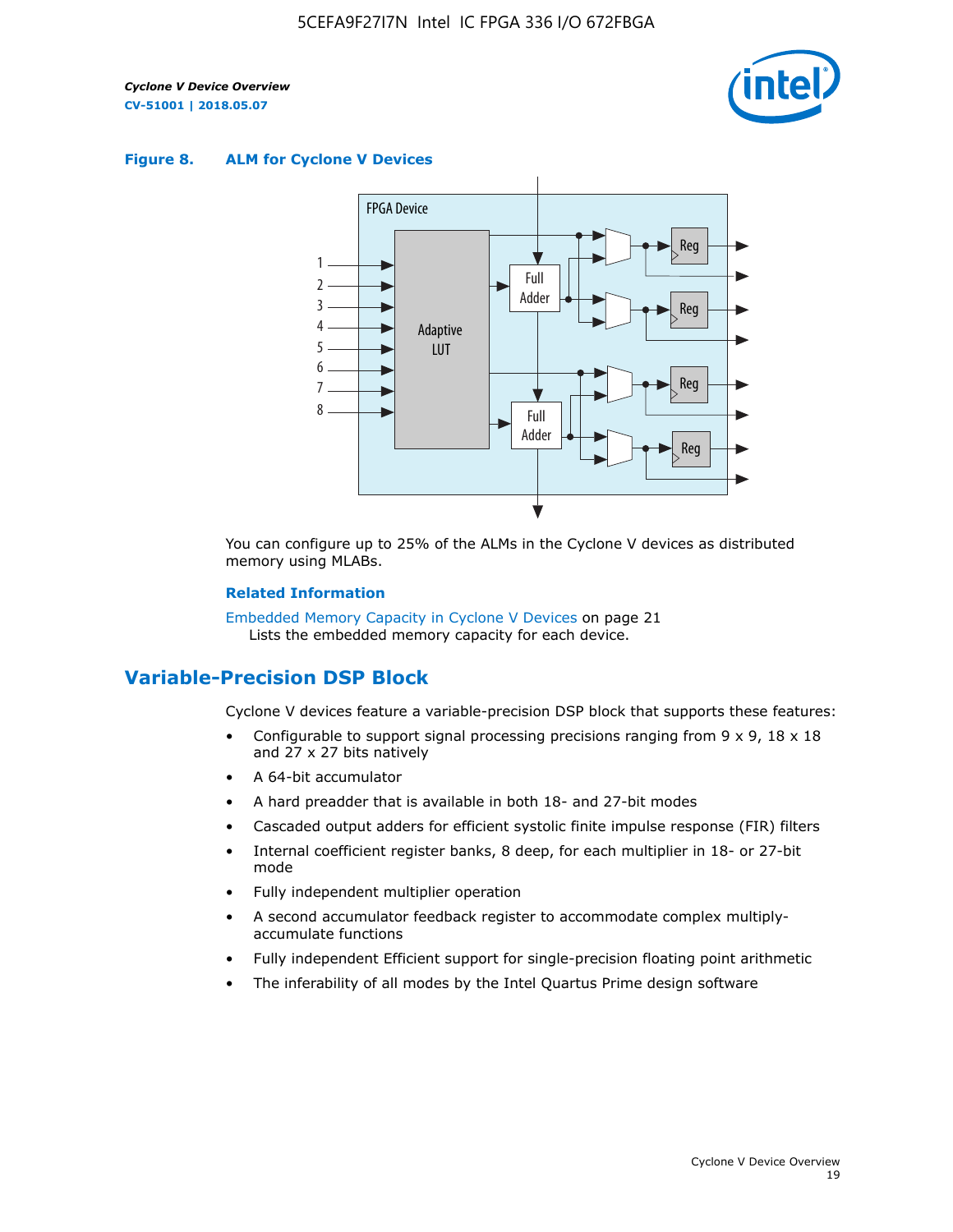

#### **Table 16. Variable-Precision DSP Block Configurations for Cyclone V Devices**

| <b>Usage Example</b>                                       | <b>Multiplier Size (Bit)</b> | <b>DSP Block Resource</b> |
|------------------------------------------------------------|------------------------------|---------------------------|
| Low precision fixed point for video<br>applications        | Three $9 \times 9$           |                           |
| Medium precision fixed point in FIR<br>filters             | Two 18 x 18                  |                           |
| FIR filters and general DSP usage                          | Two 18 x 18 with accumulate  |                           |
| High precision fixed- or floating-point<br>implementations | One 27 x 27 with accumulate  |                           |

You can configure each DSP block during compilation as independent three  $9 \times 9$ , two 18 x 18, or one 27 x 27 multipliers. With a dedicated 64 bit cascade bus, you can cascade multiple variable-precision DSP blocks to implement even higher precision DSP functions efficiently.

#### **Table 17. Number of Multipliers in Cyclone V Devices**

The table lists the variable-precision DSP resources by bit precision for each Cyclone V device.

| <b>Variant</b>         | <b>Member</b><br><b>Code</b> | <b>Variable-</b><br>precision |                                   | <b>Independent Input and Output</b><br><b>Multiplications Operator</b> | $18 \times 18$<br><b>Multiplier</b> | $18 \times 18$<br><b>Multiplier</b> |                                                              |
|------------------------|------------------------------|-------------------------------|-----------------------------------|------------------------------------------------------------------------|-------------------------------------|-------------------------------------|--------------------------------------------------------------|
|                        |                              | <b>DSP Block</b>              | $9 \times 9$<br><b>Multiplier</b> | $18 \times 18$<br><b>Multiplier</b>                                    | $27 \times 27$<br><b>Multiplier</b> | <b>Adder Mode</b>                   | <b>Adder</b><br><b>Summed</b><br>with 36 bit<br><b>Input</b> |
| Cyclone V E            | A2                           | 25                            | 75                                | 50                                                                     | 25                                  | 25                                  | 25                                                           |
|                        | A4                           | 66                            | 198                               | 132                                                                    | 66                                  | 66                                  | 66                                                           |
|                        | A <sub>5</sub>               | 150                           | 450                               | 300                                                                    | 150                                 | 150                                 | 150                                                          |
|                        | A7                           | 156                           | 468                               | 312                                                                    | 156                                 | 156                                 | 156                                                          |
|                        | A <sub>9</sub>               | 342                           | 1,026                             | 684                                                                    | 342                                 | 342                                 | 342                                                          |
| Cyclone V<br><b>GX</b> | C <sub>3</sub>               | 57                            | 171                               | 114                                                                    | 57                                  | 57                                  | 57                                                           |
|                        | C <sub>4</sub>               | 70                            | 210                               | 140                                                                    | 70                                  | 70                                  | 70                                                           |
|                        | C <sub>5</sub>               | 150                           | 450                               | 300                                                                    | 150                                 | 150                                 | 150                                                          |
|                        | C <sub>7</sub>               | 156                           | 468                               | 312                                                                    | 156                                 | 156                                 | 156                                                          |
|                        | C <sub>9</sub>               | 342                           | 1,026                             | 684                                                                    | 342                                 | 342                                 | 342                                                          |
| Cyclone V GT           | D <sub>5</sub>               | 150                           | 450                               | 300                                                                    | 150                                 | 150                                 | 150                                                          |
|                        | D7                           | 156                           | 468                               | 312                                                                    | 156                                 | 156                                 | 156                                                          |
|                        | D <sub>9</sub>               | 342                           | 1,026                             | 684                                                                    | 342                                 | 342                                 | 342                                                          |
| Cyclone V SE           | A <sub>2</sub>               | 36                            | 108                               | 72                                                                     | 36                                  | 36                                  | 36                                                           |
|                        | A4                           | 84                            | 252                               | 168                                                                    | 84                                  | 84                                  | 84                                                           |
|                        | A5                           | 87                            | 261                               | 174                                                                    | 87                                  | 87                                  | 87                                                           |
|                        | A <sub>6</sub>               | 112                           | 336                               | 224                                                                    | 112                                 | 112                                 | 112                                                          |
| Cyclone V SX           | C <sub>2</sub>               | 36                            | 108                               | 72                                                                     | 36                                  | 36                                  | 36                                                           |
|                        | C <sub>4</sub>               | 84                            | 252                               | 168                                                                    | 84                                  | 84                                  | 84                                                           |
|                        | C <sub>5</sub>               | 87                            | 261                               | 174                                                                    | 87                                  | 87                                  | 87                                                           |
|                        |                              |                               |                                   |                                                                        |                                     |                                     | continued                                                    |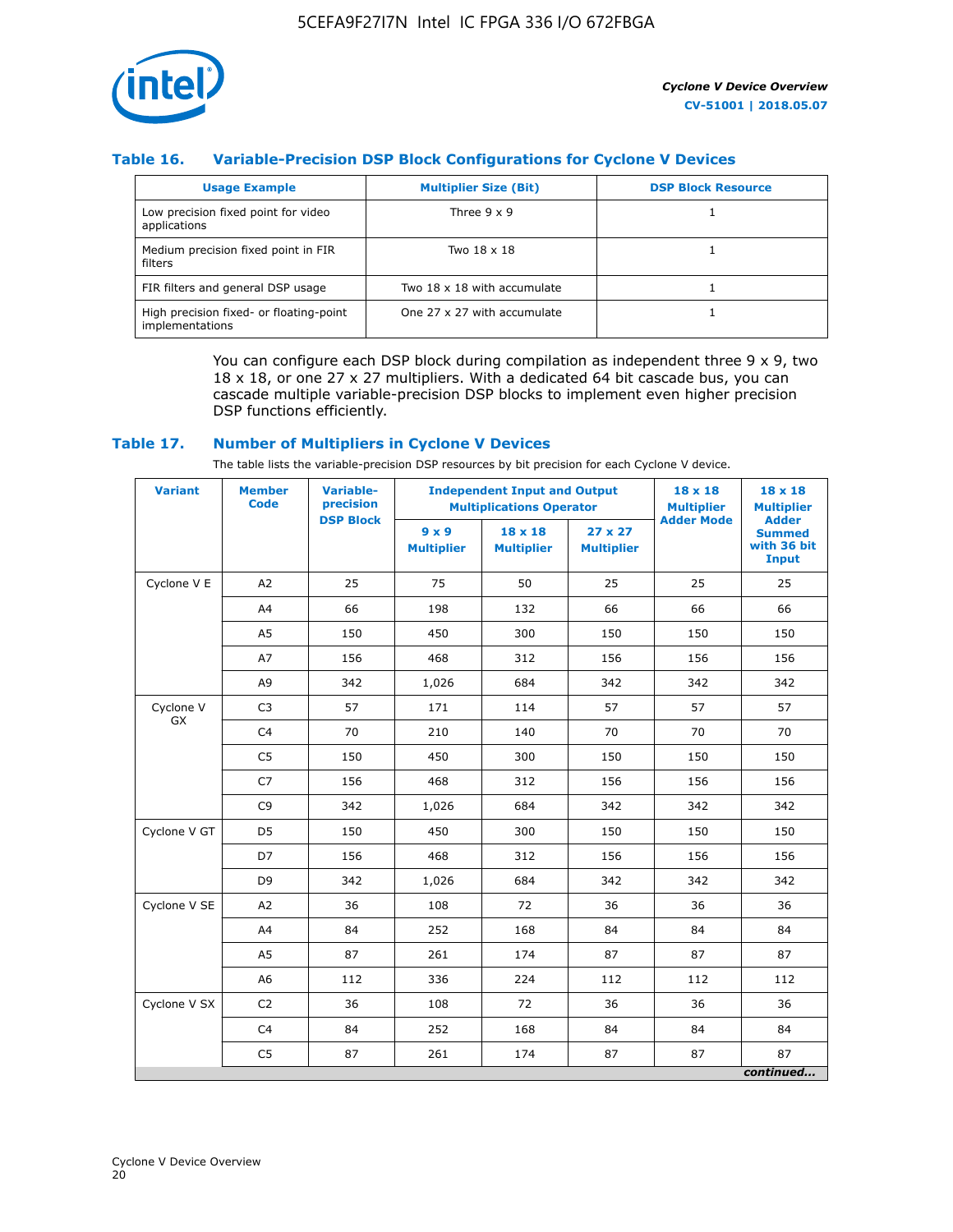

| <b>Variant</b> | Variable-<br><b>Member</b><br>precision<br><b>Code</b> |                  | <b>Independent Input and Output</b><br><b>Multiplications Operator</b> | $18 \times 18$<br><b>Multiplier</b> | $18 \times 18$<br><b>Multiplier</b><br><b>Adder</b> |                   |                                       |
|----------------|--------------------------------------------------------|------------------|------------------------------------------------------------------------|-------------------------------------|-----------------------------------------------------|-------------------|---------------------------------------|
|                |                                                        | <b>DSP Block</b> | $9 \times 9$<br><b>Multiplier</b>                                      | $18 \times 18$<br><b>Multiplier</b> | $27 \times 27$<br><b>Multiplier</b>                 | <b>Adder Mode</b> | <b>Summed</b><br>with 36 bit<br>Input |
|                | C6                                                     | 112              | 336                                                                    | 224                                 | 112                                                 | 112               | 112                                   |
| Cyclone V ST   | D <sub>5</sub>                                         | 87               | 261                                                                    | 174                                 | 87                                                  | 87                | 87                                    |
|                | D <sub>6</sub>                                         | 112              | 336                                                                    | 224                                 | 112                                                 | 112               | 112                                   |

## **Embedded Memory Blocks**

The embedded memory blocks in the devices are flexible and designed to provide an optimal amount of small- and large-sized memory arrays to fit your design requirements.

## **Types of Embedded Memory**

The Cyclone V devices contain two types of memory blocks:

- 10 Kb M10K blocks—blocks of dedicated memory resources. The M10K blocks are ideal for larger memory arrays while still providing a large number of independent ports.
- 640 bit memory logic array blocks (MLABs)—enhanced memory blocks that are configured from dual-purpose logic array blocks (LABs). The MLABs are ideal for wide and shallow memory arrays. The MLABs are optimized for implementation of shift registers for digital signal processing (DSP) applications, wide shallow FIFO buffers, and filter delay lines. Each MLAB is made up of ten adaptive logic modules (ALMs). In the Cyclone V devices, you can configure these ALMs as ten 32 x 2 blocks, giving you one 32 x 20 simple dual-port SRAM block per MLAB.

## **Embedded Memory Capacity in Cyclone V Devices**

#### **Table 18. Embedded Memory Capacity and Distribution in Cyclone V Devices**

|                | <b>Member</b>  | <b>M10K</b>  |                     | <b>MLAB</b>  | <b>Total RAM Bit</b> |           |
|----------------|----------------|--------------|---------------------|--------------|----------------------|-----------|
| <b>Variant</b> | <b>Code</b>    | <b>Block</b> | <b>RAM Bit (Kb)</b> | <b>Block</b> | <b>RAM Bit (Kb)</b>  | (Kb)      |
| Cyclone V E    | A2             | 176          | 1,760               | 314          | 196                  | 1,956     |
|                | A4             | 308          | 3,080               | 485          | 303                  | 3,383     |
|                | A5             | 446          | 4,460               | 679          | 424                  | 4,884     |
|                | A7             | 686          | 6,860               | 1338         | 836                  | 7,696     |
|                | A9             | 1,220        | 12,200              | 2748         | 1,717                | 13,917    |
| Cyclone V GX   | C <sub>3</sub> | 135          | 1,350               | 291          | 182                  | 1,532     |
|                | C4             | 250          | 2,500               | 678          | 424                  | 2,924     |
|                | C5             | 446          | 4,460               | 678          | 424                  | 4,884     |
|                | C7             | 686          | 6,860               | 1338         | 836                  | 7,696     |
|                | C <sub>9</sub> | 1,220        | 12,200              | 2748         | 1,717                | 13,917    |
|                |                |              |                     |              |                      | continued |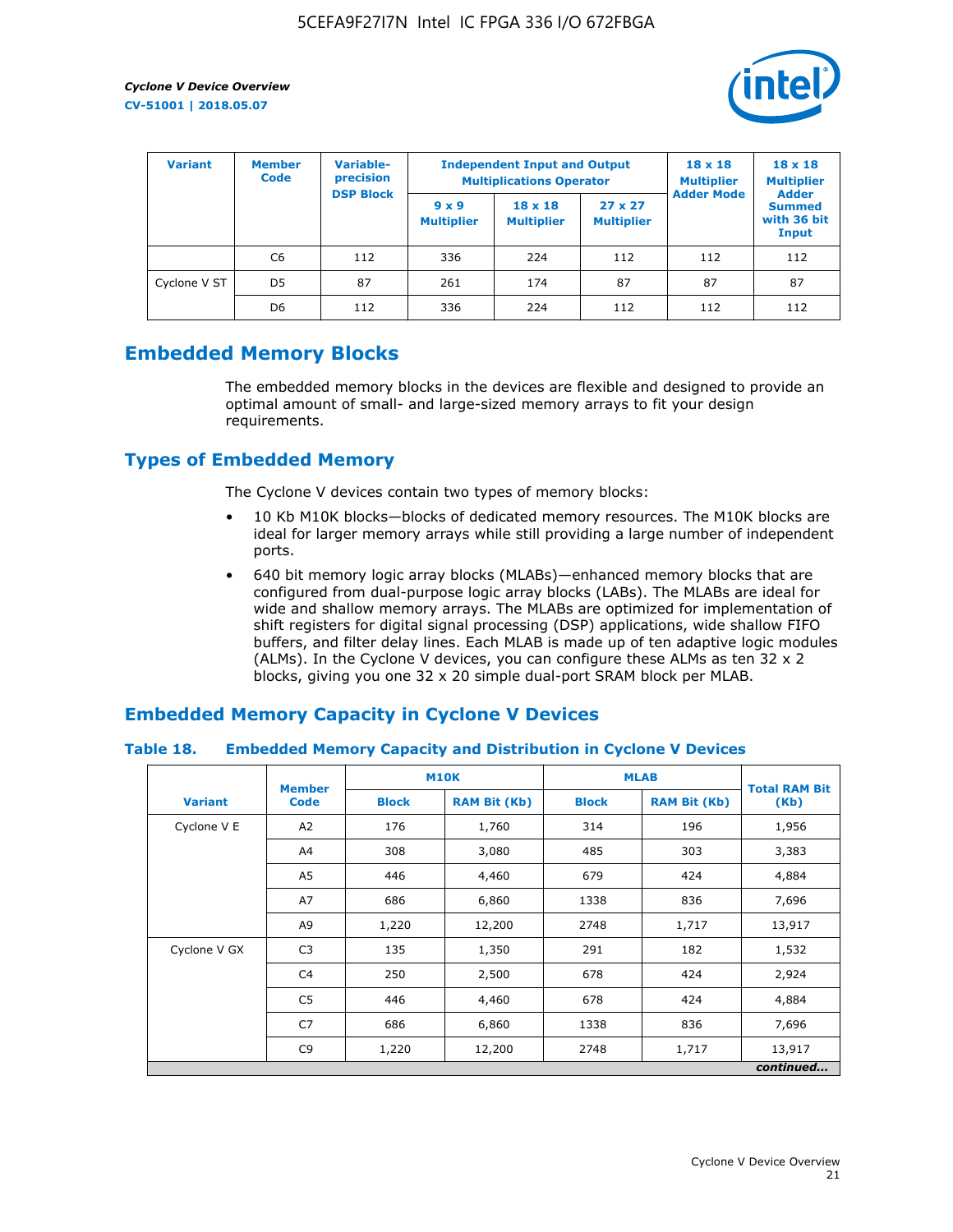

|                | <b>Member</b>  | <b>M10K</b>  |                     | <b>MLAB</b>  | <b>Total RAM Bit</b> |        |
|----------------|----------------|--------------|---------------------|--------------|----------------------|--------|
| <b>Variant</b> | <b>Code</b>    | <b>Block</b> | <b>RAM Bit (Kb)</b> | <b>Block</b> | <b>RAM Bit (Kb)</b>  | (Kb)   |
| Cyclone V GT   | D <sub>5</sub> | 446          | 4,460               | 679          | 424                  | 4,884  |
|                | D7             | 686          | 6,860               | 1338         | 836                  | 7,696  |
|                | D <sub>9</sub> | 1,220        | 12,200              | 2748         | 1,717                | 13,917 |
| Cyclone V SE   | A <sub>2</sub> | 140          | 1,400               | 221          | 138                  | 1,538  |
|                | A4             | 270          | 2,700               | 370          | 231                  | 2,460  |
|                | A5             | 397          | 3,970               | 768          | 480                  | 4,450  |
|                | A6             | 553          | 5,530               | 994          | 621                  | 6,151  |
| Cyclone V SX   | C <sub>2</sub> | 140          | 1,400               | 221          | 138                  | 1,538  |
|                | C4             | 270          | 2,700               | 370          | 231                  | 2,460  |
|                | C5             | 397          | 3,970               | 768          | 480                  | 4,450  |
|                | C <sub>6</sub> | 553          | 5,530               | 994          | 621                  | 6,151  |
| Cyclone V ST   | D <sub>5</sub> | 397          | 3,970               | 768          | 480                  | 4,450  |
|                | D <sub>6</sub> | 553          | 5,530               | 994          | 621                  | 6,151  |

## **Embedded Memory Configurations**

#### **Table 19. Supported Embedded Memory Block Configurations for Cyclone V Devices**

This table lists the maximum configurations supported for the embedded memory blocks. The information is applicable only to the single-port RAM and ROM modes.

| <b>Memory Block</b> | Depth (bits) | <b>Programmable Width</b> |
|---------------------|--------------|---------------------------|
| MLAB                | 32           | x16, x18, or x20          |
| M10K                | 256          | x40 or x32                |
|                     | 512          | x20 or x16                |
|                     | 1K           | $x10$ or $x8$             |
|                     | 2K           | $x5$ or $x4$              |
|                     | 4K           | x2                        |
|                     | 8K           | x1                        |

## **Clock Networks and PLL Clock Sources**

550 MHz Cyclone V devices have 16 global clock networks capable of up to operation. The clock network architecture is based on Intel's global, quadrant, and peripheral clock structure. This clock structure is supported by dedicated clock input pins and fractional PLLs.

*Note:* To reduce power consumption, the Intel Quartus Prime software identifies all unused sections of the clock network and powers them down.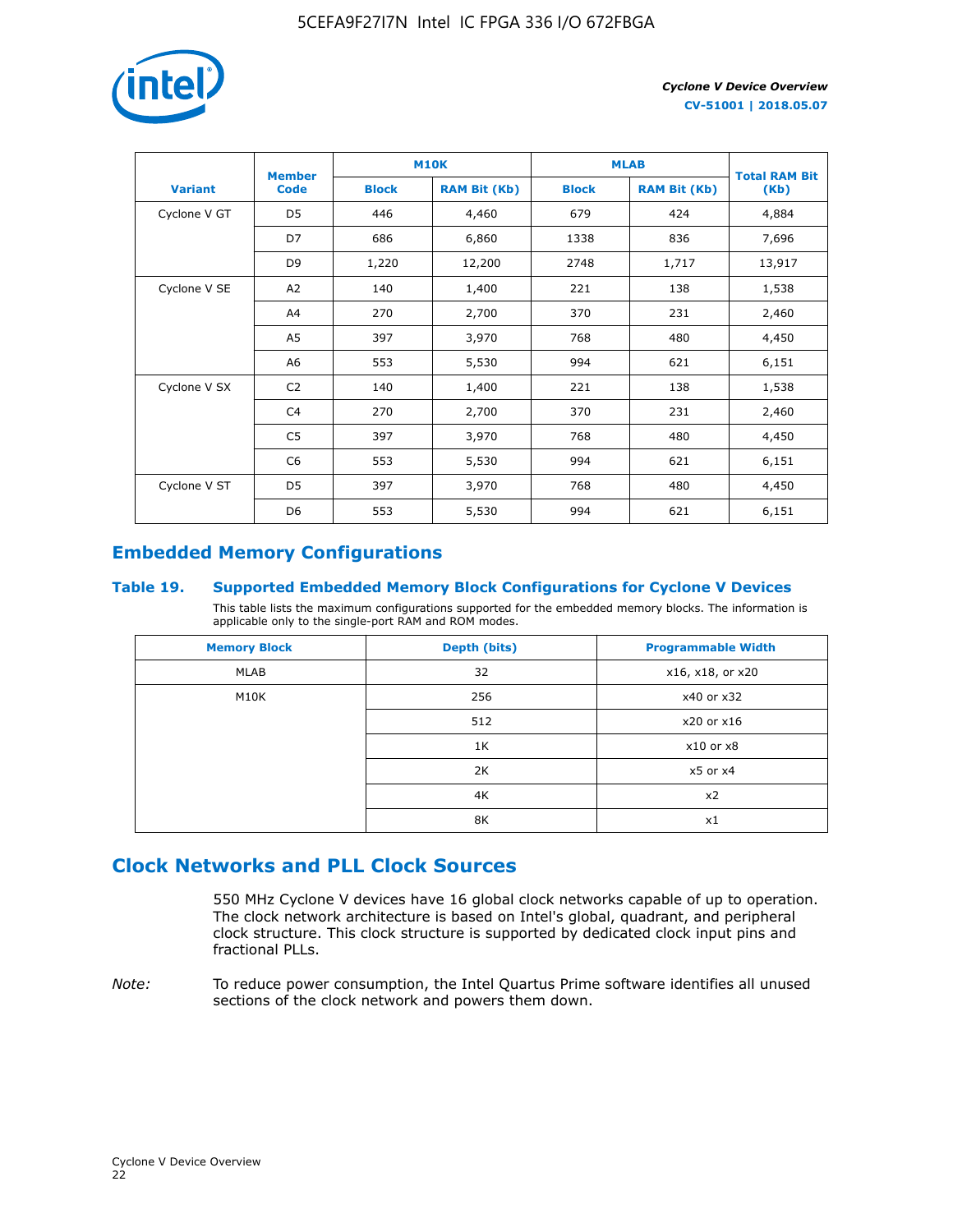5CEFA9F27I7N Intel IC FPGA 336 I/O 672FBGA



#### **PLL Features**

The PLLs in the Cyclone V devices support the following features:

- Frequency synthesis
- On-chip clock deskew
- Jitter attenuation
- Programmable output clock duty cycles
- PLL cascading
- Reference clock switchover
- Programmable bandwidth
- User-mode reconfiguration of PLLs
- Low power mode for each fractional PLL
- Dynamic phase shift
- Direct, source synchronous, zero delay buffer, external feedback, and LVDS compensation modes

#### **Fractional PLL**

In addition to integer PLLs, the Cyclone V devices use a fractional PLL architecture. The devices have up to eight PLLs, each with nine output counters. You can use the output counters to reduce PLL usage in two ways:

- Reduce the number of oscillators that are required on your board by using fractional PLLs
- Reduce the number of clock pins that are used in the device by synthesizing multiple clock frequencies from a single reference clock source

If you use the fractional PLL mode, you can use the PLLs for precision fractional-N frequency synthesis—removing the need for off-chip reference clock sources in your design.

The transceiver fractional PLLs that are not used by the transceiver I/Os can be used as general purpose fractional PLLs by the FPGA fabric.

## **FPGA General Purpose I/O**

Cyclone V devices offer highly configurable GPIOs. The following list describes the features of the GPIOs:

- Programmable bus hold and weak pull-up
- LVDS output buffer with programmable differential output voltage ( $V_{OD}$ ) and programmable pre-emphasis
- On-chip parallel termination ( $R<sub>T</sub>$  OCT) for all I/O banks with OCT calibration to limit the termination impedance variation
- On-chip dynamic termination that has the ability to swap between series and parallel termination, depending on whether there is read or write on a common bus for signal integrity
- Easy timing closure support using the hard read FIFO in the input register path, and delay-locked loop (DLL) delay chain with fine and coarse architecture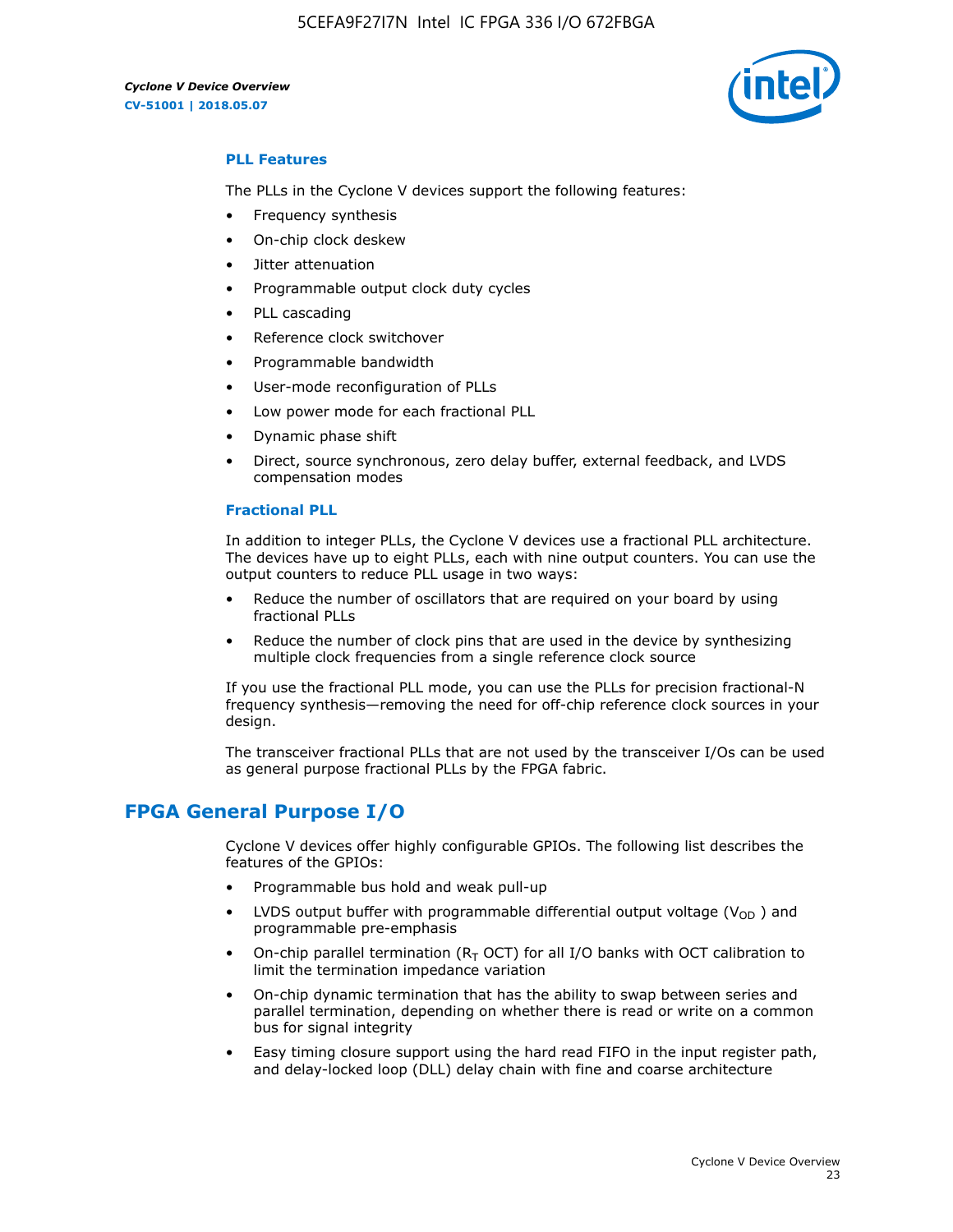

## **PCIe Gen1 and Gen2 Hard IP**

Cyclone V GX, GT, SX, and ST devices contain PCIe hard IP that is designed for performance and ease-of-use. The PCIe hard IP consists of the MAC, data link, and transaction layers.

The PCIe hard IP supports PCIe Gen2 and Gen1 end point and root port for up to x4 lane configuration. The PCIe Gen2 x4 support is PCIe-compatible.

The PCIe endpoint support includes multifunction support for up to eight functions, as shown in the following figure. The integrated multifunction support reduces the FPGA logic requirements by up to 20,000 LEs for PCIe designs that require multiple peripherals.

#### **Figure 9. PCIe Multifunction for Cyclone V Devices**



The Cyclone V PCIe hard IP operates independently from the core logic. This independent operation allows the PCIe link to wake up and complete link training in less than 100 ms while the Cyclone V device completes loading the programming file for the rest of the device.

In addition, the PCIe hard IP in the Cyclone V device provides improved end-to-end datapath protection using ECC.

## **External Memory Interface**

This section provides an overview of the external memory interface in Cyclone V devices.

#### **Hard and Soft Memory Controllers**

Cyclone V devices support up to two hard memory controllers for DDR3, DDR2, and LPDDR2 SDRAM devices. Each controller supports 8 to 32 bit components of up to 4 gigabits (Gb) in density with two chip selects and optional ECC. For the Cyclone V SoC devices, an additional hard memory controller in the HPS supports DDR3, DDR2, and LPDDR2 SDRAM devices.

All Cyclone V devices support soft memory controllers for DDR3, DDR2, and LPDDR2 SDRAM devices for maximum flexibility.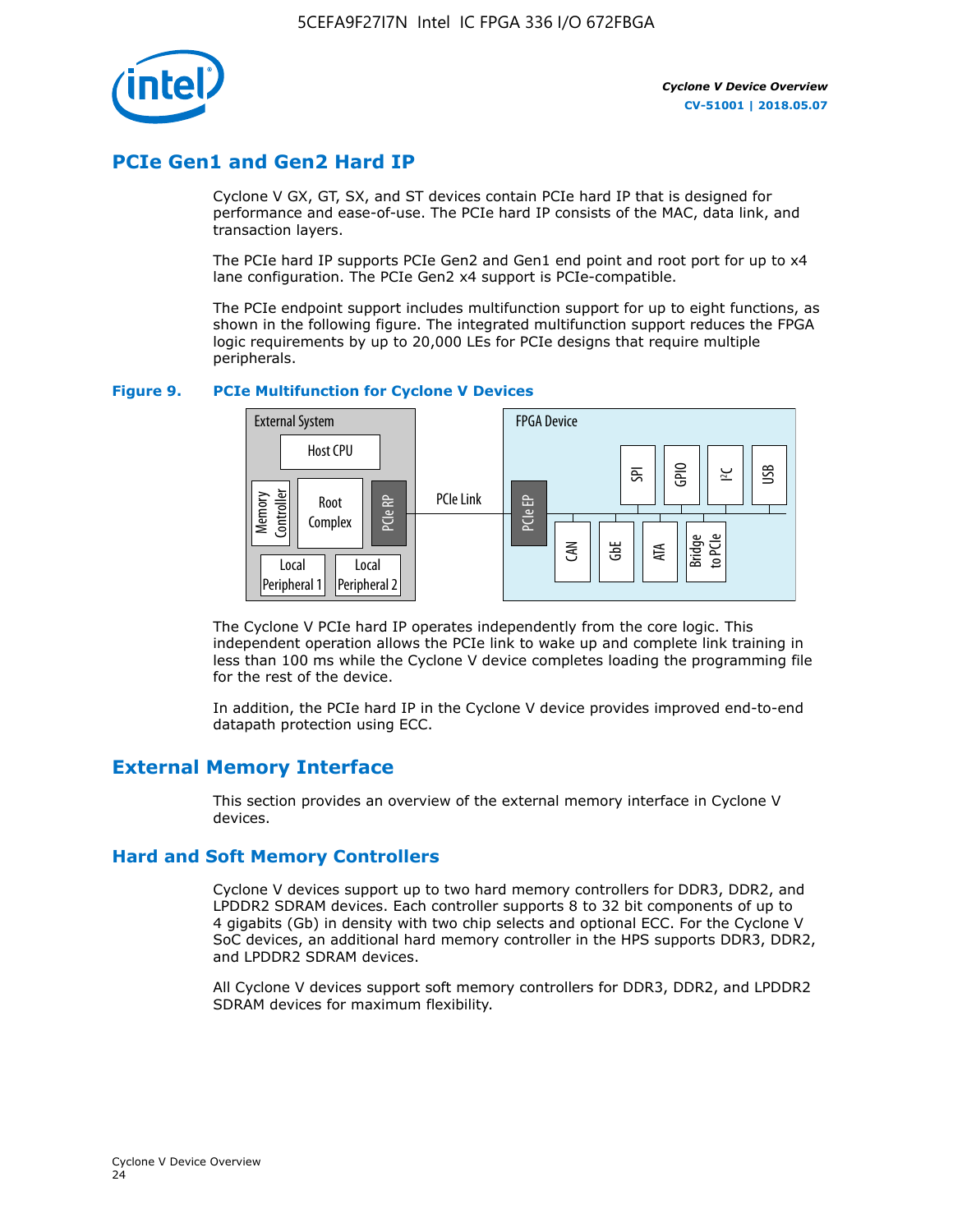

#### **External Memory Performance**

#### **Table 20. External Memory Interface Performance in Cyclone V Devices**

The maximum and minimum operating frequencies depend on the memory interface standards and the supported delay-locked loop (DLL) frequency listed in the device datasheet.

| <b>Interface</b>  | <b>Voltage</b> |                        | <b>Maximum Frequency (MHz)</b> |       |  |
|-------------------|----------------|------------------------|--------------------------------|-------|--|
|                   | $(\mathsf{V})$ | <b>Hard Controller</b> | <b>Soft Controller</b>         | (MHz) |  |
| <b>DDR3 SDRAM</b> | 1.5            | 400                    | 303                            | 303   |  |
|                   | 1.35           | 400                    | 303                            | 303   |  |
| <b>DDR2 SDRAM</b> | 1.8            | 400                    | 300                            | 167   |  |
| LPDDR2 SDRAM      | 1.2            | 333                    | 300                            | 167   |  |

#### **Related Information**

[External Memory Interface Spec Estimator](https://www.altera.com/solutions/technology/external-memory/spec-estimator.html)

For the latest information and to estimate the external memory system performance specification, use Intel's External Memory Interface Spec Estimator tool.

#### **HPS External Memory Performance**

#### **Table 21. HPS External Memory Interface Performance**

The hard processor system (HPS) is available in Cyclone V SoC devices only.

| <b>Interface</b>  | <b>Voltage (V)</b> | <b>HPS Hard Controller (MHz)</b> |
|-------------------|--------------------|----------------------------------|
| <b>DDR3 SDRAM</b> | 1.5                | 400                              |
|                   | 1.35               | 400                              |
| <b>DDR2 SDRAM</b> | 1.8                | 400                              |
| LPDDR2 SDRAM      | 1.2                | 333                              |

#### **Related Information**

#### [External Memory Interface Spec Estimator](https://www.altera.com/solutions/technology/external-memory/spec-estimator.html)

For the latest information and to estimate the external memory system performance specification, use Intel's External Memory Interface Spec Estimator tool.

## **Low-Power Serial Transceivers**

Cyclone V devices deliver the industry's lowest power 6.144 Gbps transceivers at an estimated 88 mW maximum power consumption per channel. Cyclone V transceivers are designed to be compliant with a wide range of protocols and data rates.

#### **Transceiver Channels**

The transceivers are positioned on the left outer edge of the device. The transceiver channels consist of the physical medium attachment (PMA), physical coding sublayer (PCS), and clock networks.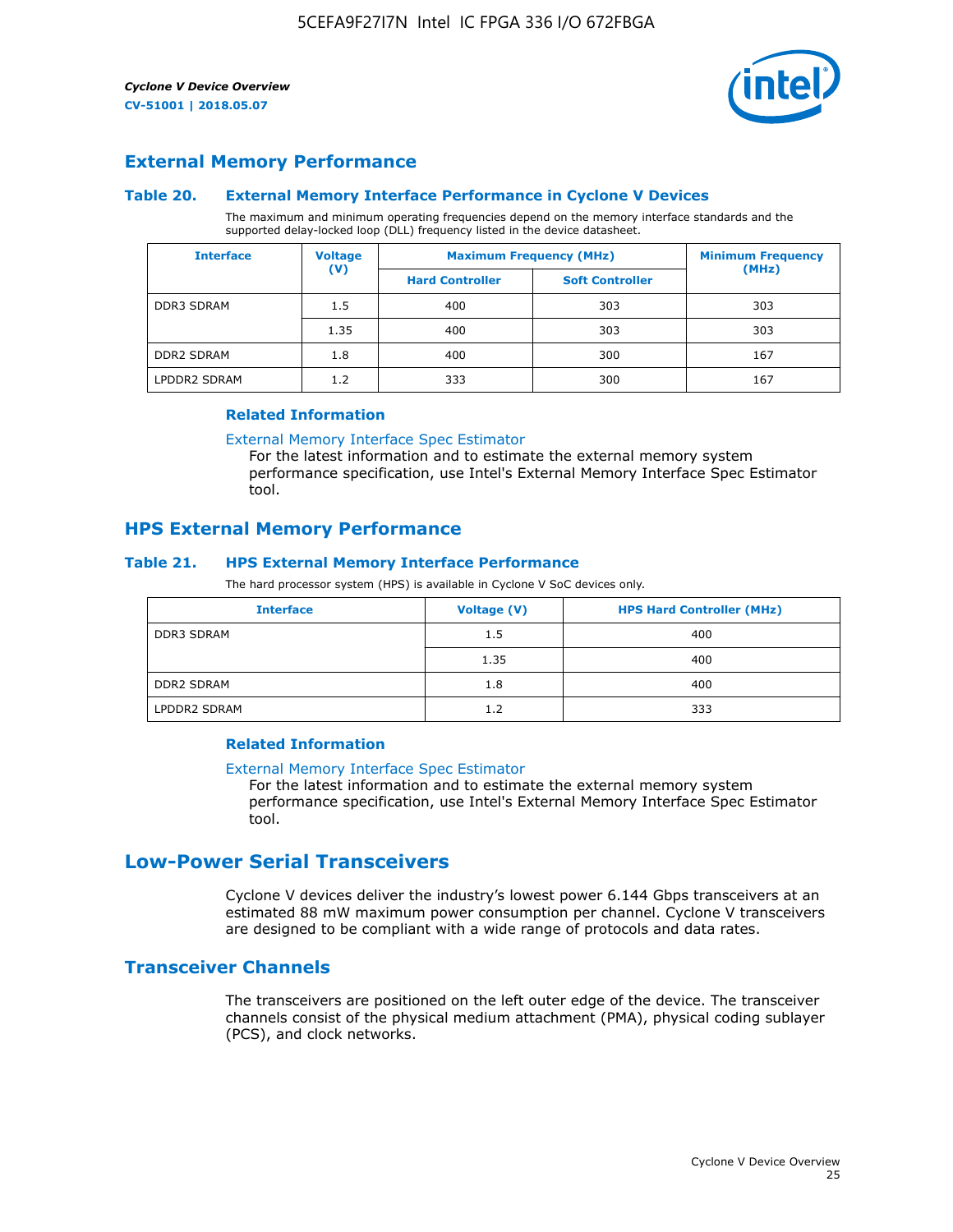

#### **Figure 10. Device Chip Overview for Cyclone V GX and GT Devices**

The figure shows a Cyclone V FPGA with transceivers. Different Cyclone V devices may have a different floorplans than the one shown here.



#### **PMA Features**

To prevent core and I/O noise from coupling into the transceivers, the PMA block is isolated from the rest of the chip—ensuring optimal signal integrity. For the transceivers, you can use the channel PLL of an unused receiver PMA as an additional transmit PLL.

#### **Table 22. PMA Features of the Transceivers in Cyclone V Devices**

| <b>Features</b>                                    | <b>Capability</b>                                                                                       |
|----------------------------------------------------|---------------------------------------------------------------------------------------------------------|
| Backplane support                                  | Driving capability up to 6.144 Gbps                                                                     |
| PLL-based clock recovery                           | Superior jitter tolerance                                                                               |
| Programmable deserialization and word<br>alignment | Flexible deserialization width and configurable word alignment pattern                                  |
| Equalization and pre-emphasis                      | Up to 14.37 dB of pre-emphasis and up to 4.7 dB of equalization<br>No decision feedback equalizer (DFE) |
| Ring oscillator transmit PLLs                      | 614 Mbps to 6.144 Gbps                                                                                  |
| Input reference clock range                        | 20 MHz to 400 MHz                                                                                       |
| Transceiver dynamic reconfiguration                | Allows the reconfiguration of a single channel without affecting the operation of<br>other channels     |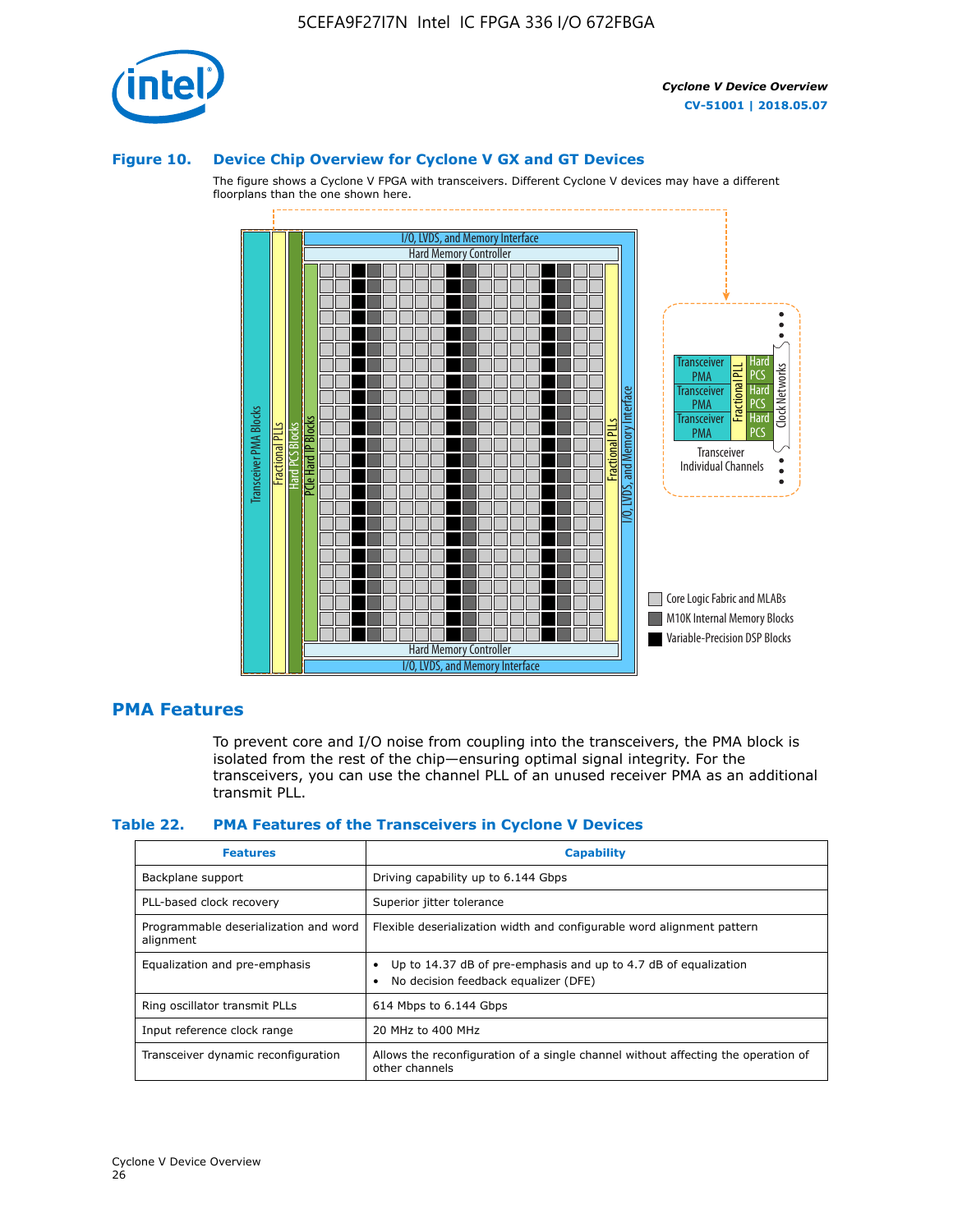

## **PCS Features**

The Cyclone V core logic connects to the PCS through an 8, 10, 16, 20, 32, or 40 bit interface, depending on the transceiver data rate and protocol. Cyclone V devices contain PCS hard IP to support PCIe Gen1 and Gen2, Gbps Ethernet (GbE), Serial RapidIO® (SRIO), and Common Public Radio Interface (CPRI).

Most of the standard and proprietary protocols from 614 Mbps to 6.144 Gbps are supported.

| Table 23. | <b>Transceiver PCS Features for Cyclone V Devices</b> |  |  |  |
|-----------|-------------------------------------------------------|--|--|--|
|-----------|-------------------------------------------------------|--|--|--|

| <b>PCS Support</b>                 | <b>Data Rates</b><br>(Gbps)        | <b>Transmitter Data Path Feature</b>                                                                           | <b>Receiver Data Path Feature</b>                                                                                                                                                                                                  |  |  |
|------------------------------------|------------------------------------|----------------------------------------------------------------------------------------------------------------|------------------------------------------------------------------------------------------------------------------------------------------------------------------------------------------------------------------------------------|--|--|
| 3-Gbps and 6-Gbps Basic            | $0.614$ to $6.144$                 | Phase compensation FIFO<br>$\bullet$<br>Byte serializer<br>$\bullet$<br>8B/10B encoder<br>Transmitter bit-slip | Word aligner<br>$\bullet$<br>Deskew FIFO<br>$\bullet$<br>Rate-match FIFO<br>$\bullet$<br>8B/10B decoder<br>$\bullet$<br>Byte deserializer<br>$\bullet$<br>Byte ordering<br>$\bullet$<br>Receiver phase compensation<br><b>FIFO</b> |  |  |
| PCIe Gen1<br>(x1, x2, x4)          | 2.5 and 5.0                        | Dedicated PCIe PHY IP core<br>$\bullet$<br>PIPE 2.0 interface to the core<br>$\bullet$<br>logic                | Dedicated PCIe PHY IP core<br>$\bullet$<br>PIPE 2.0 interface to the core<br>$\bullet$<br>logic                                                                                                                                    |  |  |
| PCIe Gen2<br>$(x1, x2, x4)^{(12)}$ |                                    |                                                                                                                |                                                                                                                                                                                                                                    |  |  |
| GbE                                | 1.25                               | • Custom PHY IP core with preset<br>feature<br>GbE transmitter synchronization<br>$\bullet$<br>state machine   | • Custom PHY IP core with preset<br>feature<br>GbE receiver synchronization<br>state machine                                                                                                                                       |  |  |
| XAUI <sup>(13)</sup>               | 3.125                              | Dedicated XAUI PHY IP core<br>$\bullet$                                                                        | Dedicated XAUI PHY IP core<br>$\bullet$                                                                                                                                                                                            |  |  |
| <b>HiGig</b>                       | 3.75                               | XAUI synchronization state<br>machine for bonding four<br>channels                                             | XAUI synchronization state<br>$\bullet$<br>machine for realigning four<br>channels                                                                                                                                                 |  |  |
| SRIO 1.3 and 2.1                   | 1.25 to 3.125                      | • Custom PHY IP core with preset<br>feature<br>• SRIO version 2.1-compliant x2<br>and x4 channel bonding       | • Custom PHY IP core with preset<br>feature<br>• SRIO version 2.1-compliant x2<br>and x4 deskew state machine                                                                                                                      |  |  |
| SDI, SD/HD, and 3G-SDI             | $0.27^{(14)}$ , 1.485,<br>and 2.97 | Custom PHY IP core with preset<br>feature                                                                      | Custom PHY IP core with preset<br>feature                                                                                                                                                                                          |  |  |
| JESD204A                           | $0.3125^{(15)}$ to<br>3.125        |                                                                                                                |                                                                                                                                                                                                                                    |  |  |
| continued                          |                                    |                                                                                                                |                                                                                                                                                                                                                                    |  |  |

<sup>(12)</sup> PCIe Gen2 is supported for Cyclone V GT and ST devices. The PCIe Gen2 x4 support is PCIe-compatible.

<sup>(13)</sup> XAUI is supported through the soft PCS.

<sup>(14)</sup> The 0.27-Gbps data rate is supported using oversampling user logic that you must implement in the FPGA fabric.

<sup>(15)</sup> The 0.3125-Gbps data rate is supported using oversampling user logic that you must implement in the FPGA fabric.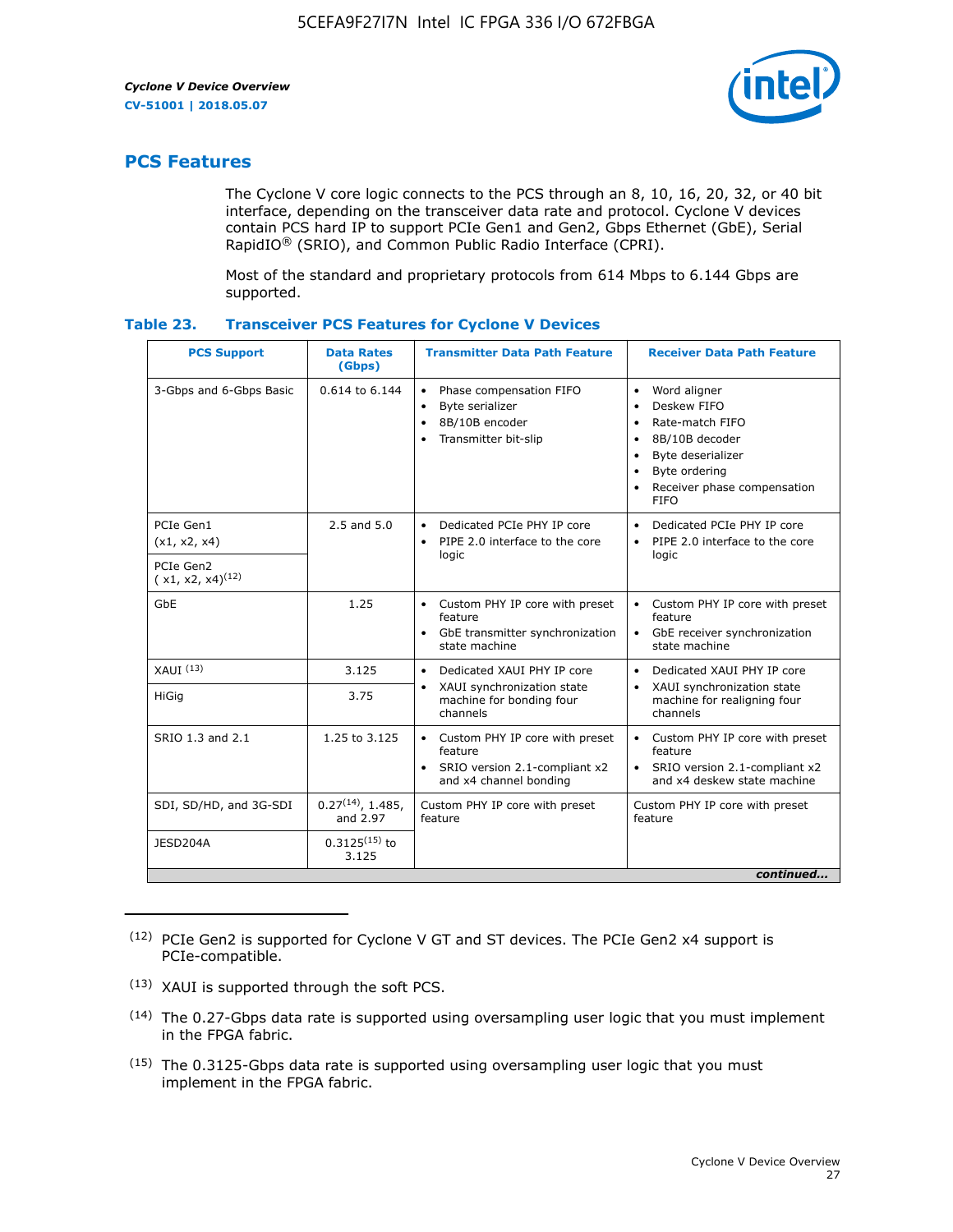

| <b>PCS Support</b>       | <b>Data Rates</b><br>(Gbps) | <b>Transmitter Data Path Feature</b>                         | <b>Receiver Data Path Feature</b>                                                                        |
|--------------------------|-----------------------------|--------------------------------------------------------------|----------------------------------------------------------------------------------------------------------|
| Serial ATA Gen1 and Gen2 | $1.5$ and $3.0$             | Custom PHY IP core with preset<br>feature<br>Electrical idle | Custom PHY IP core with preset<br>feature<br>Signal detect<br>Wider spread of asynchronous<br><b>SSC</b> |
| CPRI 4.1 $(16)$          | $0.6144$ to 6.144           | Dedicated deterministic latency<br>٠<br>PHY IP core          | Dedicated deterministic latency<br>PHY IP core                                                           |
| OBSAI RP3                | 0.768 to 3.072              | Transmitter (TX) manual bit-slip<br>٠<br>mode                | Receiver (RX) deterministic<br>latency state machine                                                     |
| V-by-One HS              | Up to 3.75                  | Custom PHY IP core                                           | Custom PHY IP core                                                                                       |
| DisplayPort $1.2^{(17)}$ | 1.62 and $2.7$              |                                                              | Wider spread of asynchronous<br><b>SSC</b>                                                               |

## **SoC with HPS**

Each SoC combines an FPGA fabric and an HPS in a single device. This combination delivers the flexibility of programmable logic with the power and cost savings of hard IP in these ways:

- Reduces board space, system power, and bill of materials cost by eliminating a discrete embedded processor
- Allows you to differentiate the end product in both hardware and software, and to support virtually any interface standard
- Extends the product life and revenue through in-field hardware and software updates

## **HPS Features**

The HPS consists of a dual-core Arm Cortex-A9 MPCore processor, a rich set of peripherals, and a shared multiport SDRAM memory controller, as shown in the following figure.

<sup>(16)</sup> High-voltage output mode (1000-BASE-CX) is not supported.

<sup>(17)</sup> Pending characterization.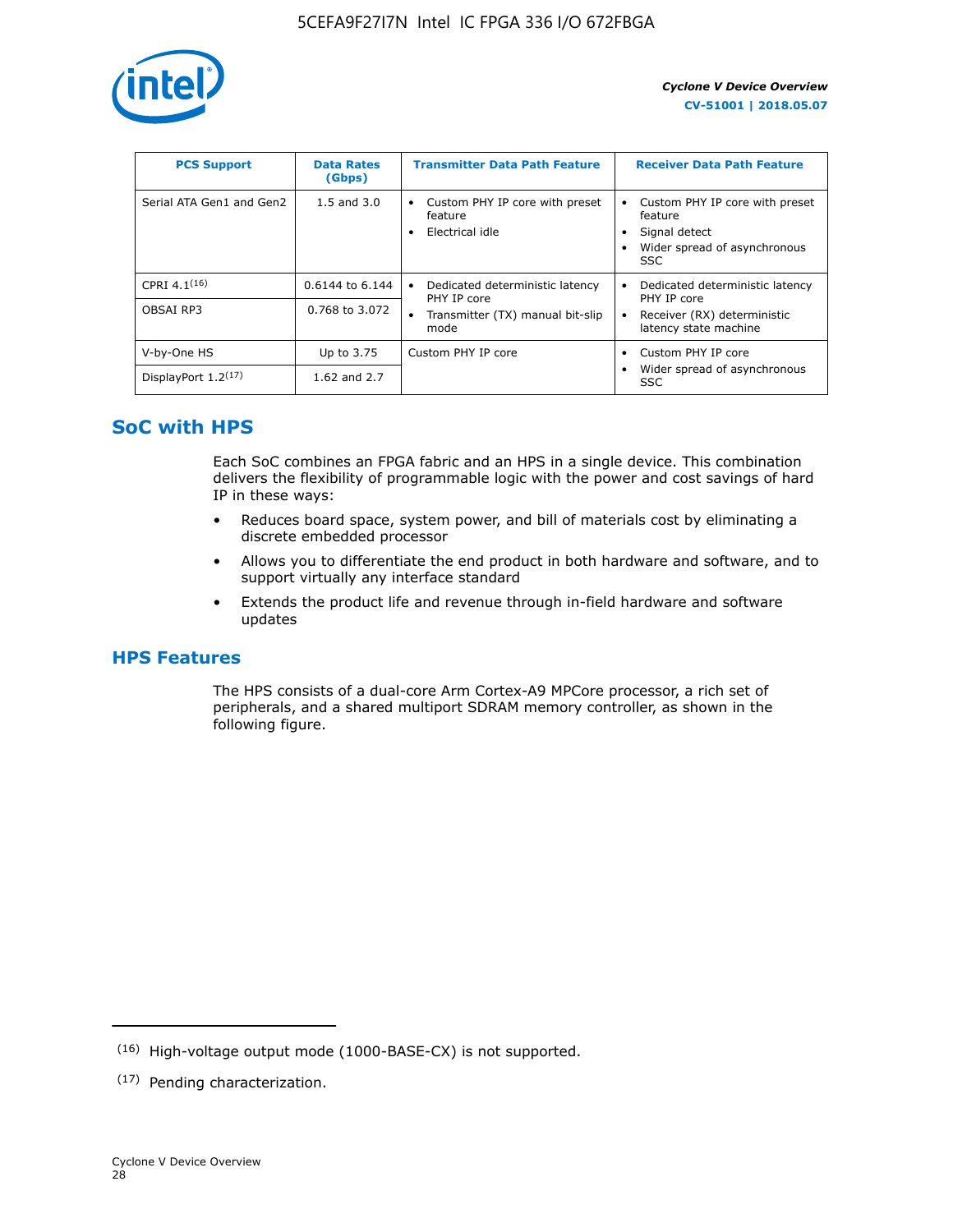



#### **Figure 11. HPS with Dual-Core Arm Cortex-A9 MPCore Processor**

#### **System Peripherals and Debug Access Port**

Each Ethernet MAC, USB OTG, NAND flash controller, and SD/MMC controller module has an integrated DMA controller. For modules without an integrated DMA controller, an additional DMA controller module provides up to eight channels of high-bandwidth data transfers. Peripherals that communicate off-chip are multiplexed with other peripherals at the HPS pin level. This allows you to choose which peripherals to interface with other devices on your PCB.

The debug access port provides interfaces to industry standard JTAG debug probes and supports Arm CoreSight debug and core traces to facilitate software development.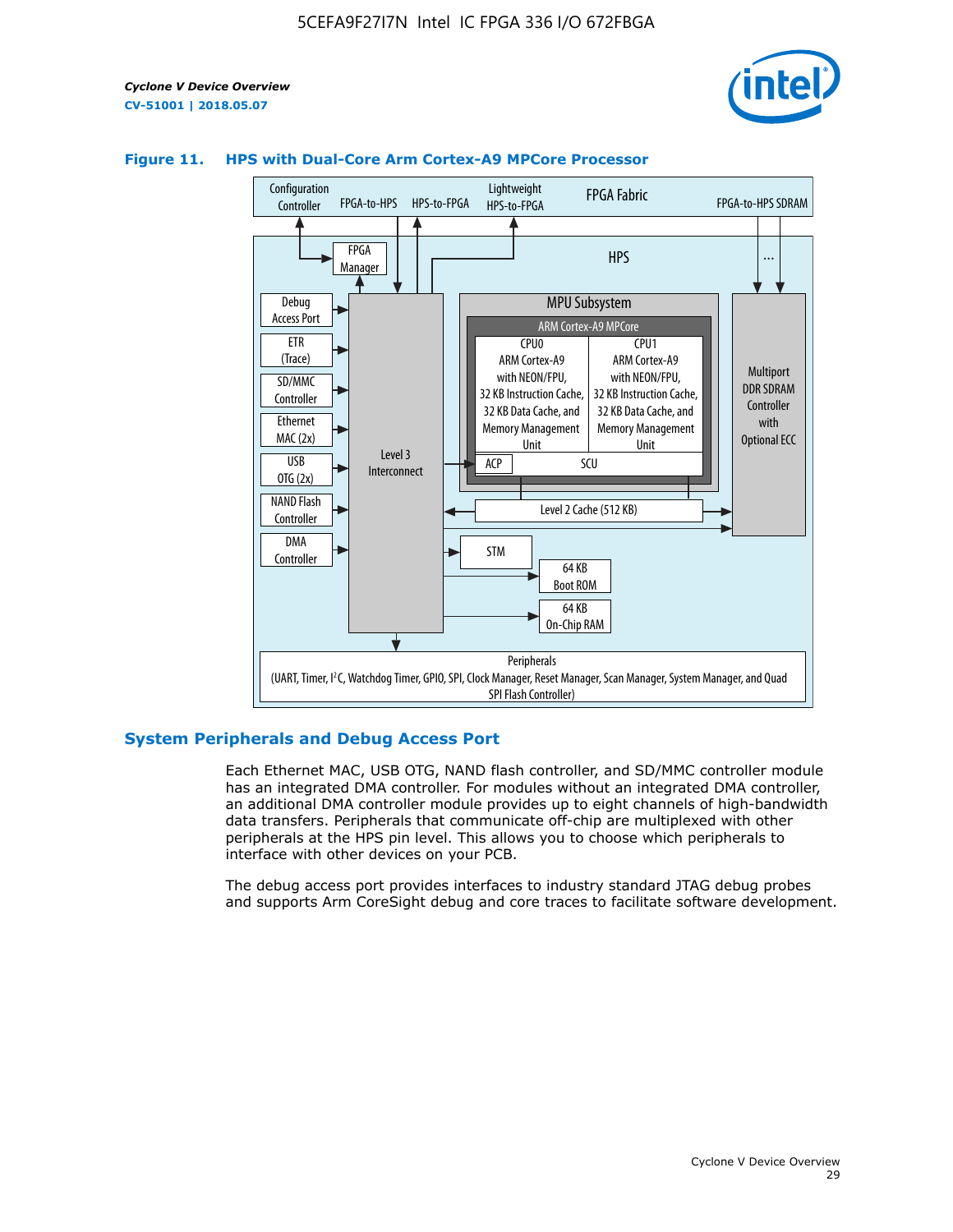

#### **HPS–FPGA AXI Bridges**

The HPS–FPGA bridges, which support the Advanced Microcontroller Bus Architecture (AMBA<sup>®</sup>) Advanced eXtensible Interface (AXI<sup>™</sup>) specifications, consist of the following bridges:

- FPGA-to-HPS AXI bridge—a high-performance bus supporting 32, 64, and 128 bit data widths that allows the FPGA fabric to issue transactions to slaves in the HPS.
- HPS-to-FPGA AXI bridge—a high-performance bus supporting 32, 64, and 128 bit data widths that allows the HPS to issue transactions to slaves in the FPGA fabric.
- Lightweight HPS-to-FPGA AXI bridge—a lower latency 32 bit width bus that allows the HPS to issue transactions to slaves in the FPGA fabric. This bridge is primarily used for control and status register (CSR) accesses to peripherals in the FPGA fabric.

The HPS–FPGA AXI bridges allow masters in the FPGA fabric to communicate with slaves in the HPS logic, and vice versa. For example, the HPS-to-FPGA AXI bridge allows you to share memories instantiated in the FPGA fabric with one or both microprocessors in the HPS, while the FPGA-to-HPS AXI bridge allows logic in the FPGA fabric to access the memory and peripherals in the HPS.

Each HPS–FPGA bridge also provides asynchronous clock crossing for data transferred between the FPGA fabric and the HPS.

#### **HPS SDRAM Controller Subsystem**

The HPS SDRAM controller subsystem contains a multiport SDRAM controller and DDR PHY that are shared between the FPGA fabric (through the FPGA-to-HPS SDRAM interface), the level 2 (L2) cache, and the level 3 (L3) system interconnect. The FPGA-to-HPS SDRAM interface supports AMBA AXI and Avalon® Memory-Mapped (Avalon-MM) interface standards, and provides up to six individual ports for access by masters implemented in the FPGA fabric.

To maximize memory performance, the SDRAM controller subsystem supports command and data reordering, deficit round-robin arbitration with aging, and high-priority bypass features. The SDRAM controller subsystem supports DDR2, DDR3, or LPDDR2 devices up to 4 Gb in density operating at up to 400 MHz (800 Mbps data rate).

#### **FPGA Configuration and Processor Booting**

The FPGA fabric and HPS in the SoC are powered independently. You can reduce the clock frequencies or gate the clocks to reduce dynamic power, or shut down the entire FPGA fabric to reduce total system power.

You can configure the FPGA fabric and boot the HPS independently, in any order, providing you with more design flexibility:

- You can boot the HPS independently. After the HPS is running, the HPS can fully or partially reconfigure the FPGA fabric at any time under software control. The HPS can also configure other FPGAs on the board through the FPGA configuration controller.
- You can power up both the HPS and the FPGA fabric together, configure the FPGA fabric first, and then boot the HPS from memory accessible to the FPGA fabric.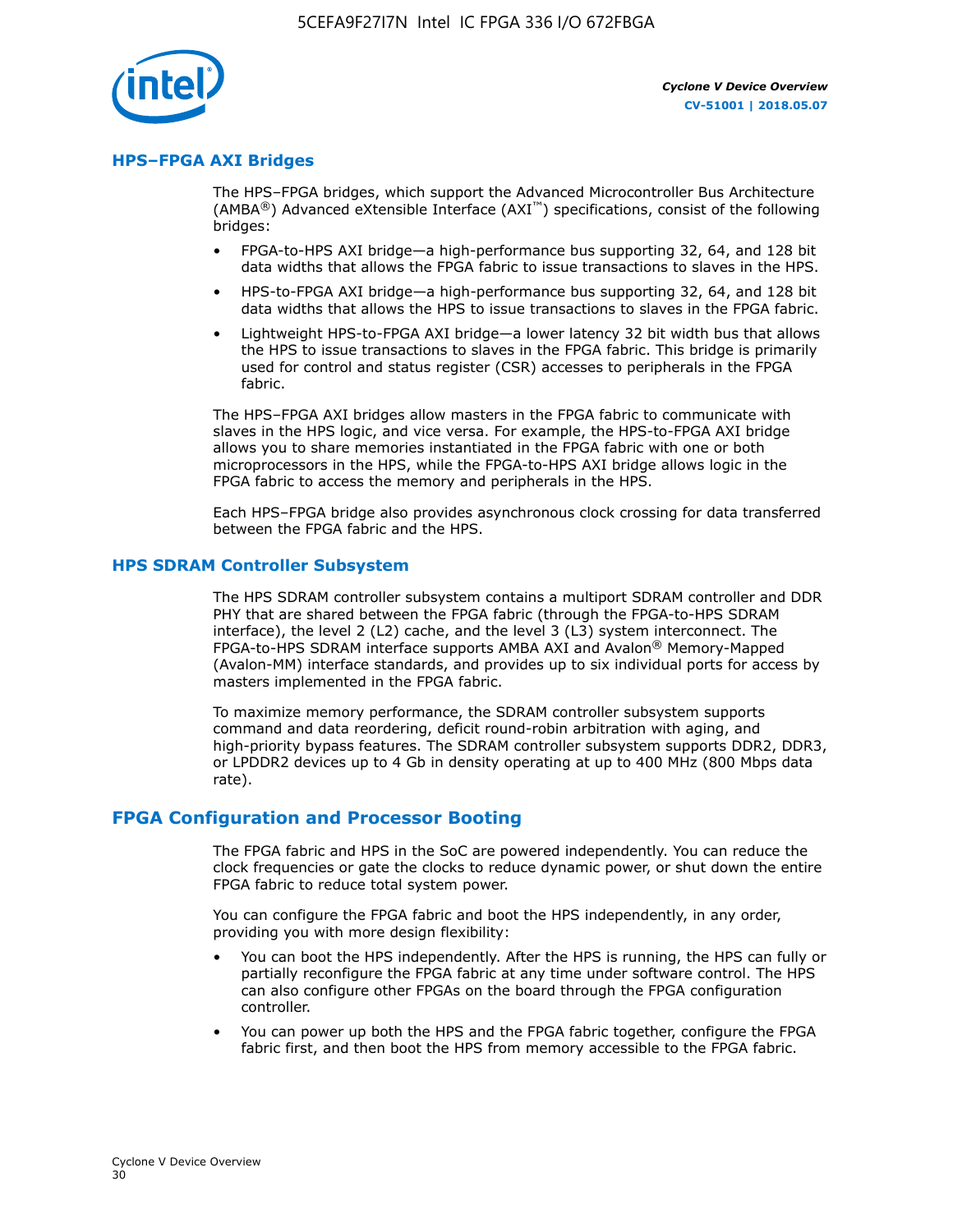

*Note:* Although the FPGA fabric and HPS are on separate power domains, the HPS must remain powered up during operation while the FPGA fabric can be powered up or down as required.

#### **Related Information**

[Cyclone V Device Family Pin Connection Guidelines](https://www.altera.com/content/dam/altera-www/global/en_US/pdfs/literature/dp/cyclone-v/pcg-01014.pdf)

Provides detailed information about power supply pin connection guidelines and power regulator sharing.

#### **Hardware and Software Development**

For hardware development, you can configure the HPS and connect your soft logic in the FPGA fabric to the HPS interfaces using the Platform Designer (Standard) system integration tool in the Intel Quartus Prime software.

For software development, the Arm-based SoC devices inherit the rich software development ecosystem available for the Arm Cortex-A9 MPCore processor. The software development process for Intel SoCs follows the same steps as those for other SoC devices from other manufacturers. Support for Linux, VxWorks®, and other operating systems is available for the SoCs. For more information on the operating systems support availability, contact the Intel sales team.

You can begin device-specific firmware and software development on the Intel SoC Virtual Target. The Virtual Target is a fast PC-based functional simulation of a target development system—a model of a complete development board that runs on a PC. The Virtual Target enables the development of device-specific production software that can run unmodified on actual hardware.

#### **Related Information**

[International Altera Sales Support Offices](https://www.altera.com/about/contact/contact/international-altera-sales-offices.html)

## **Dynamic and Partial Reconfiguration**

The Cyclone V devices support dynamic reconfiguration and partial reconfiguration.

#### **Dynamic Reconfiguration**

The dynamic reconfiguration feature allows you to dynamically change the transceiver data rates, PMA settings, or protocols of a channel, without affecting data transfer on adjacent channels. This feature is ideal for applications that require on-the-fly multiprotocol or multirate support. You can reconfigure the PMA and PCS blocks with dynamic reconfiguration.

## **Partial Reconfiguration**

*Note:* The partial reconfiguration feature is available for Cyclone V E, GX, SE, and SX devices with the "SC" suffix in the part number. For device availability and ordering, contact your local Intel sales representatives.

> Partial reconfiguration allows you to reconfigure part of the device while other sections of the device remain operational. This capability is important in systems with critical uptime requirements because it allows you to make updates or adjust functionality without disrupting services.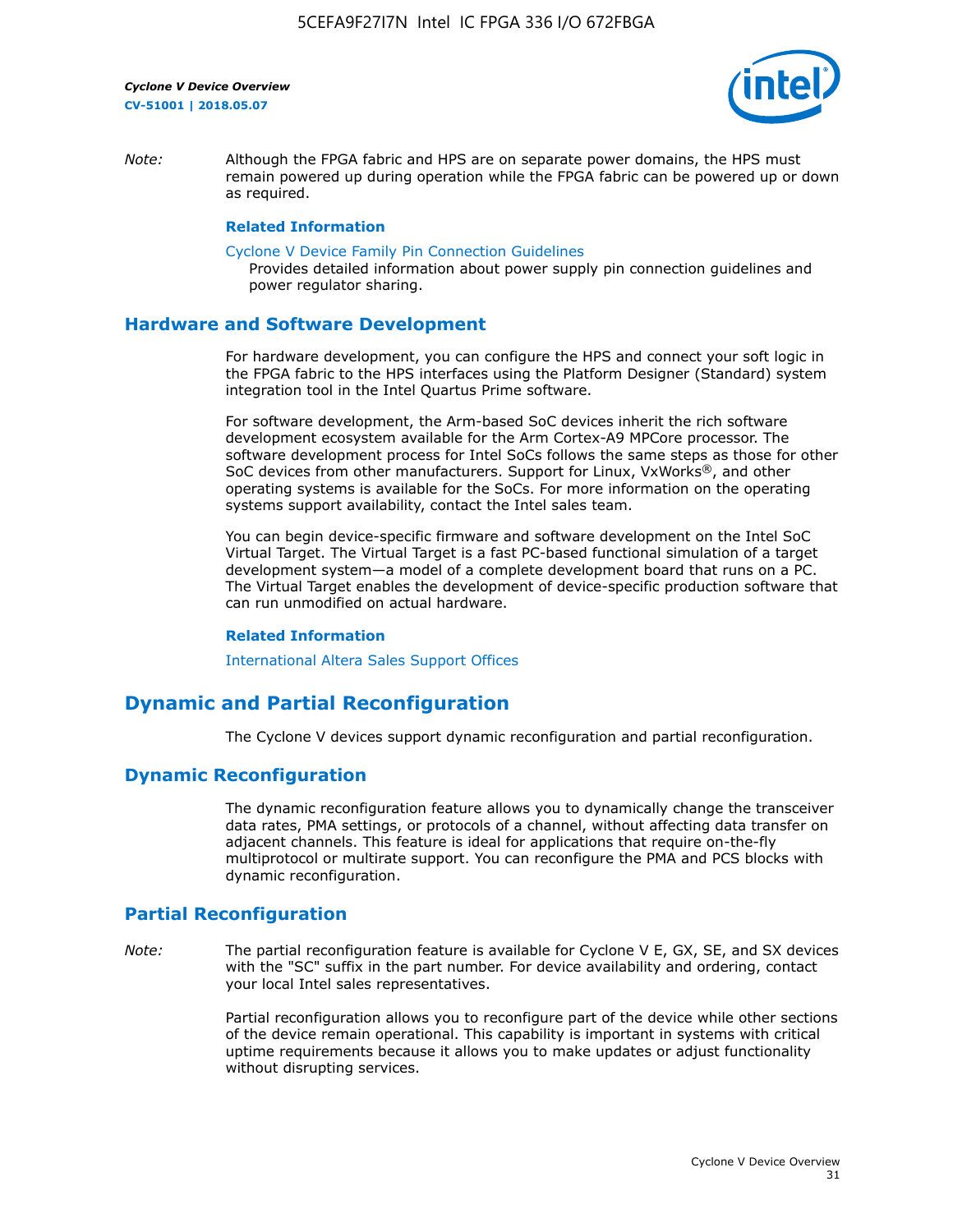

Apart from lowering cost and power consumption, partial reconfiguration increases the effective logic density of the device because placing device functions that do not operate simultaneously is not necessary. Instead, you can store these functions in external memory and load them whenever the functions are required. This capability reduces the size of the device because it allows multiple applications on a single device—saving the board space and reducing the power consumption.

Intel simplifies the time-intensive task of partial reconfiguration by building this capability on top of the proven incremental compile and design flow in the Intel Quartus Prime design software. With the Intel solution, you do not need to know all the intricate device architecture details to perform a partial reconfiguration.

Partial reconfiguration is supported through the FPP x16 configuration interface. You can seamlessly use partial reconfiguration in tandem with dynamic reconfiguration to enable simultaneous partial reconfiguration of both the device core and transceivers.

## **Enhanced Configuration and Configuration via Protocol**

Cyclone V devices support 1.8 V, 2.5 V, 3.0 V, and 3.3 V programming voltages and several configuration schemes.

| <b>Mode</b>                                                    | <b>Data</b><br>Width         | Max Clock  <br>Rate<br>(MHz) | <b>Max Data</b><br>Rate<br>(Mbps) | <b>Decompressi</b><br>on | <b>Design</b><br><b>Security</b> | <b>Partial</b><br>Reconfigurat<br>ion <sup>(18)</sup> | <b>Remote</b><br><b>System</b><br><b>Update</b> |
|----------------------------------------------------------------|------------------------------|------------------------------|-----------------------------------|--------------------------|----------------------------------|-------------------------------------------------------|-------------------------------------------------|
| AS through the EPCS<br>and EPCQ serial<br>configuration device | 1 bit, 4<br>bits             | 100                          |                                   | Yes                      | Yes                              |                                                       | Yes                                             |
| PS through CPLD or<br>external<br>microcontroller              | 1 bit                        | 125                          | 125                               | Yes                      | Yes                              |                                                       |                                                 |
| <b>FPP</b>                                                     | 8 bits                       | 125                          |                                   | Yes                      | Yes                              |                                                       | Parallel flash                                  |
|                                                                | 16 bits                      | 125                          |                                   | Yes                      | Yes                              | Yes                                                   | loader                                          |
| CvP (PCIe)                                                     | x1, x2,<br>and $x4$<br>lanes |                              |                                   | Yes                      | Yes                              | Yes                                                   |                                                 |
| <b>JTAG</b>                                                    | 1 bit                        | 33                           | 33                                |                          |                                  |                                                       |                                                 |

**Table 24. Configuration Schemes and Features Supported by Cyclone V Devices**

Instead of using an external flash or ROM, you can configure the Cyclone V devices through PCIe using CvP. The CvP mode offers the fastest configuration rate and flexibility with the easy-to-use PCIe hard IP block interface. The Cyclone V CvP implementation conforms to the PCIe 100 ms power-up-to-active time requirement.

#### **Related Information**

[Configuration via Protocol \(CvP\) Implementation in Intel FPGAs User Guide](https://www.altera.com/documentation/nik1412546950394.html#nik1412546833714) Provides more information about CvP.

 $(18)$  The partial reconfiguration feature is available for Cyclone V E, GX, SE, and SX devices with the "SC" suffix in the part number. For device availability and ordering, contact your local Intel sales representatives.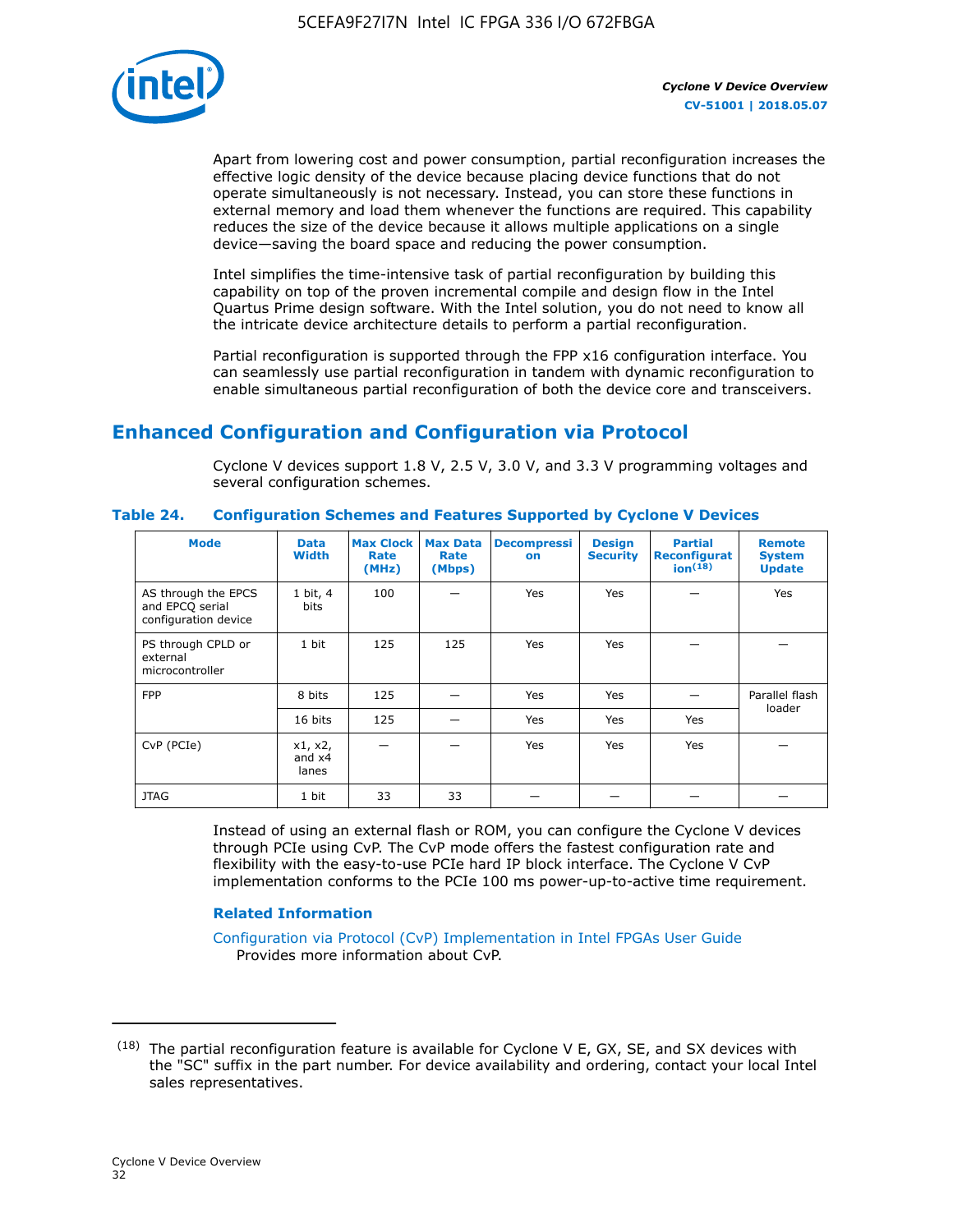

## **Power Management**

Leveraging the FPGA architectural features, process technology advancements, and transceivers that are designed for power efficiency, the Cyclone V devices consume less power than previous generation Cyclone FPGAs:

- Total device core power consumption—less by up to 40%.
- Transceiver channel power consumption—less by up to 50%.

Additionally, Cyclone V devices contain several hard IP blocks that reduce logic resources and deliver substantial power savings of up to 25% less power than equivalent soft implementations.

## **Document Revision History for Cyclone V Device Overview**

| <b>Document</b><br><b>Version</b> | <b>Changes</b>                                                                                                                                                          |
|-----------------------------------|-------------------------------------------------------------------------------------------------------------------------------------------------------------------------|
| 2018.05.07                        | Added the low power option ("L" suffix) for Cyclone V SE and Cyclone V SX devices in the Sample<br>Ordering Code and Available Options diagrams.<br>Rebranded as Intel. |

| <b>Date</b>   | <b>Version</b> | <b>Changes</b>                                                                                                                                                                                                                                                                                                                                                                                                                                                                                                                                                                                                                                                                                                                                                                                                                                                                                                    |
|---------------|----------------|-------------------------------------------------------------------------------------------------------------------------------------------------------------------------------------------------------------------------------------------------------------------------------------------------------------------------------------------------------------------------------------------------------------------------------------------------------------------------------------------------------------------------------------------------------------------------------------------------------------------------------------------------------------------------------------------------------------------------------------------------------------------------------------------------------------------------------------------------------------------------------------------------------------------|
| December 2017 | 2017.12.18     | Updated ALM resources for Cyclone V E, Cyclone V SE, Cyclone V SX, and<br>Cyclone V ST devices.                                                                                                                                                                                                                                                                                                                                                                                                                                                                                                                                                                                                                                                                                                                                                                                                                   |
| June 2016     | 2016.06.10     | Updated Cyclone V GT speed grade to -7 in Sample Ordering Code and<br>Available Options for Cyclone V GT Devices diagram.                                                                                                                                                                                                                                                                                                                                                                                                                                                                                                                                                                                                                                                                                                                                                                                         |
| December 2015 | 2015.12.21     | Added descriptions to package plan tables for Cyclone V GT and ST<br>devices.<br>Changed instances of Quartus II to Quartus Prime.<br>$\bullet$                                                                                                                                                                                                                                                                                                                                                                                                                                                                                                                                                                                                                                                                                                                                                                   |
| June 2015     | 2015.06.12     | Replaced a note to partial reconfiguration feature. Note: The partial<br>reconfiguration feature is available for Cyclone V E, GX, SE, and SX<br>devices with the "SC" suffix in the part number. For device availability and<br>ordering, contact your local Altera sales representatives.<br>Updated logic elements (LE) (K) for the following devices:<br>$\bullet$<br>$-$ Cyclone V E A7: Updated from 149.5 to 150<br>- Cyclone V GX C3: Updated from 35.5 to 36<br>- Cyclone V GX C7: Updated from 149.7 to 150<br>- Cyclone V GT D7: Updated from 149.5 to 150<br>Updated MLAB (Kb) in Maximum Resource Counts for Cyclone V GX<br>Devices table as follows:<br>- Cyclone V GX C3: Updated from 291 to 182<br>- Cyclone V GX C4: Updated from 678 to 424<br>- Cyclone V GX C5: Updated from 678 to 424<br>- Cyclone V GX C7: Updated from 1,338 to 836<br>$-$ Cyclone V GX C9: Updated from 2,748 to 1,717 |
|               |                | continued                                                                                                                                                                                                                                                                                                                                                                                                                                                                                                                                                                                                                                                                                                                                                                                                                                                                                                         |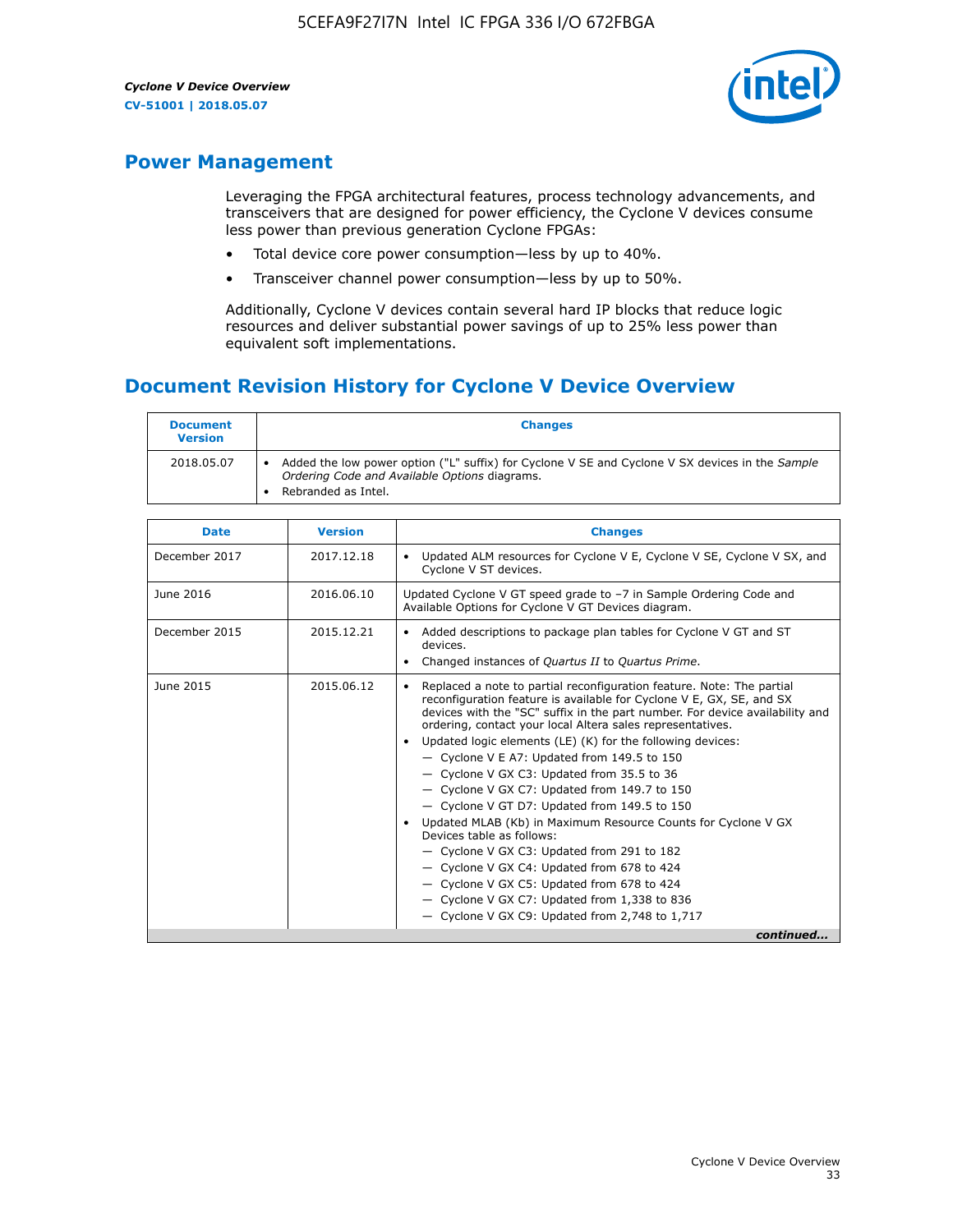

| Date         | <b>Version</b> | <b>Changes</b>                                                                                                                                                                                                                                                                                                                                                                                                                                                                                                                                                                                                                                                                                                                                                                                                                                                                                                                                                                                                                                                                                                                                                                                                                                                                                                                                                                                                                                                                                                                                                                                                                                                                                                  |
|--------------|----------------|-----------------------------------------------------------------------------------------------------------------------------------------------------------------------------------------------------------------------------------------------------------------------------------------------------------------------------------------------------------------------------------------------------------------------------------------------------------------------------------------------------------------------------------------------------------------------------------------------------------------------------------------------------------------------------------------------------------------------------------------------------------------------------------------------------------------------------------------------------------------------------------------------------------------------------------------------------------------------------------------------------------------------------------------------------------------------------------------------------------------------------------------------------------------------------------------------------------------------------------------------------------------------------------------------------------------------------------------------------------------------------------------------------------------------------------------------------------------------------------------------------------------------------------------------------------------------------------------------------------------------------------------------------------------------------------------------------------------|
|              |                | Updated MLAB RAM Bit (Kb) in Embedded Memory Capacity and<br>Distribution in Cyclone V Devices table as follows:<br>- Cyclone V GX C3: Updated from 181 to 182<br>- Cyclone V GX C4: Updated from 295 to 424<br>Updated Total RAM Bit (Kb) in Embedded Memory Capacity and<br>Distribution in Cyclone V Devices table as follows:<br>$-$ Cyclone V GX C3: Updated from 1,531 to 1,532<br>- Cyclone V GX C4: Updated from 2,795 to 2,924<br>Updated MLAB Block count in Embedded Memory Capacity and<br>Distribution in Cyclone V Devices table as follows:<br>- Cyclone V GX C4: Updated from 472 to 678<br>- Cyclone V GX C5: Updated from 679 to 678                                                                                                                                                                                                                                                                                                                                                                                                                                                                                                                                                                                                                                                                                                                                                                                                                                                                                                                                                                                                                                                          |
| March 2015   | 2015.03.31     | Added internal scrubbing feature under configuration in Summary of<br>Features for Cyclone V Devices table.<br>Added optional suffix "SC: Internal scrubbing support" to the following<br>diagrams:<br>- Sample Ordering Code and Available Options for Cyclone V E Devices<br>- Sample Ordering Code and Available Options for Cyclone V GX Devices<br>- Sample Ordering Code and Available Options for Cyclone V SE Devices<br>- Sample Ordering Code and Available Options for Cyclone V SX Devices                                                                                                                                                                                                                                                                                                                                                                                                                                                                                                                                                                                                                                                                                                                                                                                                                                                                                                                                                                                                                                                                                                                                                                                                          |
| January 2015 | 2015.01.23     | Updated Sample Ordering Code and Available Options for Cyclone V ST<br>Devices figure because Cyclone V ST devices are only available in I<br>temperature grade and -7 speed grade.<br>- Operating Temperature: Removed C and A temperature grades<br>- FPGA Fabric Speed Grade: Removed -6 and -8 speed grades<br>Updated the transceiver specification for Cyclone V ST from 5 Gbps to<br>6.144 Gbps:<br>- Device Variants for the Cyclone V Device Family table<br>- Sample Ordering Code and Available Options for Cyclone V ST Devices<br>figure<br>- Maximum Resource Counts for Cyclone V ST Devices<br>• Updated Maximum Resource Counts for Cyclone V GX Devices table for<br>Cyclone V GX G3 devices.<br>$-$ Logic elements (LE) (K): Updated from 35.7 to 35.5<br>- Variable-precision DSP block: Updated from 51 to 57<br>$-18 \times 18$ multiplier: Updated from 102 to 114<br>Updated Number of Multipliers in Cyclone V Devices table for Cyclone V<br>GX G3 devices.<br>- Variableprecision DSP Block: Updated from 51 to 57<br>$-9x9$ Multiplier: Updated from 153 to 171<br>$-18 \times 18$ Multiplier: Updated from 102 to 114<br>- 27 x 27 Multiplier: Updated from 51 to 57<br>18 x 18 Multiplier Adder Mode: Updated from 51 to 57<br>$-18 \times 18$ Multiplier Adder Summed with 36 bit Input: Updated from 51<br>to 57<br>Updated Embedded Memory Capacity and Distribution in Cyclone V<br>Devices table for Cyclone V GX G3 devices.<br>- M10K block: Updated from 119 to 135<br>$-$ M10K RAM bit (Kb): Updated from 1,190 to 1,350<br>- MLAB block: Updated from 255 to 291<br>- MLAB RAM bit (Kb): Updated from 159 to 181<br>$-$ Total RAM bit (Kb): Updated from 1,349 to 1,531 |
| October 2014 | 2014.10.06     | Added a footnote to the "Transceiver PCS Features for Cyclone V Devices"<br>table to show that PCIe Gen2 is supported for Cyclone V GT and ST devices.                                                                                                                                                                                                                                                                                                                                                                                                                                                                                                                                                                                                                                                                                                                                                                                                                                                                                                                                                                                                                                                                                                                                                                                                                                                                                                                                                                                                                                                                                                                                                          |
|              |                | continued                                                                                                                                                                                                                                                                                                                                                                                                                                                                                                                                                                                                                                                                                                                                                                                                                                                                                                                                                                                                                                                                                                                                                                                                                                                                                                                                                                                                                                                                                                                                                                                                                                                                                                       |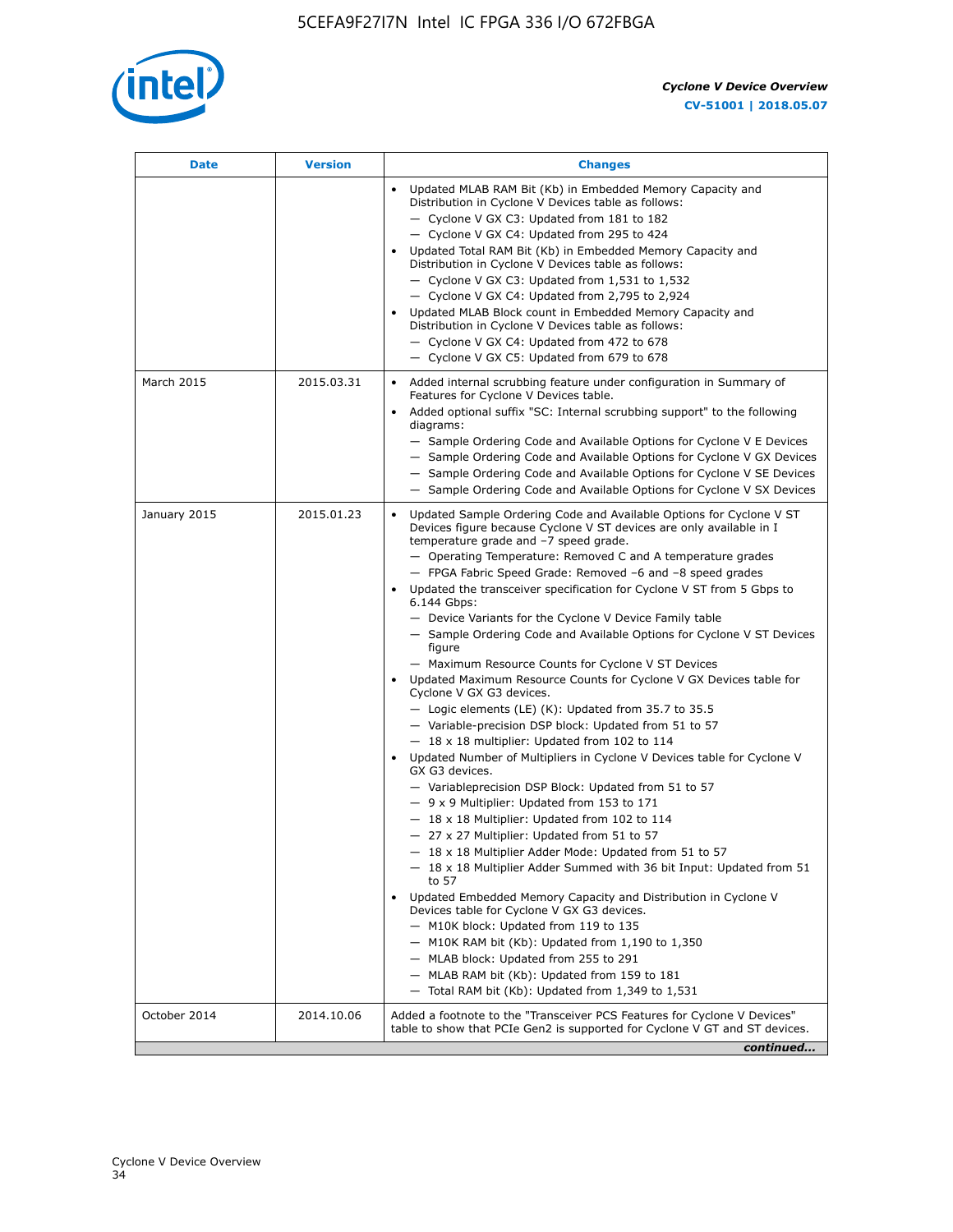r



| <b>Date</b>      | <b>Version</b> | <b>Changes</b>                                                                                                                                                                                                                                                                                                                                                                                                                                                                                                                                                                                                                                                                                                                                                                                                                                                                                                                                                                                                                                                                                                                                                                                                                                                                                                                                                                                                                                      |
|------------------|----------------|-----------------------------------------------------------------------------------------------------------------------------------------------------------------------------------------------------------------------------------------------------------------------------------------------------------------------------------------------------------------------------------------------------------------------------------------------------------------------------------------------------------------------------------------------------------------------------------------------------------------------------------------------------------------------------------------------------------------------------------------------------------------------------------------------------------------------------------------------------------------------------------------------------------------------------------------------------------------------------------------------------------------------------------------------------------------------------------------------------------------------------------------------------------------------------------------------------------------------------------------------------------------------------------------------------------------------------------------------------------------------------------------------------------------------------------------------------|
| <b>July 2014</b> | 2014.07.07     | Updated the I/O vertical migration figure to clarify the migration capability of<br>Cyclone V SE and SX devices.                                                                                                                                                                                                                                                                                                                                                                                                                                                                                                                                                                                                                                                                                                                                                                                                                                                                                                                                                                                                                                                                                                                                                                                                                                                                                                                                    |
| December 2013    | 2013.12.26     | • Corrected single or dual-core ARM Cortex-A9 MPCore processor-up to 925<br>MHz from 800 MHz.<br>Removed "Preliminary" texts from Ordering Code figures, Maximum<br>$\bullet$<br>Resources, Package Plan and I/O Vertical Migration tables.<br>Removed the note "The number of GPIOs does not include transceiver<br>I/Os. In the Quartus II software, the number of user I/Os includes<br>transceiver I/Os." for GPIOs in the Maximum Resource Counts table for<br>Cyclone V E and SE.<br>Added link to Altera Product Selector for each device variant.<br>• Updated Embedded Hard IPs for Cyclone V GT devices to indicate<br>Maximum 2 hard PCIe and 2 hard memory controllers.<br>• Added leaded package options.<br>Removed the note "The number of PLLs includes general-purpose                                                                                                                                                                                                                                                                                                                                                                                                                                                                                                                                                                                                                                                             |
|                  |                | fractional PLLs and transceiver fractional PLLs." for all PLLs in the<br>Maximum Resource Counts table.<br>• Corrected max LVDS counts for transmitter and receiver for Cyclone V E<br>A5 device from 84 to 60.<br>• Corrected max LVDS counts for transmitter and receiver for Cyclone V E<br>A9 device from 140 to 120.<br>Corrected variable-precision DSP block, 27 x 27 multiplier, 18 x 18<br>multiplier adder mode and $18 \times 18$ multiplier adder summed with 36 bit<br>input for Cyclone V SE devices from 58 to 84.<br>Corrected 18 x 18 multiplier for Cyclone V SE devices from 116 to 168.<br>Corrected 9 x 9 multiplier for Cyclone V SE devices from 174 to 252.<br>Corrected LVDS transmitter for Cyclone V SE A2 and A4 as well as SX C2<br>and C4 devices from 31 to 32.<br>• Corrected LVDS receiver for Cyclone V SE A2 and A4 as well as SX C2 and<br>C4 devices from 35 to 37.<br>• Corrected transceiver speed grade for Cyclone V ST devices ordering code<br>from $4$ to $5$ .<br>• Updated the DDR3 SDRAM for the maximum frequency's soft controller<br>and the minimum frequency from 300 to 303 for voltage 1.35V.<br>• Added links to Altera's External Memory Spec Estimator tool to the topics<br>listing the external memory interface performance.<br>• Corrected XAUI is supported through the soft PCS in the PCS features for<br>Cyclone V.<br>Added decompression support for the CvP configuration mode. |
| May 2013         | 2013.05.06     | Added link to the known document issues in the Knowledge Base.<br>$\bullet$<br>Moved all links to the Related Information section of respective topics for<br>$\bullet$<br>easy reference.<br>• Corrected the title to the PCIe hard IP topic. Cyclone V devices support<br>only PCIe Gen1 and Gen2.<br>Updated Supporting Feature in Table 1 of Increased bandwidth capacity to<br>$\bullet$<br>'6.144 Gbps'.<br>Updated Description in Table 2 of Low-power high-speed serial interface to<br>'6.144 Gbps'.<br>Updated Description in Table 3 of Cyclone V GT to '6.144 Gbps'.<br>Updated the M386 package to M383 for Figure 1, Figure 2 and Figure 3.<br>$\bullet$<br>Updated Figure 2 and Figure 3 for Transceiver Count by adding 'F : 4'.<br>$\bullet$<br>Updated LVDS in the Maximum Resource Counts tables to include<br>Transmitter and Receiver values.<br>Updated the package plan with M383 for the Cyclone V E device.<br>$\bullet$<br>Removed the M301 and M383 packages from the Cyclone V GX C4 device.<br>Updated the GPIO count to '129' for the M301 package of the Cyclone V<br>GX C5 device.<br>Updated 5 Gbps to '6.144 Gbps' for Cyclone V GT device.<br>continued                                                                                                                                                                                                                                                          |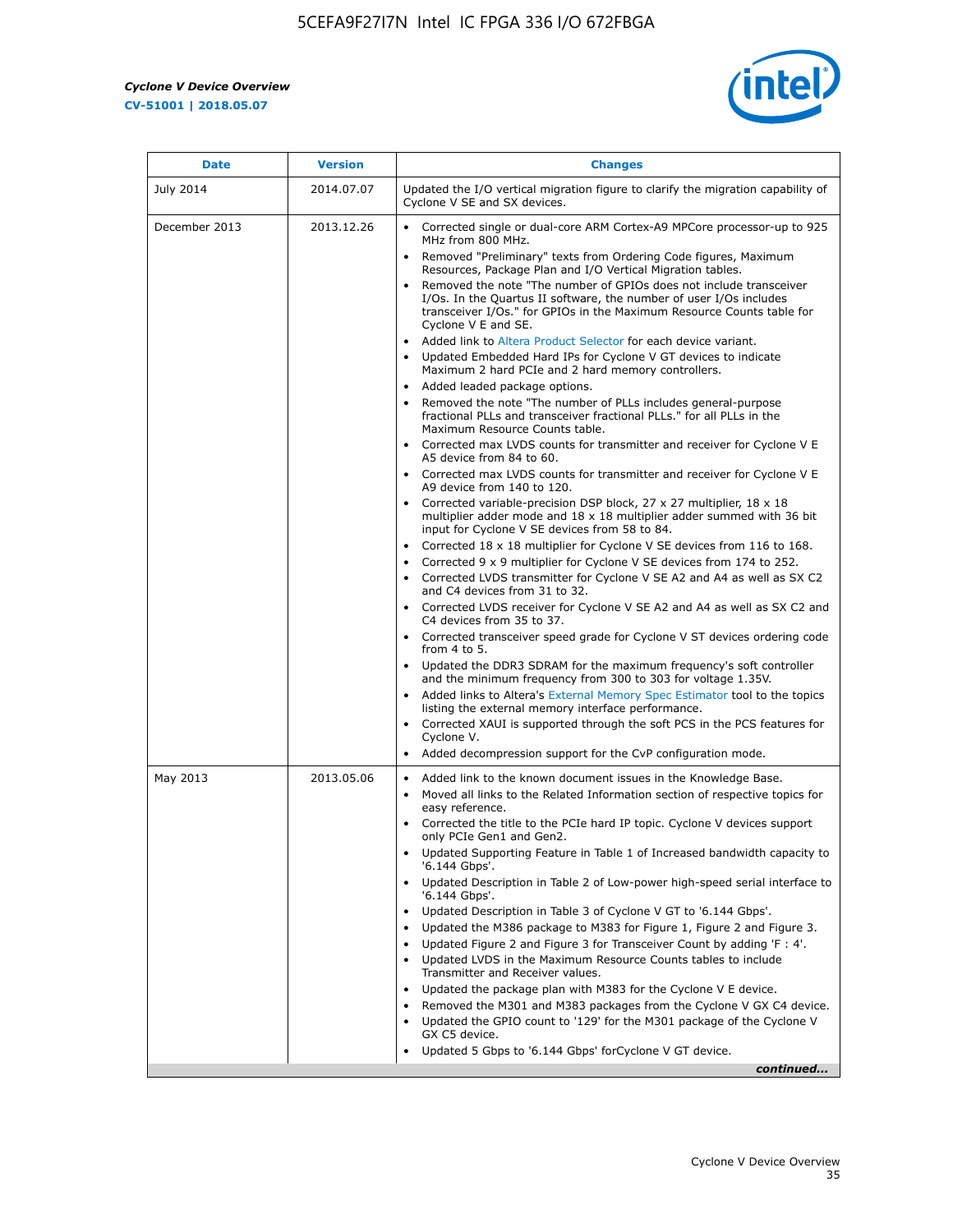

| Date          | <b>Version</b> | <b>Changes</b>                                                                                                                                      |
|---------------|----------------|-----------------------------------------------------------------------------------------------------------------------------------------------------|
|               |                | • Updated HPS I/O for U484 (19 mm) in Table 11 with '151' for A2, A4, A5<br>and A6.                                                                 |
|               |                | Updated Memory (Kb) for Maximum Resource Counts for Cyclone V SE A4<br>and A6, SX C4 and C6, ST D6 devices.                                         |
|               |                | Updated FPGA PLL for Maximum Resource Counts for Cyclone V SE A2, SX<br>C2, devices.                                                                |
|               |                | Removed '36 x 36' from the Variable-Precision DSP Block.                                                                                            |
|               |                | Updated Variable-precision DSP Blocks and 18 x 18 Multiplier for<br>Maximum Resource Counts for Cyclone V SX C4 device.                             |
|               |                | • Updated the HPS I/O counts for Cyclone V SE, SX, and ST devices.                                                                                  |
|               |                | Updated Figure 7 which shows the I/O vertical migration table.<br>Updated Table 17 for Cyclone V SX C4 device.                                      |
|               |                | Updated Embedded Memory Capacity and Distribution table for Cyclone V<br>$\bullet$                                                                  |
|               |                | SE A4 and A6, SX C4 and C6, ST D6 devices.                                                                                                          |
|               |                | Removed 'Counter reconfiguration' from the PLL Features.                                                                                            |
|               |                | Updated Low-Power Serial Transceivers by replacing 5 Gbps with<br>6.144 Gbps.                                                                       |
|               |                | Removed 'Distributed Memory' symbol.<br>$\bullet$                                                                                                   |
|               |                | Updated the Capability in Table 22 of Backplane support to '6.144 Gbps'.<br>• Updated Capability in Table 22 of Ring oscillator transmit PLLs with  |
|               |                | 6.144 Gbps.                                                                                                                                         |
|               |                | Updated the PCS Support in Table 23 from 5 Gbps to '6 Gbps'.                                                                                        |
|               |                | Updated the Data Rates (Gbps) in Table 23 of 3 Gbps and 6 Gbps Basic to<br>'6.144 Gbps'.                                                            |
|               |                | • Updated the Data Rates (Gbps) in Table 23 of CPRI 4.1 to '6.144 Gbps'.                                                                            |
|               |                | Clarified that partial reconfiguration is an advanced feature. Contact Altera<br>for support of the feature.                                        |
| December 2012 | 2012.12.28     | Updated the pin counts for the MBGA packages.<br>$\bullet$                                                                                          |
|               |                | Updated the GPIO and transceiver counts for the MBGA packages.<br>٠                                                                                 |
|               |                | Updated the GPIO counts for the U484 package of the Cyclone V E A9, GX<br>C9, and GT D9 devices.                                                    |
|               |                | • Updated the vertical migration table for vertical migration of the U484                                                                           |
|               |                | packages.                                                                                                                                           |
|               |                | Updated the MLAB supported programmable widths at 32 bits depth.                                                                                    |
| November 2012 | 2012.11.19     | • Added new MBGA packages and additional U484 packages for Cyclone V E,<br>GX, and GT.                                                              |
|               |                | • Added ordering code for five-transceiver devices for Cyclone V GT and ST.                                                                         |
|               |                | Updated the vertical migration table to add MBGA packages.                                                                                          |
|               |                | Added performance information for HPS memory controller.<br>$\bullet$                                                                               |
|               |                | Removed DDR3U support.<br>$\bullet$                                                                                                                 |
|               |                | Updated Cyclone V ST speed grade information.<br>Added information on maximum transceiver channel usage restrictions for                            |
|               |                | PCI Gen2 and CPRI at 4.9152 Gbps transmit jitter compliance.                                                                                        |
|               |                | Added note on the differences between GPIO reported in Overview with                                                                                |
|               |                | User I/O numbers shown in the Quartus II software.<br>Updated template.                                                                             |
| July 2012     | 2.1            | Added support for PCIe Gen2 x4 lane configuration (PCIe-compatible)                                                                                 |
| June 2012     | 2.0            | Restructured the document.                                                                                                                          |
|               |                | Added the "Embedded Memory Capacity" and "Embedded Memory<br>Configurations" sections.                                                              |
|               |                | Added Table 1, Table 3, Table 16, Table 19, and Table 20.                                                                                           |
|               |                | Updated Table 2, Table 4, Table 5, Table 6, Table 7, Table 8, Table 9, Table<br>10, Table 11, Table 12, Table 13, Table 14, Table 17, and Table 18. |
|               |                | continued                                                                                                                                           |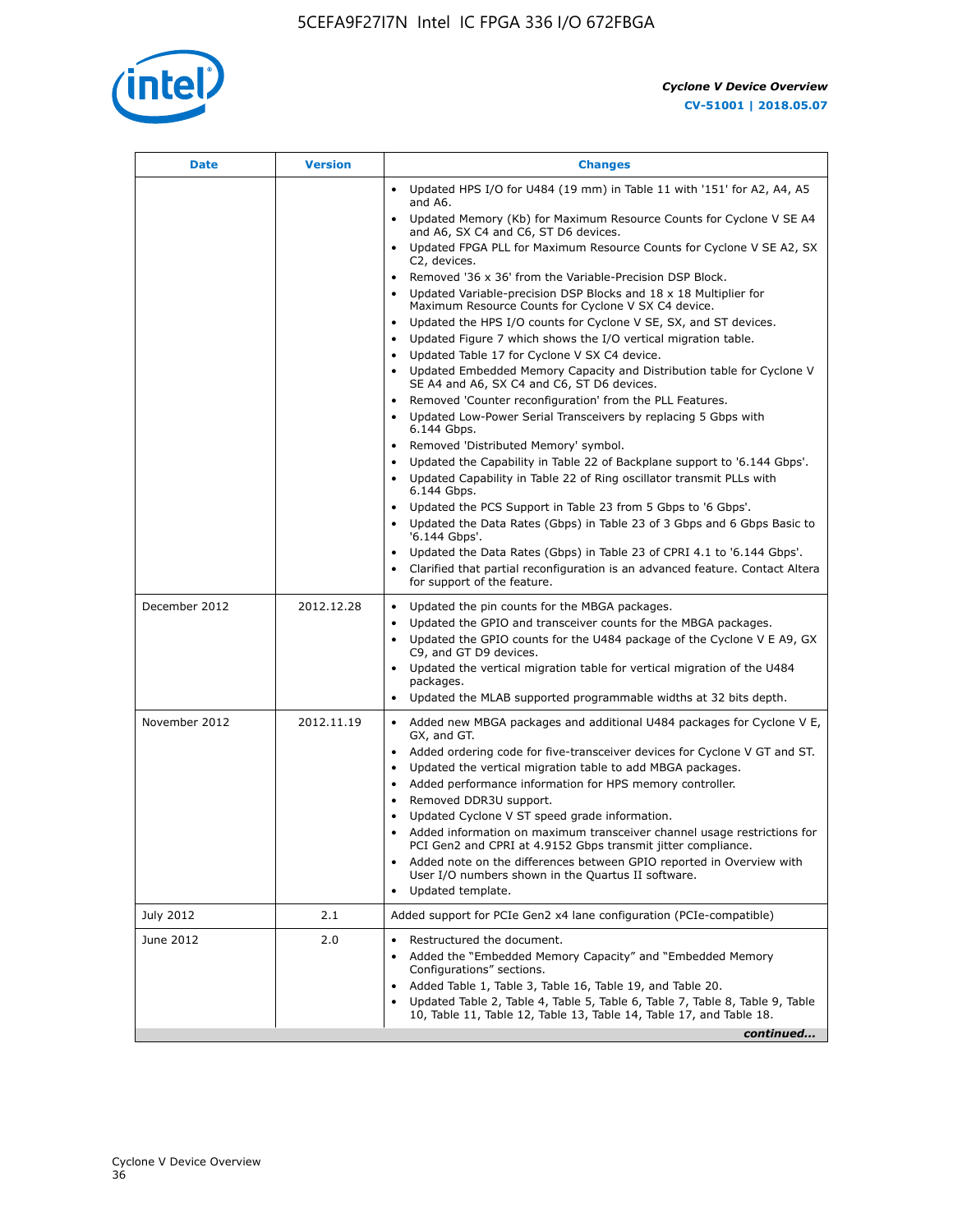

| <b>Date</b>   | <b>Version</b> | <b>Changes</b>                                                                                                                                                                                                                                                                                                                                                                                                                                                             |
|---------------|----------------|----------------------------------------------------------------------------------------------------------------------------------------------------------------------------------------------------------------------------------------------------------------------------------------------------------------------------------------------------------------------------------------------------------------------------------------------------------------------------|
|               |                | Updated Figure 1, Figure 2, Figure 3, Figure 4, Figure 5, Figure 6, and<br>Figure 10.<br>Updated the "FPGA Configuration and Processor Booting" and "Hardware"<br>and Software Development" sections.<br>Text edits throughout the document.                                                                                                                                                                                                                               |
| February 2012 | 1.2            | Updated Table $1-2$ , Table $1-3$ , and Table $1-6$ .<br>Updated "Cyclone V Family Plan" on page 1-4 and "Clock Networks and<br>PLL Clock Sources" on page 1-15.<br>Updated Figure $1-1$ and Figure $1-6$ .                                                                                                                                                                                                                                                                |
| November 2011 | 1.1            | Updated Table $1-1$ , Table $1-2$ , Table $1-3$ , Table $1-4$ , Table $1-5$ , and Table<br>$1 - 6.$<br>Updated Figure 1-4, Figure 1-5, Figure 1-6, Figure 1-7, and Figure 1-8.<br>Updated "System Peripherals" on page 1-18, "HPS-FPGA AXI Bridges" on<br>page 1-19, "HPS SDRAM Controller Subsystem" on page 1-19, "FPGA<br>Configuration and Processor Booting" on page 1-19, and "Hardware and<br>Software Development" on page 1-20.<br>Minor text edits.<br>$\bullet$ |
| October 2011  | 1.0            | Initial release.                                                                                                                                                                                                                                                                                                                                                                                                                                                           |